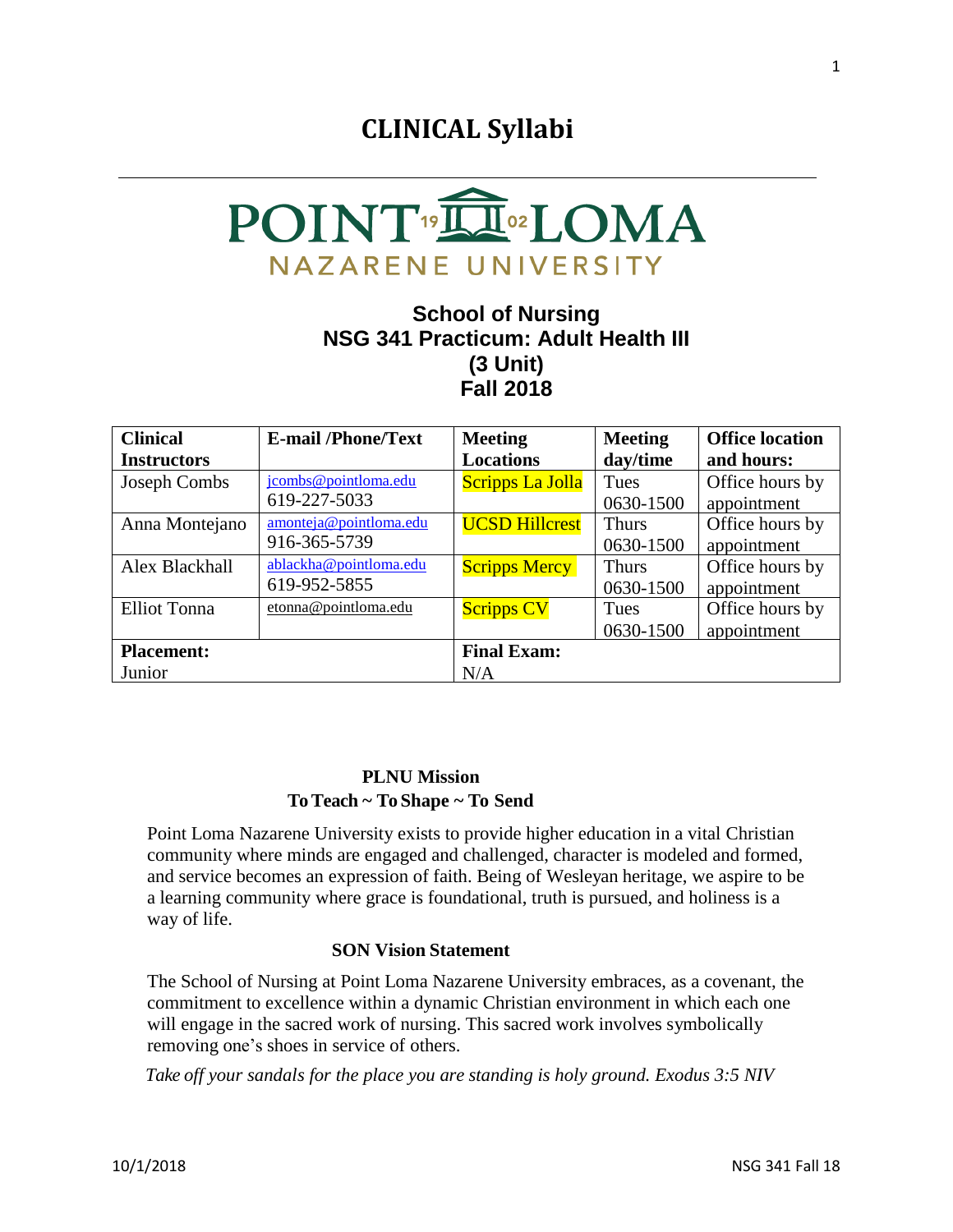2

### **SON Mission Statement**

The School of Nursing at Point Loma Nazarene University exists to support the university Wesleyan mission and to provide an interdisciplinary learning program of excellence. Graduates of the SON are distinctly identified by grace, truth and holiness, serving others after the example of Christ, as they are sent to fulfill their calling as professional nurses.

*So He got up from the meal, took off His outer clothing, and wrapped a towel around His waist.*

*After that, He poured water into a basin and began to wash His disciple's feet, drying them with a towel that was wrapped around Him. John 13: 4-5 NIV*

*Now that I, your Lord and Teacher, have washed your feet, you also should wash one another's feet. I have set you an example that you should do as I have done for you. John 13: 14-15 NIV*

**Faculty reserves the right to make necessary schedule changes to this syllabus as the semester progresses.**

**Every attempt will be made to minimize the inconvenience to the student in the event of a change to the syllabus. Students will be notified of changes via Canvas announcement section, with accompanying email notification, in a timely manner**

### **COURSE DESCRIPTION:**

Focuses on the nursing process as it is applied to adults experiencing multi-system failure. Emphasis is placed on assessment of individual and family needs in critical illness (3 units).

### **PREREQUISITES:**

Current Junior standing in the nursing program.

Note: A minimum grade of "C" must be achieved in all prerequisite courses for course eligibility.

### **COREQUISITE:**

Nursing 340 Nursing of Families: Adult Health III

Note: A minimum grade of "C" must be achieved in all co-requisite courses in orderto progress in the program.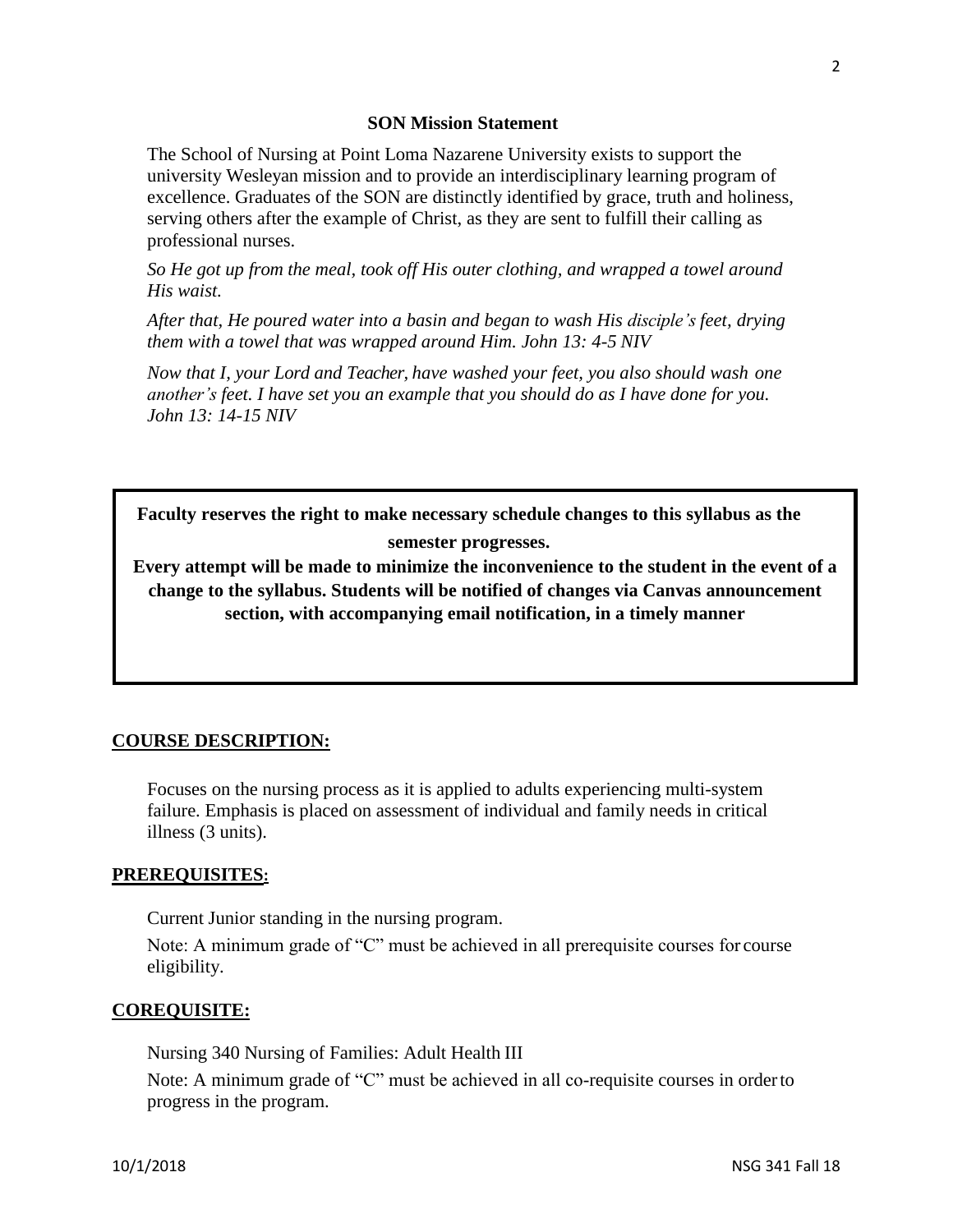### **COURSE CREDIT HOUR INFORMATION:**

In the interest of providing sufficient time to accomplish the stated Course Learning Outcomes, this class meets the PLNU credit hour policy for a 3 unit class delivered over 15 weeks.

### **PROGRAM & COURSE LEARNING OUTCOMES (PLOs & CLOs)**

Upon completion of this program, students will be able to achieve

| <b>School of Nursing</b><br><b>Program Values &amp; PLOs</b>                                                                                                                                                                                                         | NSG 340: Adult Health III<br><b>CLOs</b>                                                      | NSG 341: Practicum-Adult<br><b>Health III CLOs</b> |  |  |  |
|----------------------------------------------------------------------------------------------------------------------------------------------------------------------------------------------------------------------------------------------------------------------|-----------------------------------------------------------------------------------------------|----------------------------------------------------|--|--|--|
| I. INQUIRING Faithfully: Student will demonstrate knowledge, skill and behavior of the<br>evidence-based practice of nursing which integrates growth in reasoning, analysis,<br>decision-making and the application of theory with the goal of advocating for others |                                                                                               |                                                    |  |  |  |
|                                                                                                                                                                                                                                                                      | and/or self. This includes holistic nursing skills and the nursing process.                   |                                                    |  |  |  |
|                                                                                                                                                                                                                                                                      | A. Initiate dialogue regarding current practice to improve healthcare                         |                                                    |  |  |  |
| BSN Essentials II, VI, VII, VIII, I                                                                                                                                                                                                                                  |                                                                                               |                                                    |  |  |  |
|                                                                                                                                                                                                                                                                      | B. Demonstrate use of evidence-based practices as an advocate for self and others             |                                                    |  |  |  |
| BSN Essentials II, III, VI                                                                                                                                                                                                                                           |                                                                                               |                                                    |  |  |  |
| <b>BSN</b> Essentials VI                                                                                                                                                                                                                                             | C. Promotes positive client outcomes using evidence-based data                                |                                                    |  |  |  |
|                                                                                                                                                                                                                                                                      | D. Provide holistic care by considering all of the client needs (e.g. physical, psychosocial, |                                                    |  |  |  |
|                                                                                                                                                                                                                                                                      | spiritual, environmental) including family in a multicultural community                       |                                                    |  |  |  |
| BSN Essentials II, IV, V, VI, VI                                                                                                                                                                                                                                     |                                                                                               |                                                    |  |  |  |
|                                                                                                                                                                                                                                                                      | E. Engage in self-care practices that facilitates optimal care of clients                     |                                                    |  |  |  |
| BSN Essentials I, IV, V, VI, VI                                                                                                                                                                                                                                      |                                                                                               |                                                    |  |  |  |
|                                                                                                                                                                                                                                                                      | 1. Describe reliable sources for locating evidence reports and clinical practice guidelines   |                                                    |  |  |  |
| related to critical medical situations                                                                                                                                                                                                                               |                                                                                               |                                                    |  |  |  |
| PLOs I.B, I.C                                                                                                                                                                                                                                                        |                                                                                               |                                                    |  |  |  |
| <b>PHCCR 1491-4:A-L</b>                                                                                                                                                                                                                                              |                                                                                               |                                                    |  |  |  |
|                                                                                                                                                                                                                                                                      | 2. Implement individualized EBP nursing care plan that reflects an understanding of disease   |                                                    |  |  |  |
|                                                                                                                                                                                                                                                                      | process and management among adult patient populations with complex disease process           |                                                    |  |  |  |
| PLOs I.B, I.C, I.D                                                                                                                                                                                                                                                   |                                                                                               |                                                    |  |  |  |
| <b>PHCCR 1491-4:A-L</b>                                                                                                                                                                                                                                              |                                                                                               |                                                    |  |  |  |
| 3. Develops comprehensive EBP nursing care plan for adult patient populations with complex                                                                                                                                                                           |                                                                                               |                                                    |  |  |  |
| disease process                                                                                                                                                                                                                                                      |                                                                                               |                                                    |  |  |  |
| PLOs I.A, I.C, I.D, IV.A<br><b>PHCCR 1491-4:A-L</b>                                                                                                                                                                                                                  |                                                                                               |                                                    |  |  |  |
| 4. Provides client-centered care with sensitivity and respect for the diversity of human                                                                                                                                                                             |                                                                                               |                                                    |  |  |  |
| experience                                                                                                                                                                                                                                                           |                                                                                               |                                                    |  |  |  |
| PLOs I.A, I.B, I.C, I.D, IV.B, V.C                                                                                                                                                                                                                                   |                                                                                               |                                                    |  |  |  |
| PHCCR 1491-4:A-L                                                                                                                                                                                                                                                     |                                                                                               |                                                    |  |  |  |
| 5. Acknowledge own personal beliefs and experiences related to family-centered care                                                                                                                                                                                  |                                                                                               |                                                    |  |  |  |
| PLO <sub>s</sub> I.D, V.B                                                                                                                                                                                                                                            |                                                                                               |                                                    |  |  |  |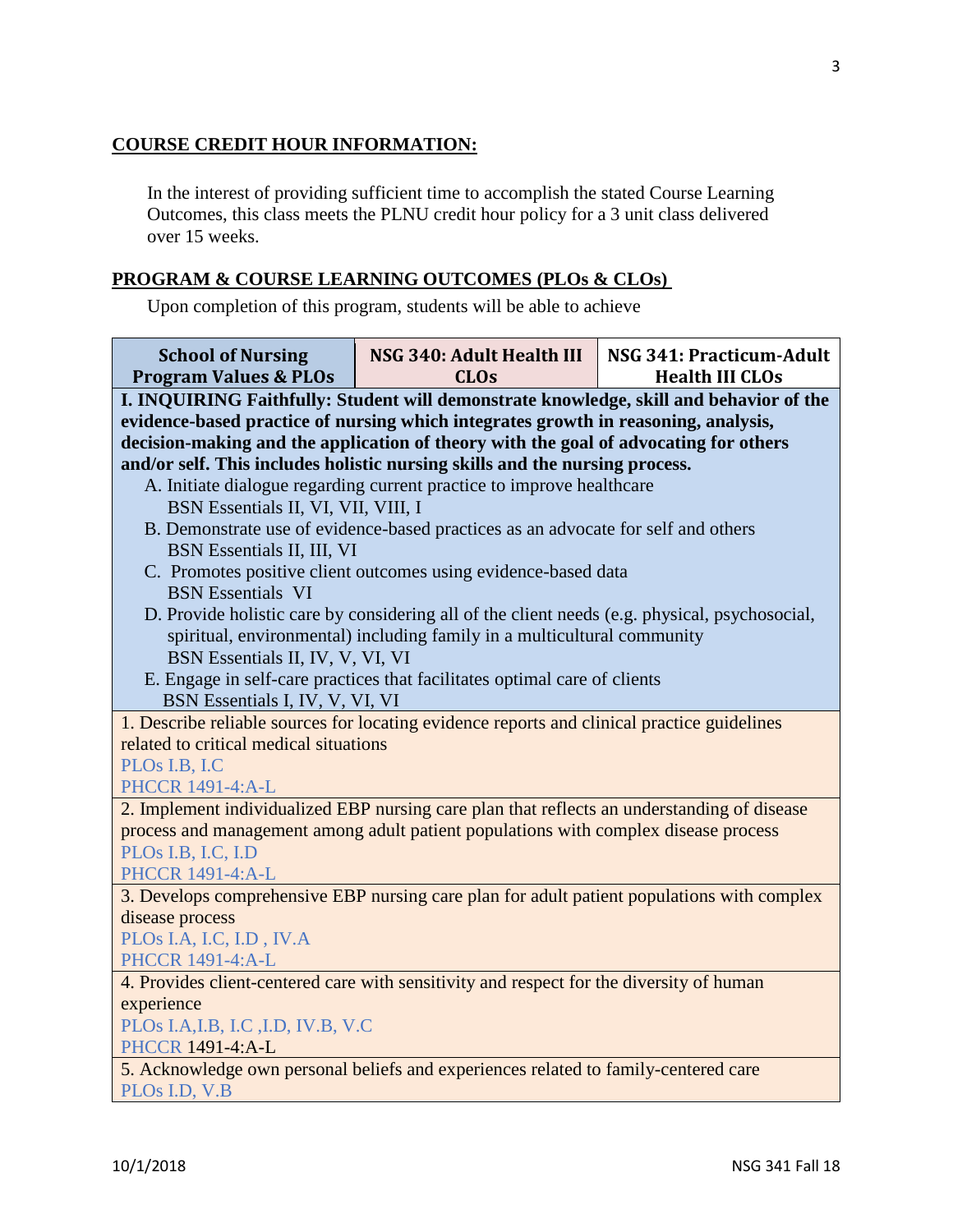| <b>PHCCR 1491-4:A-L</b>                                                                      |
|----------------------------------------------------------------------------------------------|
| 6. Implement individualized evidence-based plan of care for adult patients with multiple     |
| complex disorders.                                                                           |
| PLOs I.A, I.C, I.D, IV.A                                                                     |
| <b>PHCCR 1491-4:A-L</b>                                                                      |
| 7. Apply skills of inquiry, analysis and information literacy to care of adult patients with |
| multiple complex disorders.                                                                  |
| PLOs I.A, I.B, I.C, I.D, IV.B, V.C                                                           |
| <b>PHCCR 1491-4:A-L</b>                                                                      |
| 8. Appraise the quality of scientific evidence for nursing practice.                         |
| PLO <sub>s</sub> I.B, I.C                                                                    |
| <b>PHCCR 1491-4:A-L</b>                                                                      |
| PLO <sub>s</sub> I.D, V.B                                                                    |
| <b>PHCCR 1491-4:A-L</b>                                                                      |

| <b>School of Nursing</b><br><b>Program Values &amp; PLOs</b>                                                                                                                                                                   | NSG 340: Adult Health III<br><b>CLOs</b>                                                                                                                    | NSG 341: Practicum-Adult<br><b>Health III CLOs</b> |  |  |  |
|--------------------------------------------------------------------------------------------------------------------------------------------------------------------------------------------------------------------------------|-------------------------------------------------------------------------------------------------------------------------------------------------------------|----------------------------------------------------|--|--|--|
| II. CARING Faithfully: The student will embrace a calling to the ministry of<br>compassionate care for all people in response to God's grace, which aims to foster<br>optimal health and bring comfort in suffering and death. |                                                                                                                                                             |                                                    |  |  |  |
| BSN Essentials VI, VII, VII<br>BSN Essentials II, V, VI, VII, IX                                                                                                                                                               | A. Demonstrate compassionate care to all people while mirroring Christ's love for all<br>B. Partner with the community to establish a trusting relationship |                                                    |  |  |  |
| BSN Essentials I, V, VI, VII, VIII, I                                                                                                                                                                                          | C. Demonstrate ethics and values consistent with the practice of professional nursing                                                                       |                                                    |  |  |  |
| PLOs I.B, I.C, I.D, II.A, II.B, II.C<br><b>PHCCR 1491-4:A-L</b>                                                                                                                                                                | 1 Incorporate physiological, psychological, and spiritual assessment data into patient care                                                                 |                                                    |  |  |  |
| 2. Examine patient's value and preferences<br>PLOs I.A, I.D, II.C<br><b>PHCCR 1491-4:A-L</b>                                                                                                                                   |                                                                                                                                                             |                                                    |  |  |  |
| complex disorders and their families.<br>PLOs I.B, II.B, III.A, IV.A, V.B, V.C<br>PHCCR 1491-6: A-C                                                                                                                            | 3. Exemplify Christ's love through compassionate care for adult patients with multiple                                                                      |                                                    |  |  |  |
| 4. Investigate community resources to advocate for optimal health care for patients, families<br>and communities.<br>PLOs I.B, II.B, III.A, IV.A, V.B, V.C<br>PHCCR 1491-6: A-C                                                |                                                                                                                                                             |                                                    |  |  |  |
| 5. Incorporate patient's health beliefs, culture, and health literacy into plan of nursing care.<br>PLOs I.B, II.B, III.A, IV.A, V.B, V.C<br>PHCCR 1491-6: A-C                                                                 |                                                                                                                                                             |                                                    |  |  |  |
| 6. Reflect on personal beliefs and values as related to professional nursing practice.                                                                                                                                         |                                                                                                                                                             |                                                    |  |  |  |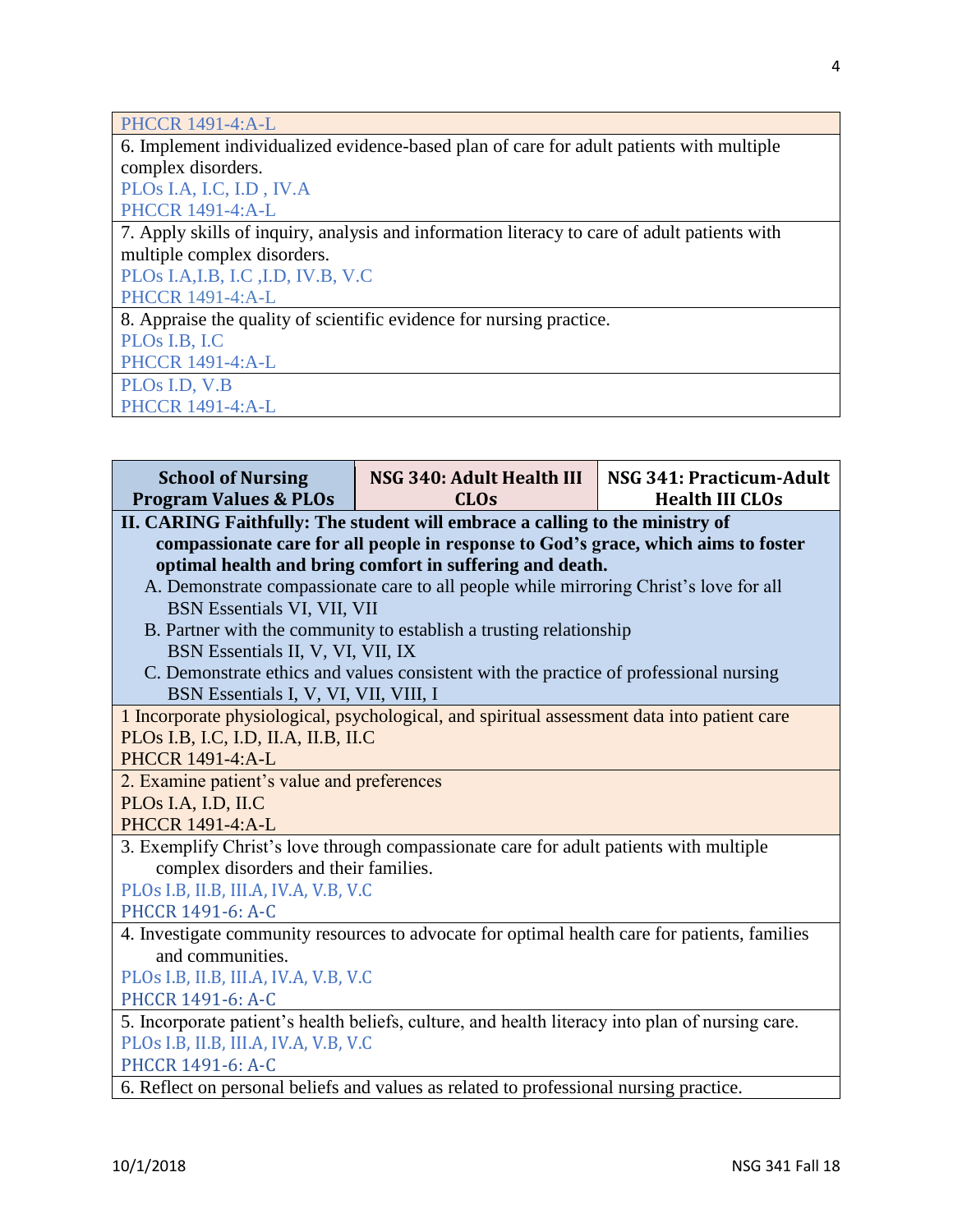| <b>School of Nursing</b><br><b>Program Values &amp; PLOs</b>                                                                                                                                                                                                                                                                                                                                                                                       | NSG 340: Adult Health III<br><b>CLOs</b>                                                   | NSG 341: Practicum-Adult<br><b>Health III CLOs</b> |  |  |  |
|----------------------------------------------------------------------------------------------------------------------------------------------------------------------------------------------------------------------------------------------------------------------------------------------------------------------------------------------------------------------------------------------------------------------------------------------------|--------------------------------------------------------------------------------------------|----------------------------------------------------|--|--|--|
| III. COMMUNICATING Faithfully: The student will actively engage in the dynamic<br>interactive process that is intrapersonal and interpersonal with the goal of advocating for<br>others and/or self. This includes effective, culturally appropriate communication conveys<br>information, thoughts, actions and feelings through the use of verbal and nonverbal<br>skills.<br>A. Engage in active listening to promote therapeutic relationships |                                                                                            |                                                    |  |  |  |
| <b>BSN</b> Essentials I, VI<br>BSN Essentials I, V, VI, VIII                                                                                                                                                                                                                                                                                                                                                                                       | B. Demonstrate effective verbal and nonverbal communication skills to provide patient care |                                                    |  |  |  |
| positive patient outcomes<br>BSN Essentials I, II, VI, VII                                                                                                                                                                                                                                                                                                                                                                                         | C. Dialogues with members of the healthcare team, including the patient to facilitate      |                                                    |  |  |  |
| D. Advocate for patients/families and self<br><b>BSN</b> Essentials II, VI, VIII<br>Communities                                                                                                                                                                                                                                                                                                                                                    | E. Implements patient care while revering the diversity of patients, families and          |                                                    |  |  |  |
| BSN Essentials II, VI, VII, VIII                                                                                                                                                                                                                                                                                                                                                                                                                   |                                                                                            |                                                    |  |  |  |
|                                                                                                                                                                                                                                                                                                                                                                                                                                                    | 1 Employ effective communication strategies to optimize patient care                       |                                                    |  |  |  |
| PLOs I, A, III.A, III.B, III.C, III.D, III. E<br><b>PHCCR 1491-4:A-L</b>                                                                                                                                                                                                                                                                                                                                                                           |                                                                                            |                                                    |  |  |  |
| PLOs I.B, I.C, II.A, III. E<br>PHCCR 1491-4:A-L                                                                                                                                                                                                                                                                                                                                                                                                    | 2 Engage information technologies to provide effective patient care                        |                                                    |  |  |  |
| PLOS I.A, I.C, III.B, III.C, IIID, III.E, V.C<br>PHCCR 1491-4:A-L                                                                                                                                                                                                                                                                                                                                                                                  | 3 Foster open communication among the healthcare team to improve patient health outcomes   |                                                    |  |  |  |
| 4 Advocate for high quality and safe client care as a member of the inter-professional team.<br>PLOs I. B, I.C, II.A, II.C, III.C, III.D, V.C<br><b>PHCCR 1491-4:A-L</b>                                                                                                                                                                                                                                                                           |                                                                                            |                                                    |  |  |  |
| 5 Evaluate the impact of culture, ethnicity and family dynamics on clinical decision-making<br>PLOs I.C, I.D, II.A, III. E, V.C<br><b>PHCCR 1491-4:A-L</b>                                                                                                                                                                                                                                                                                         |                                                                                            |                                                    |  |  |  |
| PLOs I.B, II.B, III.A, IV.A, V.B, V.C<br>PHCCR 1491-6: A-C                                                                                                                                                                                                                                                                                                                                                                                         | 6. Engage with information technology to document and monitor patient care.                |                                                    |  |  |  |
|                                                                                                                                                                                                                                                                                                                                                                                                                                                    | 7. Formulate evidence-based health education to enhance patient/family understanding of    |                                                    |  |  |  |
| health care practices.                                                                                                                                                                                                                                                                                                                                                                                                                             |                                                                                            |                                                    |  |  |  |
| PLOs I.B, II.B, III.A, IV.A, V.B, V.C                                                                                                                                                                                                                                                                                                                                                                                                              |                                                                                            |                                                    |  |  |  |
| PHCCR 1491-6: A-C<br>8. Apply therapeutic communication skills to deliver patient/family-centered care.                                                                                                                                                                                                                                                                                                                                            |                                                                                            |                                                    |  |  |  |
| PLOs I.B, II.B, III.A, IV.A, V.B, V.C                                                                                                                                                                                                                                                                                                                                                                                                              |                                                                                            |                                                    |  |  |  |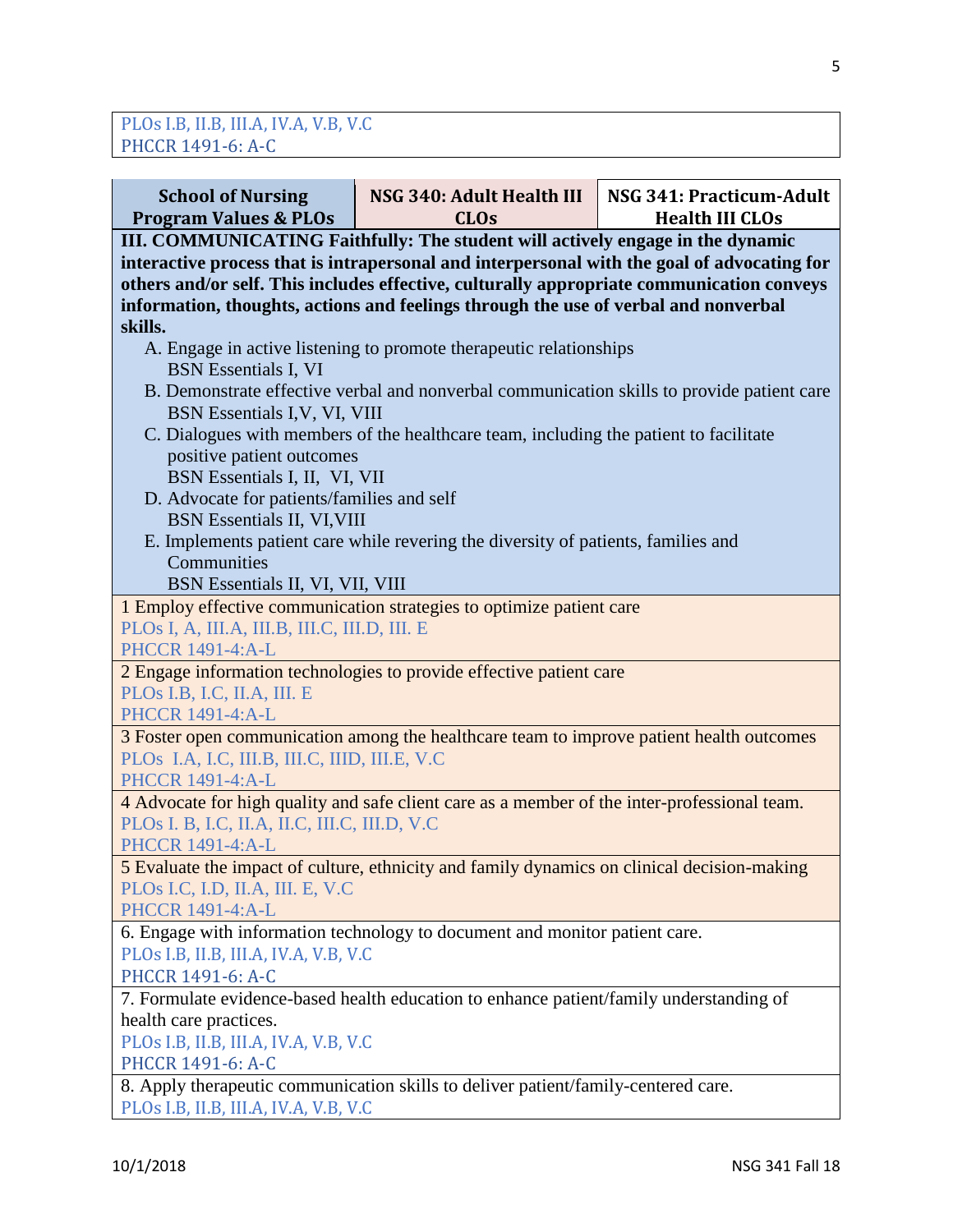PHCCR 1491-6: A-C

9. Evaluate the inter- and intra-professional communication to optimize patient outcomes. PLOs I.B, II.B, III.A, IV.A, V.B, V.C PHCCR 1491-6: A-C

| <b>School of Nursing</b><br>NSG 340: Adult Health III<br>NSG 341: Practicum-Adult<br><b>Program Values &amp; PLOs</b><br><b>CLOs</b><br><b>Health III CLOs</b><br>IV. FOLLOWING Faithfully: Defined as claiming the challenge from Florence<br>Nightingale that nursing is a "divine imposed duty of ordinary work." The nursing<br>student will integrate the ordinary work by complying with and adhering to<br>regulatory and professional standards (e.g. ANA Code of Ethics, the California<br>Board of Registered Nursing, Scope of Nursing Practice, SON Handbook). This<br>includes taking responsibility, being accountable for all actions and treating others<br>with respect and dignity.<br>A. Engage in a professional practice environment that promotes nursing excellence<br>BSN Essentials I, III, IV, V, VI, VII, VIII, IX<br>B. Provides patient care within the boundaries designated by regulatory agencies,<br>professional practices and ethical standards of a Christian nurse<br>BSN Essentials II, VI, VI, VII, VIII, IX<br>C. Avail self of learning opportunities to initiate the life-long learning process<br>BSN Essentials I, II, III, IV, V, VI, VII, VIII, IX<br>1 Act to promote safe, legal, and ethical care practices.<br>PLOs I.B, I.C, I.D, I.E, II.C, III.C, III.D, IV.B,<br>PHCCR 1491-4:A-L<br>2 Apply professional standards of care according to ethical, legal, and Christian principles.<br>PLOs I., IV.B<br>PHCCR 1491-4:A-L<br>3 Involve in a variety of learning opportunities external to the classroom<br>PLOs I., IV.C,<br>PHCCR 1491-4:A-L<br>4. Applies professional standards of care according to ethical, legal and Christian principles.<br>PLOs I.B, II.B, III.A, IV.A, V.B, V.C<br>PHCCR 1491-6: A-C<br>5. Implement the best practice recommendations to promote health and well-being of patients.<br>PLOs I.B, II.B, III.A, IV.A, V.B, V.C<br>PHCCR 1491-6: A-C<br>6. Participate in lifelong learning and continued professional development for nursing<br>excellence.<br>PLOs I.B, II.B, III.A, IV.A, V.B, V.C<br>PHCCR 1491-6: A-C |  |  |  |  |  |  |  |
|---------------------------------------------------------------------------------------------------------------------------------------------------------------------------------------------------------------------------------------------------------------------------------------------------------------------------------------------------------------------------------------------------------------------------------------------------------------------------------------------------------------------------------------------------------------------------------------------------------------------------------------------------------------------------------------------------------------------------------------------------------------------------------------------------------------------------------------------------------------------------------------------------------------------------------------------------------------------------------------------------------------------------------------------------------------------------------------------------------------------------------------------------------------------------------------------------------------------------------------------------------------------------------------------------------------------------------------------------------------------------------------------------------------------------------------------------------------------------------------------------------------------------------------------------------------------------------------------------------------------------------------------------------------------------------------------------------------------------------------------------------------------------------------------------------------------------------------------------------------------------------------------------------------------------------------------------------------------------------------------------------------------------------------------------------------------------------------------------------|--|--|--|--|--|--|--|
|                                                                                                                                                                                                                                                                                                                                                                                                                                                                                                                                                                                                                                                                                                                                                                                                                                                                                                                                                                                                                                                                                                                                                                                                                                                                                                                                                                                                                                                                                                                                                                                                                                                                                                                                                                                                                                                                                                                                                                                                                                                                                                         |  |  |  |  |  |  |  |
|                                                                                                                                                                                                                                                                                                                                                                                                                                                                                                                                                                                                                                                                                                                                                                                                                                                                                                                                                                                                                                                                                                                                                                                                                                                                                                                                                                                                                                                                                                                                                                                                                                                                                                                                                                                                                                                                                                                                                                                                                                                                                                         |  |  |  |  |  |  |  |
|                                                                                                                                                                                                                                                                                                                                                                                                                                                                                                                                                                                                                                                                                                                                                                                                                                                                                                                                                                                                                                                                                                                                                                                                                                                                                                                                                                                                                                                                                                                                                                                                                                                                                                                                                                                                                                                                                                                                                                                                                                                                                                         |  |  |  |  |  |  |  |
|                                                                                                                                                                                                                                                                                                                                                                                                                                                                                                                                                                                                                                                                                                                                                                                                                                                                                                                                                                                                                                                                                                                                                                                                                                                                                                                                                                                                                                                                                                                                                                                                                                                                                                                                                                                                                                                                                                                                                                                                                                                                                                         |  |  |  |  |  |  |  |
|                                                                                                                                                                                                                                                                                                                                                                                                                                                                                                                                                                                                                                                                                                                                                                                                                                                                                                                                                                                                                                                                                                                                                                                                                                                                                                                                                                                                                                                                                                                                                                                                                                                                                                                                                                                                                                                                                                                                                                                                                                                                                                         |  |  |  |  |  |  |  |
|                                                                                                                                                                                                                                                                                                                                                                                                                                                                                                                                                                                                                                                                                                                                                                                                                                                                                                                                                                                                                                                                                                                                                                                                                                                                                                                                                                                                                                                                                                                                                                                                                                                                                                                                                                                                                                                                                                                                                                                                                                                                                                         |  |  |  |  |  |  |  |
|                                                                                                                                                                                                                                                                                                                                                                                                                                                                                                                                                                                                                                                                                                                                                                                                                                                                                                                                                                                                                                                                                                                                                                                                                                                                                                                                                                                                                                                                                                                                                                                                                                                                                                                                                                                                                                                                                                                                                                                                                                                                                                         |  |  |  |  |  |  |  |
|                                                                                                                                                                                                                                                                                                                                                                                                                                                                                                                                                                                                                                                                                                                                                                                                                                                                                                                                                                                                                                                                                                                                                                                                                                                                                                                                                                                                                                                                                                                                                                                                                                                                                                                                                                                                                                                                                                                                                                                                                                                                                                         |  |  |  |  |  |  |  |
|                                                                                                                                                                                                                                                                                                                                                                                                                                                                                                                                                                                                                                                                                                                                                                                                                                                                                                                                                                                                                                                                                                                                                                                                                                                                                                                                                                                                                                                                                                                                                                                                                                                                                                                                                                                                                                                                                                                                                                                                                                                                                                         |  |  |  |  |  |  |  |
|                                                                                                                                                                                                                                                                                                                                                                                                                                                                                                                                                                                                                                                                                                                                                                                                                                                                                                                                                                                                                                                                                                                                                                                                                                                                                                                                                                                                                                                                                                                                                                                                                                                                                                                                                                                                                                                                                                                                                                                                                                                                                                         |  |  |  |  |  |  |  |
|                                                                                                                                                                                                                                                                                                                                                                                                                                                                                                                                                                                                                                                                                                                                                                                                                                                                                                                                                                                                                                                                                                                                                                                                                                                                                                                                                                                                                                                                                                                                                                                                                                                                                                                                                                                                                                                                                                                                                                                                                                                                                                         |  |  |  |  |  |  |  |
|                                                                                                                                                                                                                                                                                                                                                                                                                                                                                                                                                                                                                                                                                                                                                                                                                                                                                                                                                                                                                                                                                                                                                                                                                                                                                                                                                                                                                                                                                                                                                                                                                                                                                                                                                                                                                                                                                                                                                                                                                                                                                                         |  |  |  |  |  |  |  |
|                                                                                                                                                                                                                                                                                                                                                                                                                                                                                                                                                                                                                                                                                                                                                                                                                                                                                                                                                                                                                                                                                                                                                                                                                                                                                                                                                                                                                                                                                                                                                                                                                                                                                                                                                                                                                                                                                                                                                                                                                                                                                                         |  |  |  |  |  |  |  |
|                                                                                                                                                                                                                                                                                                                                                                                                                                                                                                                                                                                                                                                                                                                                                                                                                                                                                                                                                                                                                                                                                                                                                                                                                                                                                                                                                                                                                                                                                                                                                                                                                                                                                                                                                                                                                                                                                                                                                                                                                                                                                                         |  |  |  |  |  |  |  |
|                                                                                                                                                                                                                                                                                                                                                                                                                                                                                                                                                                                                                                                                                                                                                                                                                                                                                                                                                                                                                                                                                                                                                                                                                                                                                                                                                                                                                                                                                                                                                                                                                                                                                                                                                                                                                                                                                                                                                                                                                                                                                                         |  |  |  |  |  |  |  |
|                                                                                                                                                                                                                                                                                                                                                                                                                                                                                                                                                                                                                                                                                                                                                                                                                                                                                                                                                                                                                                                                                                                                                                                                                                                                                                                                                                                                                                                                                                                                                                                                                                                                                                                                                                                                                                                                                                                                                                                                                                                                                                         |  |  |  |  |  |  |  |
|                                                                                                                                                                                                                                                                                                                                                                                                                                                                                                                                                                                                                                                                                                                                                                                                                                                                                                                                                                                                                                                                                                                                                                                                                                                                                                                                                                                                                                                                                                                                                                                                                                                                                                                                                                                                                                                                                                                                                                                                                                                                                                         |  |  |  |  |  |  |  |
|                                                                                                                                                                                                                                                                                                                                                                                                                                                                                                                                                                                                                                                                                                                                                                                                                                                                                                                                                                                                                                                                                                                                                                                                                                                                                                                                                                                                                                                                                                                                                                                                                                                                                                                                                                                                                                                                                                                                                                                                                                                                                                         |  |  |  |  |  |  |  |
|                                                                                                                                                                                                                                                                                                                                                                                                                                                                                                                                                                                                                                                                                                                                                                                                                                                                                                                                                                                                                                                                                                                                                                                                                                                                                                                                                                                                                                                                                                                                                                                                                                                                                                                                                                                                                                                                                                                                                                                                                                                                                                         |  |  |  |  |  |  |  |
|                                                                                                                                                                                                                                                                                                                                                                                                                                                                                                                                                                                                                                                                                                                                                                                                                                                                                                                                                                                                                                                                                                                                                                                                                                                                                                                                                                                                                                                                                                                                                                                                                                                                                                                                                                                                                                                                                                                                                                                                                                                                                                         |  |  |  |  |  |  |  |
|                                                                                                                                                                                                                                                                                                                                                                                                                                                                                                                                                                                                                                                                                                                                                                                                                                                                                                                                                                                                                                                                                                                                                                                                                                                                                                                                                                                                                                                                                                                                                                                                                                                                                                                                                                                                                                                                                                                                                                                                                                                                                                         |  |  |  |  |  |  |  |
|                                                                                                                                                                                                                                                                                                                                                                                                                                                                                                                                                                                                                                                                                                                                                                                                                                                                                                                                                                                                                                                                                                                                                                                                                                                                                                                                                                                                                                                                                                                                                                                                                                                                                                                                                                                                                                                                                                                                                                                                                                                                                                         |  |  |  |  |  |  |  |
|                                                                                                                                                                                                                                                                                                                                                                                                                                                                                                                                                                                                                                                                                                                                                                                                                                                                                                                                                                                                                                                                                                                                                                                                                                                                                                                                                                                                                                                                                                                                                                                                                                                                                                                                                                                                                                                                                                                                                                                                                                                                                                         |  |  |  |  |  |  |  |
|                                                                                                                                                                                                                                                                                                                                                                                                                                                                                                                                                                                                                                                                                                                                                                                                                                                                                                                                                                                                                                                                                                                                                                                                                                                                                                                                                                                                                                                                                                                                                                                                                                                                                                                                                                                                                                                                                                                                                                                                                                                                                                         |  |  |  |  |  |  |  |
|                                                                                                                                                                                                                                                                                                                                                                                                                                                                                                                                                                                                                                                                                                                                                                                                                                                                                                                                                                                                                                                                                                                                                                                                                                                                                                                                                                                                                                                                                                                                                                                                                                                                                                                                                                                                                                                                                                                                                                                                                                                                                                         |  |  |  |  |  |  |  |
|                                                                                                                                                                                                                                                                                                                                                                                                                                                                                                                                                                                                                                                                                                                                                                                                                                                                                                                                                                                                                                                                                                                                                                                                                                                                                                                                                                                                                                                                                                                                                                                                                                                                                                                                                                                                                                                                                                                                                                                                                                                                                                         |  |  |  |  |  |  |  |
|                                                                                                                                                                                                                                                                                                                                                                                                                                                                                                                                                                                                                                                                                                                                                                                                                                                                                                                                                                                                                                                                                                                                                                                                                                                                                                                                                                                                                                                                                                                                                                                                                                                                                                                                                                                                                                                                                                                                                                                                                                                                                                         |  |  |  |  |  |  |  |
|                                                                                                                                                                                                                                                                                                                                                                                                                                                                                                                                                                                                                                                                                                                                                                                                                                                                                                                                                                                                                                                                                                                                                                                                                                                                                                                                                                                                                                                                                                                                                                                                                                                                                                                                                                                                                                                                                                                                                                                                                                                                                                         |  |  |  |  |  |  |  |
|                                                                                                                                                                                                                                                                                                                                                                                                                                                                                                                                                                                                                                                                                                                                                                                                                                                                                                                                                                                                                                                                                                                                                                                                                                                                                                                                                                                                                                                                                                                                                                                                                                                                                                                                                                                                                                                                                                                                                                                                                                                                                                         |  |  |  |  |  |  |  |
|                                                                                                                                                                                                                                                                                                                                                                                                                                                                                                                                                                                                                                                                                                                                                                                                                                                                                                                                                                                                                                                                                                                                                                                                                                                                                                                                                                                                                                                                                                                                                                                                                                                                                                                                                                                                                                                                                                                                                                                                                                                                                                         |  |  |  |  |  |  |  |
|                                                                                                                                                                                                                                                                                                                                                                                                                                                                                                                                                                                                                                                                                                                                                                                                                                                                                                                                                                                                                                                                                                                                                                                                                                                                                                                                                                                                                                                                                                                                                                                                                                                                                                                                                                                                                                                                                                                                                                                                                                                                                                         |  |  |  |  |  |  |  |
|                                                                                                                                                                                                                                                                                                                                                                                                                                                                                                                                                                                                                                                                                                                                                                                                                                                                                                                                                                                                                                                                                                                                                                                                                                                                                                                                                                                                                                                                                                                                                                                                                                                                                                                                                                                                                                                                                                                                                                                                                                                                                                         |  |  |  |  |  |  |  |
|                                                                                                                                                                                                                                                                                                                                                                                                                                                                                                                                                                                                                                                                                                                                                                                                                                                                                                                                                                                                                                                                                                                                                                                                                                                                                                                                                                                                                                                                                                                                                                                                                                                                                                                                                                                                                                                                                                                                                                                                                                                                                                         |  |  |  |  |  |  |  |
|                                                                                                                                                                                                                                                                                                                                                                                                                                                                                                                                                                                                                                                                                                                                                                                                                                                                                                                                                                                                                                                                                                                                                                                                                                                                                                                                                                                                                                                                                                                                                                                                                                                                                                                                                                                                                                                                                                                                                                                                                                                                                                         |  |  |  |  |  |  |  |
|                                                                                                                                                                                                                                                                                                                                                                                                                                                                                                                                                                                                                                                                                                                                                                                                                                                                                                                                                                                                                                                                                                                                                                                                                                                                                                                                                                                                                                                                                                                                                                                                                                                                                                                                                                                                                                                                                                                                                                                                                                                                                                         |  |  |  |  |  |  |  |

| <b>School of Nursing</b>                                                             | NSG 340: Adult Health III | NSG 341: Practicum-Adult |  |  |  |
|--------------------------------------------------------------------------------------|---------------------------|--------------------------|--|--|--|
| <b>Program Values &amp; PLOS</b>                                                     | <b>CLOs</b>               | <b>Health III CLOs</b>   |  |  |  |
| V. LEADING Faithfully: The student will incorporate a foundational relationship with |                           |                          |  |  |  |
| Christ and others and embrace a willingness to serve others in the midst of life     |                           |                          |  |  |  |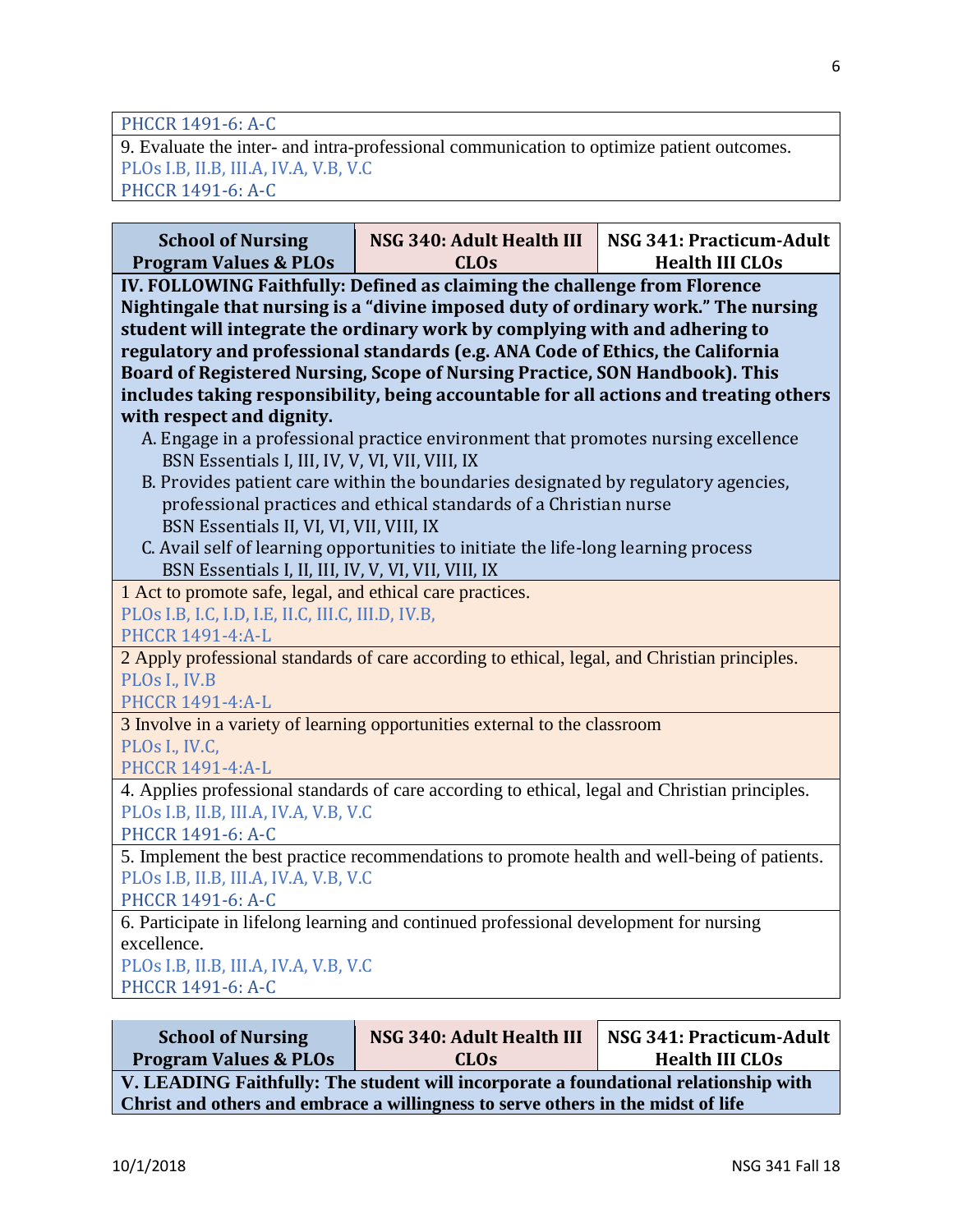**circumstances (e.g., illness, injustice, poverty). The student will role-model the need for "Sabbath Rest" as a means of personal renewal, and true care of the self, so that service to others is optimally achieved. The student will incorporate the characteristics of a servant leader including: humility, courage, forgiveness, discernment.**

- A. Provide graceful service through compassionate response to others' needs BSN Essentials II, IV, VI, VII, VIII, IX
- B. Demonstrate the principles of a servant leader as a reflection of Christ's love BSN Essentials II, IV, V, VI, VII, VIII, IX
- C. Exhibits patient advocacy that reflects sensitivity to diversity in a holistic manner. BSN Essentials II, IV, V, VI, VII, VIII, IX

1 Engage patients and healthcare team with warm and compassionate manner PLOs II.A, III.C, IV.B, V.A, V.B

PHCCR 1491-4:A-L

2 Analyze servant leadership concepts and skills for patient safety and high quality care PLOs II.A, III.C, IV.B, V.A, V.B V.C

PHCCR 1491-4:A-L

3 Discuss cultural and ethical variables in various patient care scenarios PLOs I.C, II.C, III.B, III.E, IV.B, V.C

PHCCR 1491-4:A-L

4. Create a safe and compassionate caring environment that results in high quality patient outcome.

PLOs I.B, II.B, III.A, IV.A, V.B, V.C

PHCCR 1491-6: A-C

5. Role model Christian nursing by integrating servant leadership in the care of diverse population.

PLOs I.B, II.B, III.A, IV.A, V.B, V.C PHCCR 1491-6: A-C

| <b>Clinical Experience</b>                        | <b>PHCCR</b><br>1491 | * PHN<br><b>HOURS</b> | <b>Number</b><br>of hours |
|---------------------------------------------------|----------------------|-----------------------|---------------------------|
| <b>Clinical Site Online Orientation Modules</b>   |                      |                       |                           |
| Orientation to facility                           |                      |                       |                           |
| Skill lab review and EKG review class             |                      |                       | n                         |
| Clinical experience at Health promotion center    | $6A-C$               | h                     | h                         |
| Inter-professional simulation lab (EMSTA day)     | $6A-C$               | 8                     |                           |
| Clinical experience with individuals and families |                      |                       | 120                       |
| 10 hours/week (12 weeks)                          |                      |                       |                           |

Total Clinical Hours = **144**

### **METHODS OF EVALUATION**

Students must meet a minimum of 75% of the standards listed on the *Clinical Evaluation Form* to receive "Credit"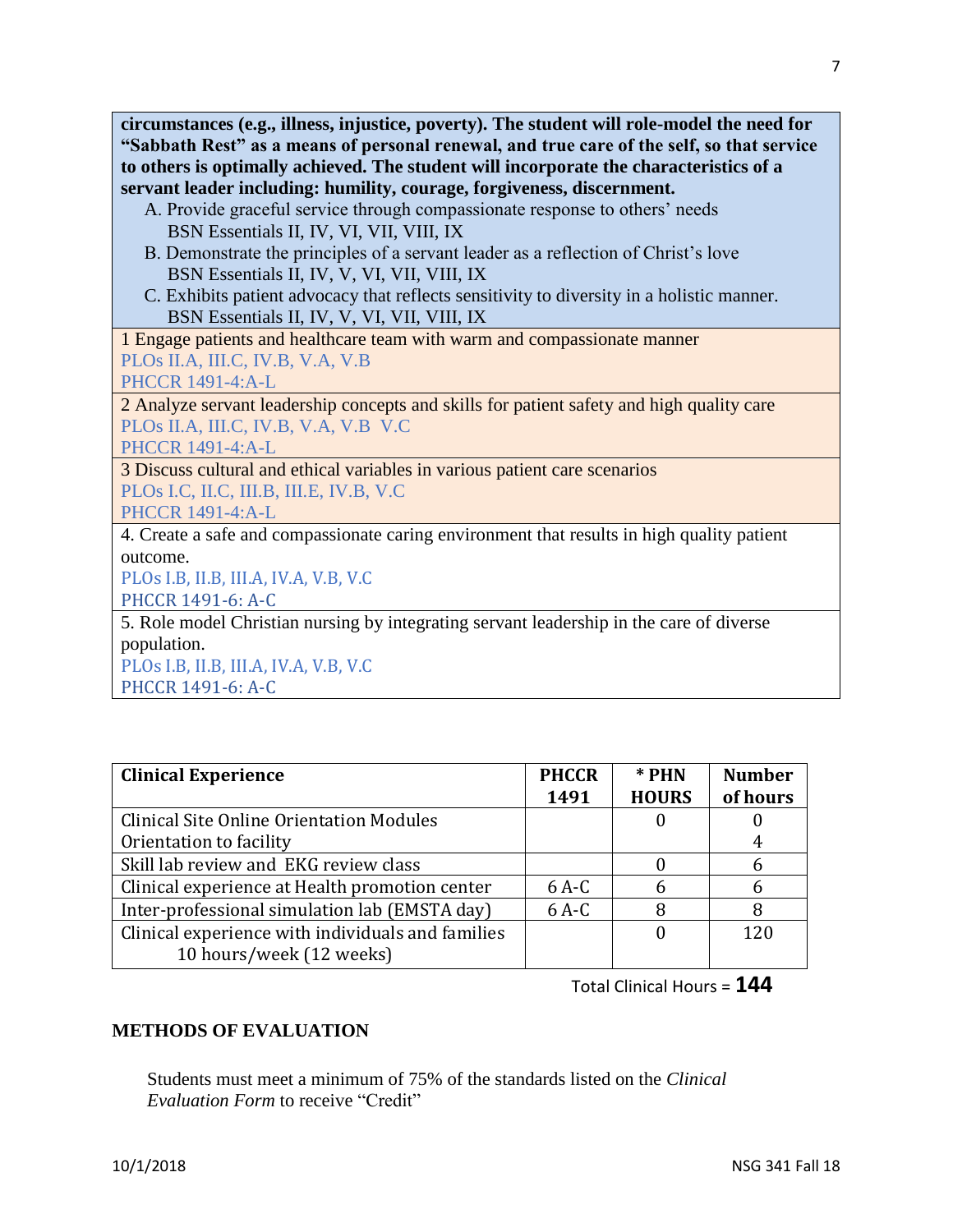### **ACADEMIC POLICIES - ATTENDANCE AND PARTICIPATION**

Make up for clinical hours is at the discretion of the faculty. All clinical hours must be completed and/or or made-up. It is the responsibility of the student to initiate communication regarding arrangements for make-up. Failure to complete clinical hours will result in a "No Credit" for the clinical practicum and an incomplete for the co-requisite theory course.

**Students who are unable to participate in the clinical MUST notify their clinical instructor no later than 0500 on that clinical day**. The first late arrival to a clinical experience will be forgiven. Students are expected to be punctual for all clinical days. Tardiness and/or missed clinical place the student in jeopardy for not meeting clinical requirements resulting in clinical failure.

Students unprepared for clinical will be sent home and will make up the clinical day.

### **REQUIRED TEXTS & RECOMMENDED STUDY RESOURCES**

Allender, Judith Ann., Warner, Kristine D., Rector, Cherie L. Allender, Judith Ann. (8<sup>th</sup> Eds.) (2014). *Community & public health nursing: promoting the public's health.* Philadelphia: Lippincott Williams & Wilkins

ATI RN Adult Medical and Surgical Nursing Review Module Edition 9. (2013)

Urden, L.D., Stacy, K.M., & Lough, M.E. (2014). *Critical Care Nursing: Diagnosis and Management (7th ed)*. Mosby Elsevier: St. Louis. (ISBN 9780323091787).

### **ASSESSMENT OF LEARNING OUTCOMES & STUDETN PORTFOLIO**

The School of Nursing (SON) uses Livetext™ to conduct ongoing program assessment. All required courses in the SON use Livetext™ to assess and grade the Signature Assignment(s) and to conduct clinical evaluation for clinical courses. For this course, the following documents(s) MUST BE submitted to Livetext™ for assessment and grading in order to pass the course:

Signature Assignment(s):

- **Evidence-based nursing care plan paper**
- **Faithfully journals**

Prior to the conclusion of each course, the student is required to update their Livetext™ Portfolio. The portfolio is a body of work that demonstrates achievement of required program outcomes and supports professional development. For this course, the following document(s) MUST BE attached to the student's portfolio in the Body of Work section in Livetext™ in order to pass the course. Note: Simply submitting an assignment into Livetext™ for assessment/grading is not sufficient. The documents listed below must be attached to the Livetext™ portfolio in the designated course area in the Body of Work:

- Signature Assignment(s): *Evidence-based nursing care plan paper and Faithfully journals*
- Leadership/Service Requirement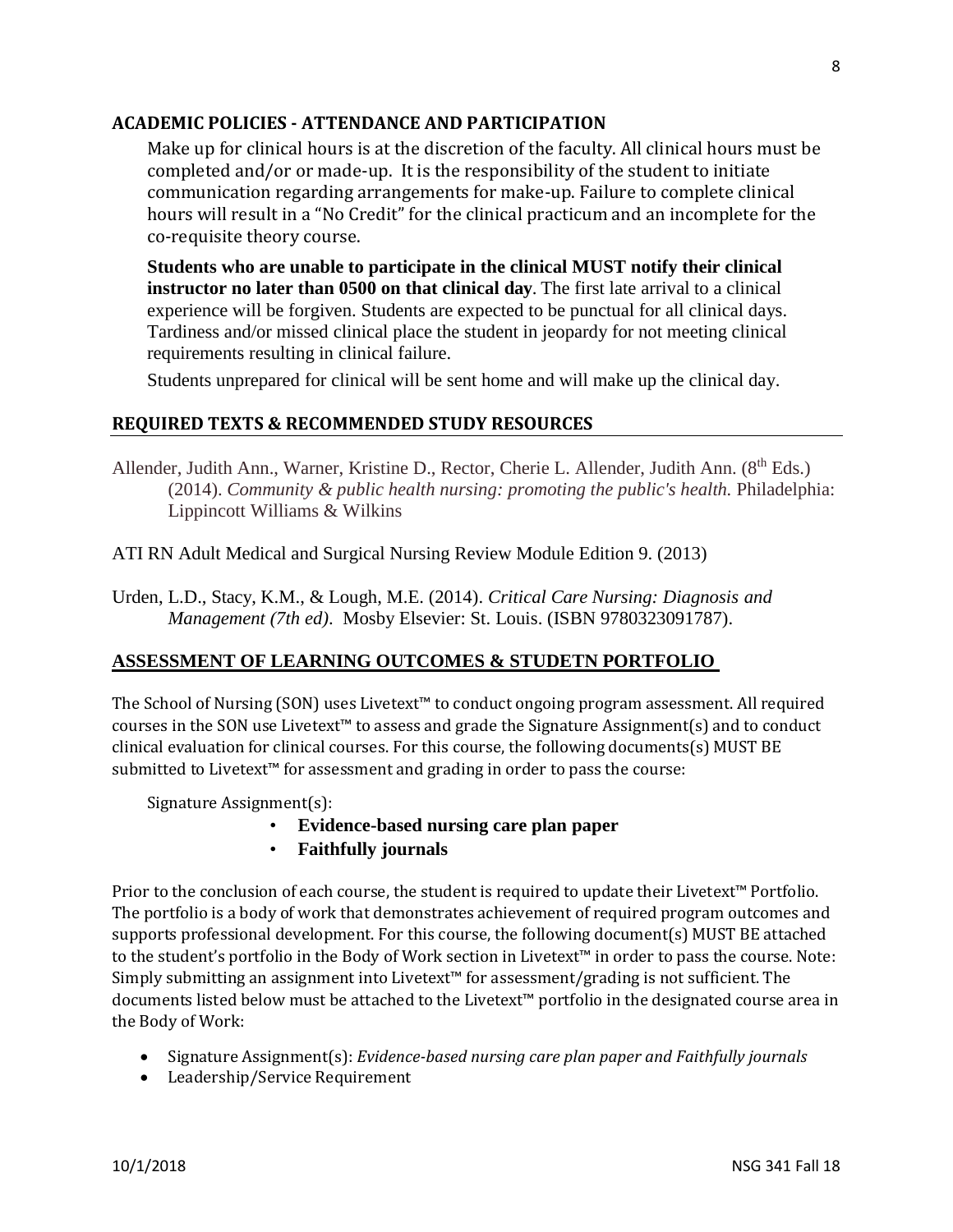The student may also use the Portfolio to document additional activities that contribute to their professional development (jobs, clubs, awards, volunteer experience, etc.). However, these items are not required.

### **LEADERSHIP REQUIREMENT**

• Leadership: Attendance at professional association meetings (e.g. STTI, ACCN, AORN, SDNAHN, etc). This requirement is to be completed per course syllabus (i.e. NSG 250 or 260, 340, 480).

### **POLICIES FOR CLINICAL:**

- 1. Students will wear PLNU uniform to and from clinical assignments. Students must be prompt to the clinical areas and dressed in appropriate student attire which includes **name tag, school patch, stethoscope, black pen, and watch.** Be professional while in uniform and within the clinical setting. Long hair must be off the collar. ONE pair of post- earrings will be allowed. Students without proper identification will not be allowed to remain in the clinical setting.
- 2. Students are required to attend ALL clinical experiences.
- 3. Students will complete and submit to Canvas all clinical agency paperwork requirements for your rotation by Friday the week prior to the first week of classes.

### **Students will not attend clinical until these modules are complete. Non-compliance will result being placed on contract/probation.**

- 4. Students are responsible for reviewing clinical learning outcomes and reading materials for specialty areas prior to clinical experiences. Resources for this reading will include the textbook and relevant articles.
- 5. Students have 30 minutes for lunch break and are expected to schedule time according to patient care needs.
- 6. Complete the clinical rotation in a safe manner as documented on the clinical evaluation. Students are responsible for **ALL CARE**, medications administration, ADLs and patient treatment.
- 7. Students will be sent home, if they are not prepared for the clinical.

### **CRITICAL BEHAVIORS**

Critical behaviors which immediately result in probation or possible failure of course:

- a. Falsifying a client record
- b. Blatant disregard of client confidentiality
- c. Denying responsibility for one's own deviation from standard practice
- d. Actions which place the client in jeopardy
- e. Actions which place student or colleague in jeopardy
- f. Abusive behavior toward clients
- g. Ignoring the need for essential information before intervening
- h. Not maintaining the standards of professional practice (for example: **uniform**, **conduct**, **communication**)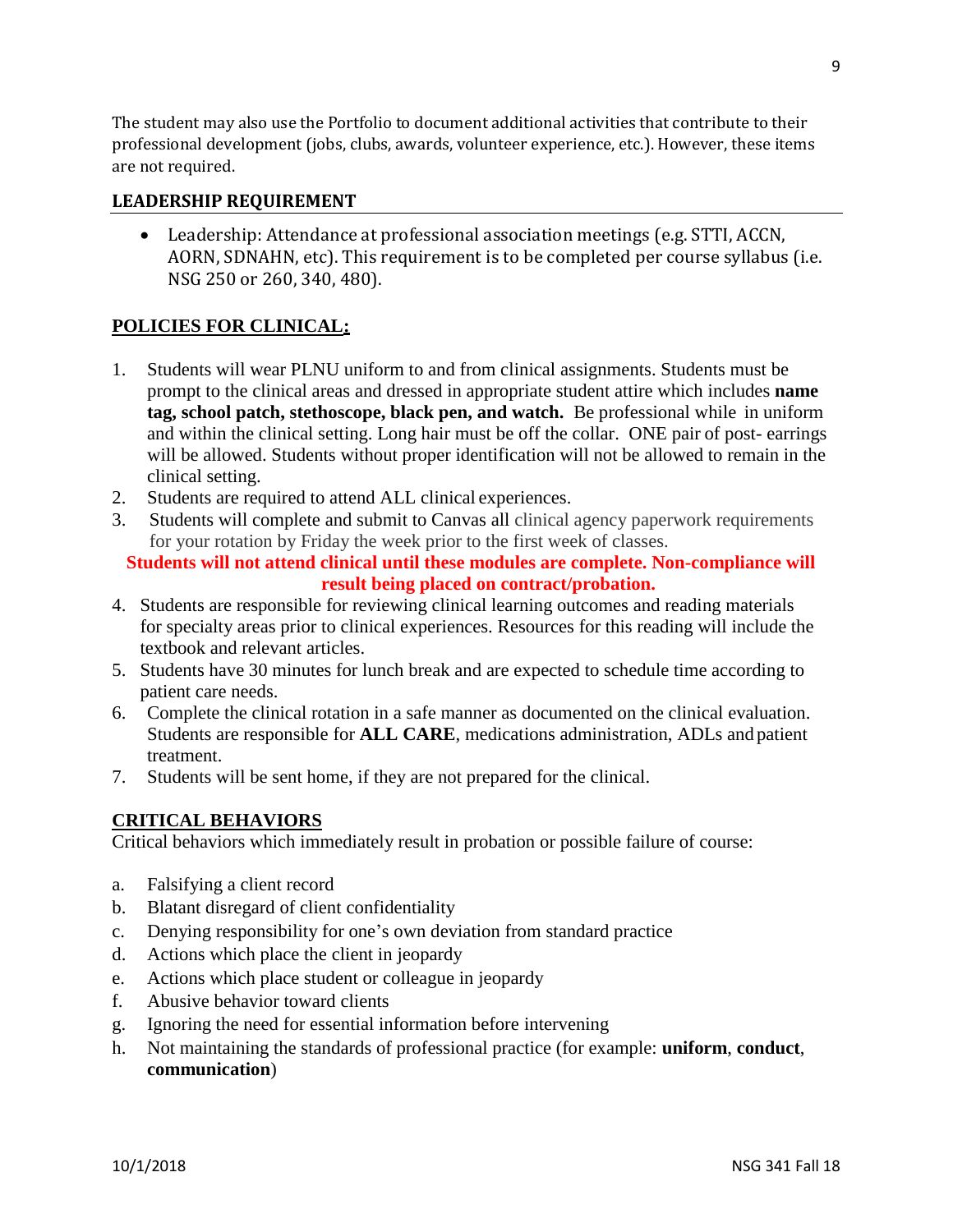(Adheres to ANA Standards of Practice with Interpretive Statements found in the PLNU School of Nursing Student Handbook)

### **Additional Guidelines:**

- Use of Technology: Point Loma Nazarene University encourages the use of technology for learning, communication, and collaboration. The use of laptops, cell phones, and other electronic devices in the classroom/clinical setting is at the discretion of the professor. It is considered unprofessional and discourteous to use any device during class/clinical time for reasons other than course/clinical related purposes. Cell phones should be kept on vibrate or silent during class/clinical time unless arrangements have previously been made with the professor.
- Social Media: Social networking sites are a great way to connect with many others. All students are advised to employ professional standards on these sites; stay positive, never criticize, condemn or complain. A general rule to follow: if what you have posteddoes not enhance your professional image then it probably needs to be reviewed.
- Academic Honesty: Plagiarism or cheating in any nursing or non-nursing class as a pre-nursing or nursing major will have consequences within the School of Nursing.
- Disciplinary action will be at the discretion of the instructor, the guidance of the Dean of the School of Nursing, and SON handbook, and may include assignment/class/clinical failure, as well as possible dismissal from the program.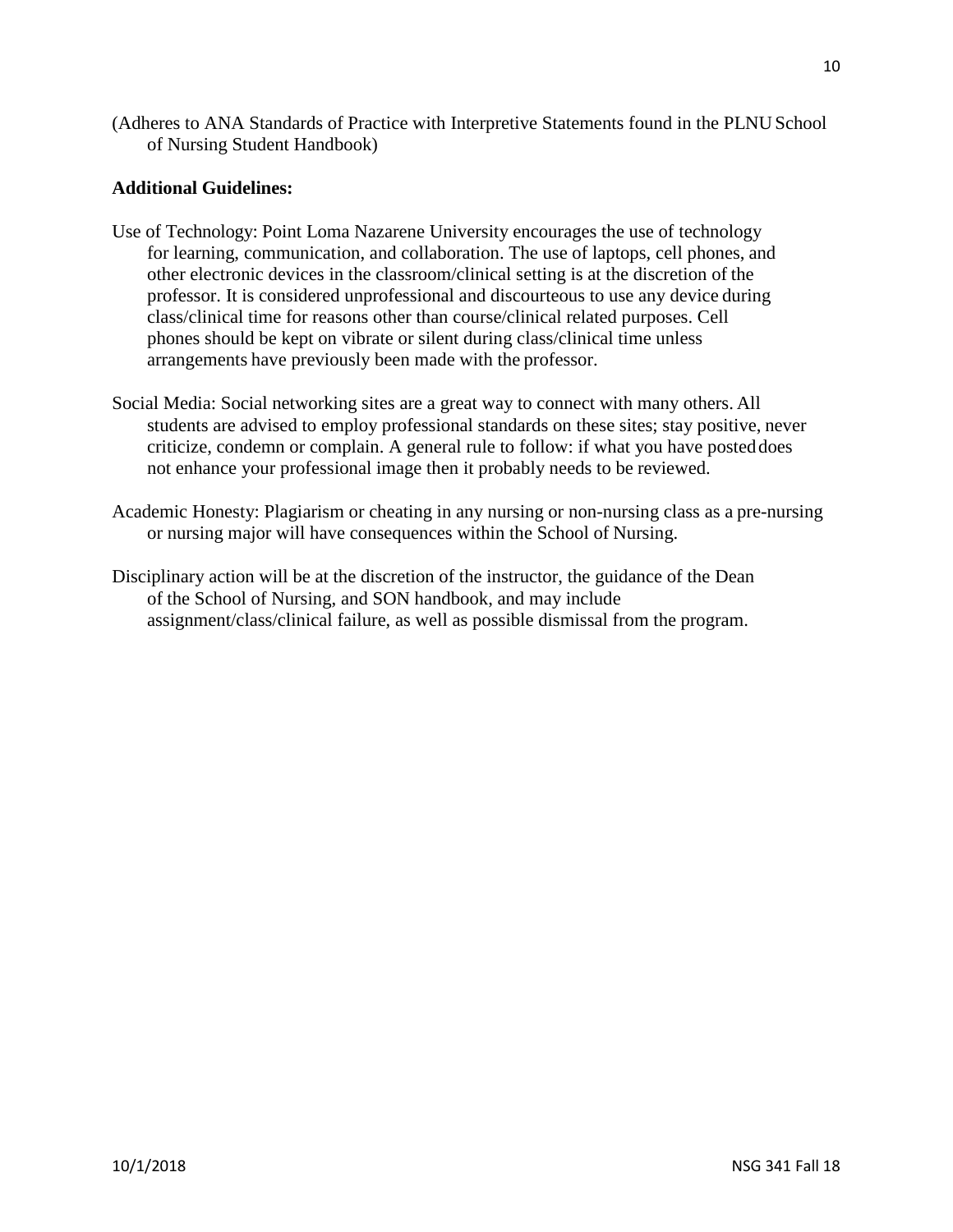### CLINICAL EXPERIENCE

### **The purpose of this course is not to prepare the student to be a critical care nurse. Rather it is designed to provide the student with generalist nursing skills for the critically ill patient.**

- a. Students will have a total of 15 days of clinical experience including
- b. 1 day at skill lab review and EKG review class
- c. 1 day at Health Promotion Center
- d. 1 day at inter-professional simulation lab (EMSTA Day)
- e. Alternative clinical experiences, if available, are at the discretion of the faculty.
- 1. Students are responsible for **ALL CARE,** medication administration, and treatment.
- 2. Students will adhere to SON dress code policies and be identified as a nursing student by wearing PLNU ID for all clinical experiences.

#### POLICY FOR CLINICAL MAKE-UP

A missed clinical will require the student to participate in the School of Nursing clinical makeup simulation day, Saturday, December 1st. Clinical absence beyond one day places the student at risk for not meeting clinical requirements.

### **Orientation: Skills Lab Days Experience**

### **Date: Thursday, August 30, 2018 for all clinical groups. Time: 0730-1500**

**Student Learning Outcomes:** Upon completion of the clinical and discussion, the student will be able to:

- 1. Assess, prepare, and perform skills
- 2. Participate in post-skills feedback and debriefing.

**See schedule in canvas**

Alternative Clinical Experiences

### **Intensive Care Unit Experience**

**Student learning outcomes:** To help students apply course contents to this ICU rotation, the experiences below are expected:

#### **Students will:**

- Identify and communicate learning objectives and limits of the clinical day with the ICU preceptor.
- Under the direction of the ICU nurse, participate in the care of the critically ill patient.

**Clinical log/journal:** Reflect on your clinical experience and address some of the following questions.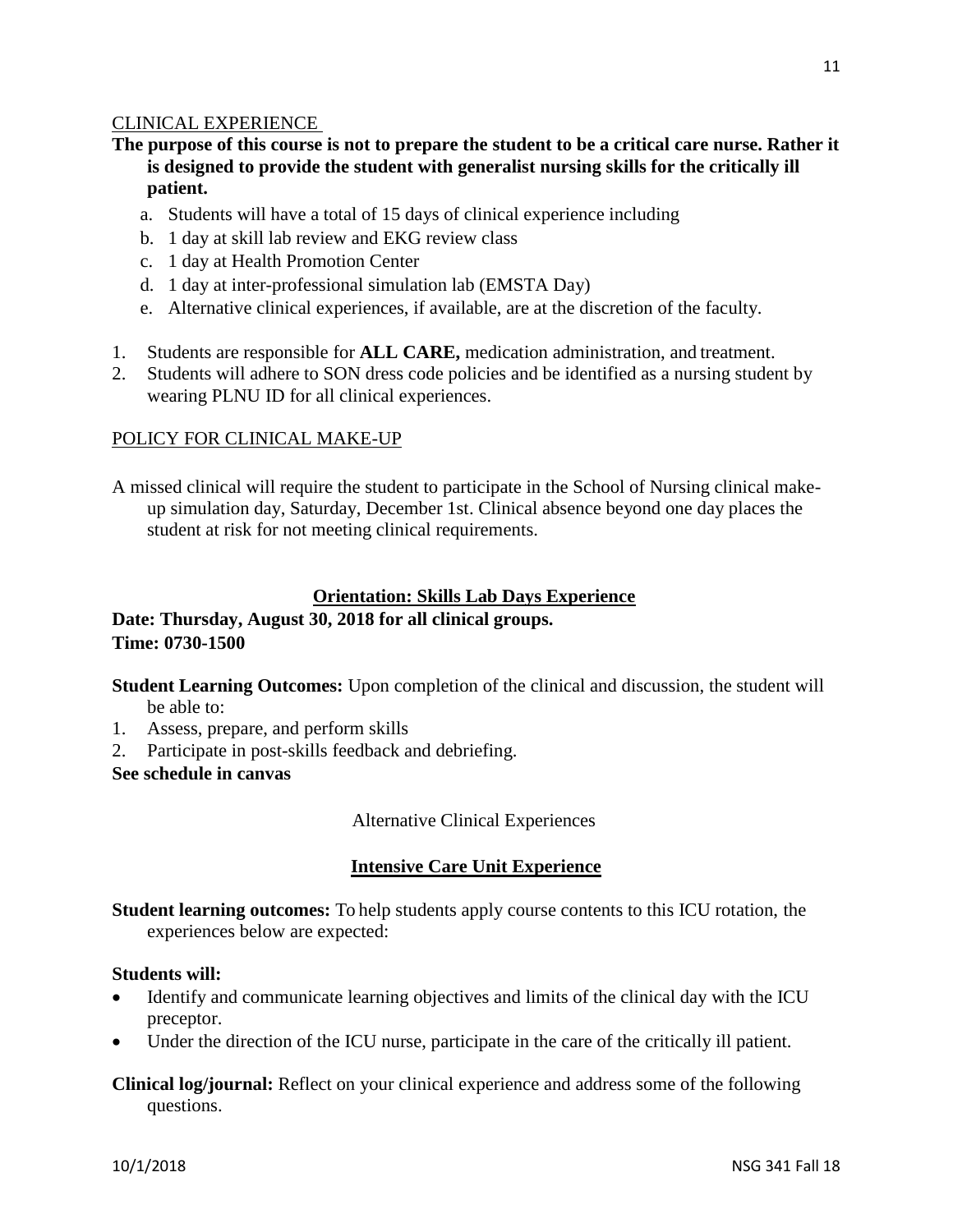- 1. What is the role of professional nurse in ICU situations?
- 2. What were identified patient problems, monitor/manage related signs/symptoms, and solve the problems/make the reasoned clinical judgments?
- 3. What were the education needs of the patient/family?
- 4. Comment on your critical thinking, organizational, and priority setting skills (provide examples). Which areas were you especially strong in and which need further work?
- 5. Comment on your communication skills with patients, families, preceptor, or other members of the health care team. How did you communicate with other team members when dealing with complex issues? Was there effective communication? How could communication been improved?

### Video

Monitors in ICU [https://www.youtube.com/watch?v=qGFgsbPdg0E&list=PLno](https://www.youtube.com/watch?v=qGFgsbPdg0E&list=PLno-hGHlBer55hHskF%207LWAMK295IZ6b95)[hGHlBer55hHskF%207LWAMK295IZ6b95](https://www.youtube.com/watch?v=qGFgsbPdg0E&list=PLno-hGHlBer55hHskF%207LWAMK295IZ6b95)

Code Blue<https://www.youtube.com/watch?v=U1zq4T7MEWw> Mechanical Ventilators in ICU<https://www.youtube.com/watch?v=N3aSuNTaVBY>

### **Emergency Department (ED) Experience**

**Student learning outcomes:** To help students apply course contents to the ED rotation, the experiences below are expected:

### **Students will:**

- Identify and communicate learning objectives and limits of the clinical day with the ED preceptor.
- Under the direction of the ED nurse, participate in the care of the critically ill patient.

**Clinical log/journal:** Reflect on your clinical experience and address some of the following questions.

- 1. What is the role of professional nurse in emergency situations?
- 2. How was your experience?
- 3. Comment on your critical thinking, organizational, and priority setting skills (provide examples). Which areas were you especially strong in and which need further work?
- 4. What were the identified patient problems, monitor/manage related signs/symptoms, and solve the problems/make the reasoned clinical judgments?
- 5. What were the patient/family education needs
- 6. Comment on your communication skills with patients, families, preceptor, or other members of the health care team. How did you communicate with other team members when dealing with complex issues? Was there effective communication? How could communication been improved?

Video: https://www.youtube.com/watch?v=\_uIeO\_zI834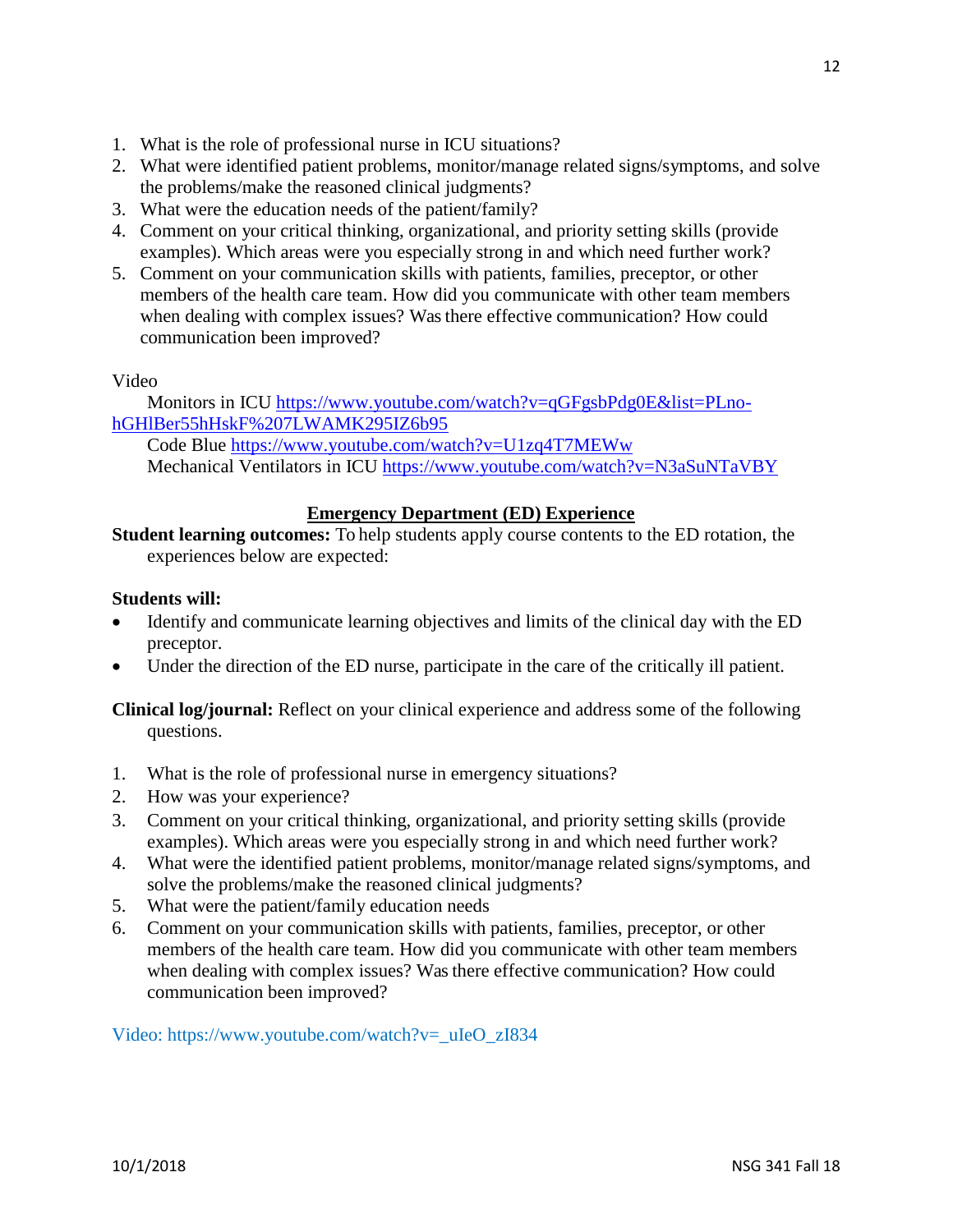### **Same Day Surgery Unit (SDS unit)/Operating Room (OR) Experience**

**Student learning outcomes:** To help students apply course contents to the SDS or OR rotation, the experiences below are expected:

### **Students will:**

- Identify and communicate learning objectives and limits of the clinical day with the SDS or OR nurse preceptor.
- Under the direction of the SDS or OR nurse preceptor, participate in the care of the critically ill patient.

**Clinical log/journal:** Reflect on your clinical experience and address some of the following questions.

- 1. How was your experience?
- 2. Describe the surgical procedures and expected outcomes for the patients you observed.
- 3. Comment on your critical thinking skills (provide examples). Which areas were you especially strong in and which need further work?
- 4. What were the patient/family education needs?
- 5. Comment on your communication skills with patients, families, preceptor, or other members of the health care team. How did you communicate with other team members? Was there effective communication? How could communication been improved?

**Reading assignment**: Review in your Lewis book 10<sup>th</sup> ed, Section III, Chapter 17-18-19 for the content on surgical procedures and medications prior to your clinical in the PACU/OR/SDS.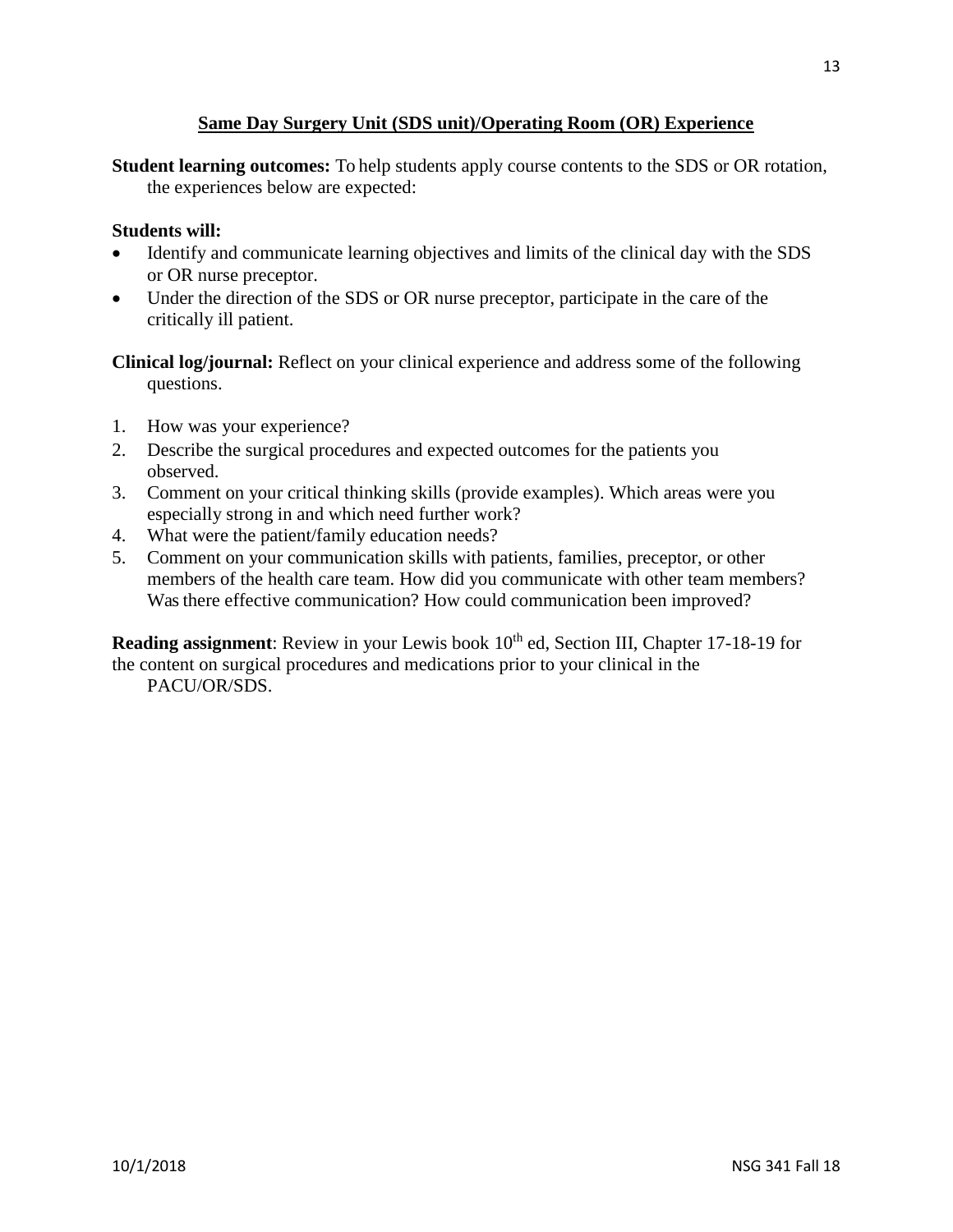### **EMSTA Disaster preparedness and triage training for nursing**

PHN 8 hr, CCR 1491 [(6) A-C]

Date: Tuesday, October 23, 2018 Time: 0800 - 1600 Location: Liberty station

- The purpose of this learning activity is to exercise interprofessional simulation educational session on triaging and managing Mass Casualty Incidents (MCIs). This collaborative simulation activities with paramedics students from EMSTA college will provide students learn together to develop and improve inter-professional teamwork and communication skills effectively in a simulated stressful, time-limited environment.
- **Student Learning Outcomes**: Upon completion of the clinical and discussion, the student will be able to:
- 1. Work collaboratively with others to assess, plan, provide care and make decisions to optimize client/patient/family health outcomes and improve quality of care in a stressful, time-limited environment.
- 2. Communicate effectively with other inter-professional team members.
- 3. Participate in simulation day along with post-event feedback and debriefing.
- 4. Reflect on personal and professional values and respect those of other members.
- 5. Describe the role of the RN & pre-hospital personnel in disaster events and effective triage

### **Clinical log/journal:**

Reflect on your experience by answering following questions.

- 1. What role did you play? How was your experience?
- 2. How did you feel to be making clinical decisions about care in such a compressed timeframe? What was most difficult?
- 3. What did you learn about your communication style/effectiveness in working alongside with other healthcare team members?
- 4. Name your team members' strengths in working effectively in a stressful, timelimited situation.
- 5. Name two improvements your team member could make to work more effectively.
- 6. What are your overall observations about your team members' communication practices? What are your insights that you gained from this experience?

Video: the national disaster programs <http://www.caloes.ca.gov/for-individuals-families> <https://www.ncbi.nlm.nih.gov/pmc/articles/PMC4499290/>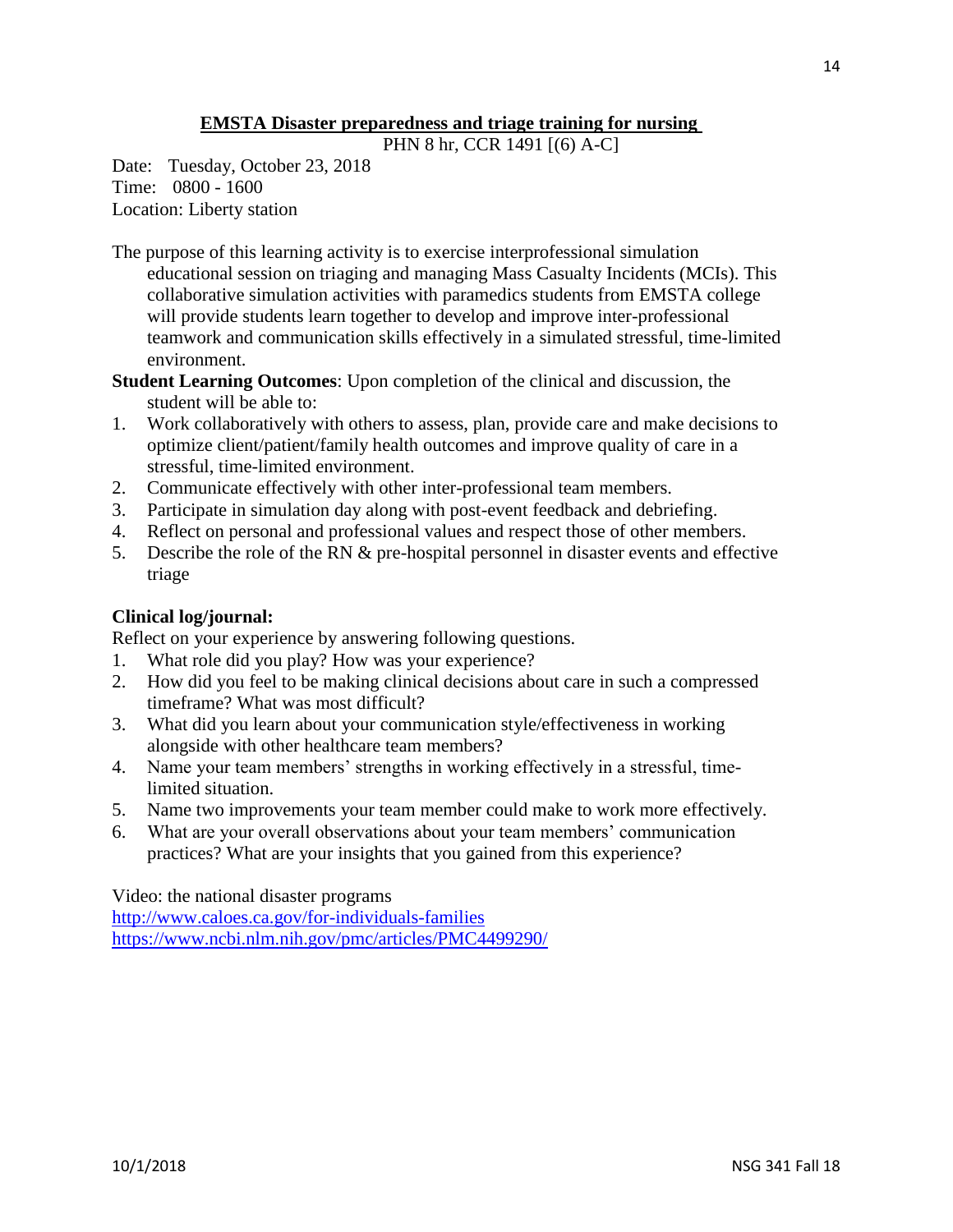### **Health Promotion Center (HPC) Experience**

PHN 6 hrs, CCR 1491 [(6) A-C]

**Date/Time: To be announced by clinical instructor Location:** Mid-City Church of the Nazarene 4101 University Avenue San Diego, CA 92105

**Student Learning Outcomes:** Upon completion of the clinical and discussion, the student will be able to:

- 1. Observe clinical roles of the community-based nurse practitioner
- 2. Provide health education to individuals and families at the health center
- 3. Assist in patients' health screening, examination, and risk appraisal

### **What to expect:**

- Please contact HPC office, 619-624-9851, in case of being late or ill.
- **·** Review patient education contents on HTN and DM management prior to the clinical day.
- **·** Park the car in the church parking lot.
- **·** Bring the stethoscope, textbooks to read at lunch.
- In the morning clinic: You will be working with the PLNU team which includes Professor Rowe, Family Nurse Practitioner and senior nursing student externs. There will also be a senior Leadership student who will assist in your orientation for the day. Typical Adult III student activities include: greeting patients; taking vital signs; vision screening; weight & height; fingerstick for glucose & Hgb checks; urine collection and testing with a Chem Strip; tetanus immunization; TB Skin Test; phlebotomy for routine lab tests; EKG; pulling and filing patient records; charting vitals and a nursing note ; post-counseling with patient under the guidance of faculty. You will have an orientation to all these activities and your instructor, Professor Rowe will assist and observe along with the Leadership student.
- The morning clinic is for new patients receiving physical exams including PAP smears, etc. You will be given an opportunity to observe the role of the Nurse Practitioner.
- We do have a refrigerator to store lunches.
- · The key to a good one day experience is to "jump in" and be a good team player and try your Spanish skills!

Watch video: phlebotomy training video [https://www.youtube.com/watch?v=\\_7mcbUCgDPY](https://www.youtube.com/watch?v=_7mcbUCgDPY)

- **Video #1: https://www.youtube.com/watch?v=njkS5wgWQzI**
- **Video #2: https://www.youtube.com/watch?v=LMZ\_WZFjDok**
- **Video #3: [https://www.youtube.com/watch?v=aAhfIBJ\\_4Lw](https://www.youtube.com/watch?v=aAhfIBJ_4Lw)**
- \*If these links to do not work use the ones in the NSG 340 course, modules, Health Promotion Center videos.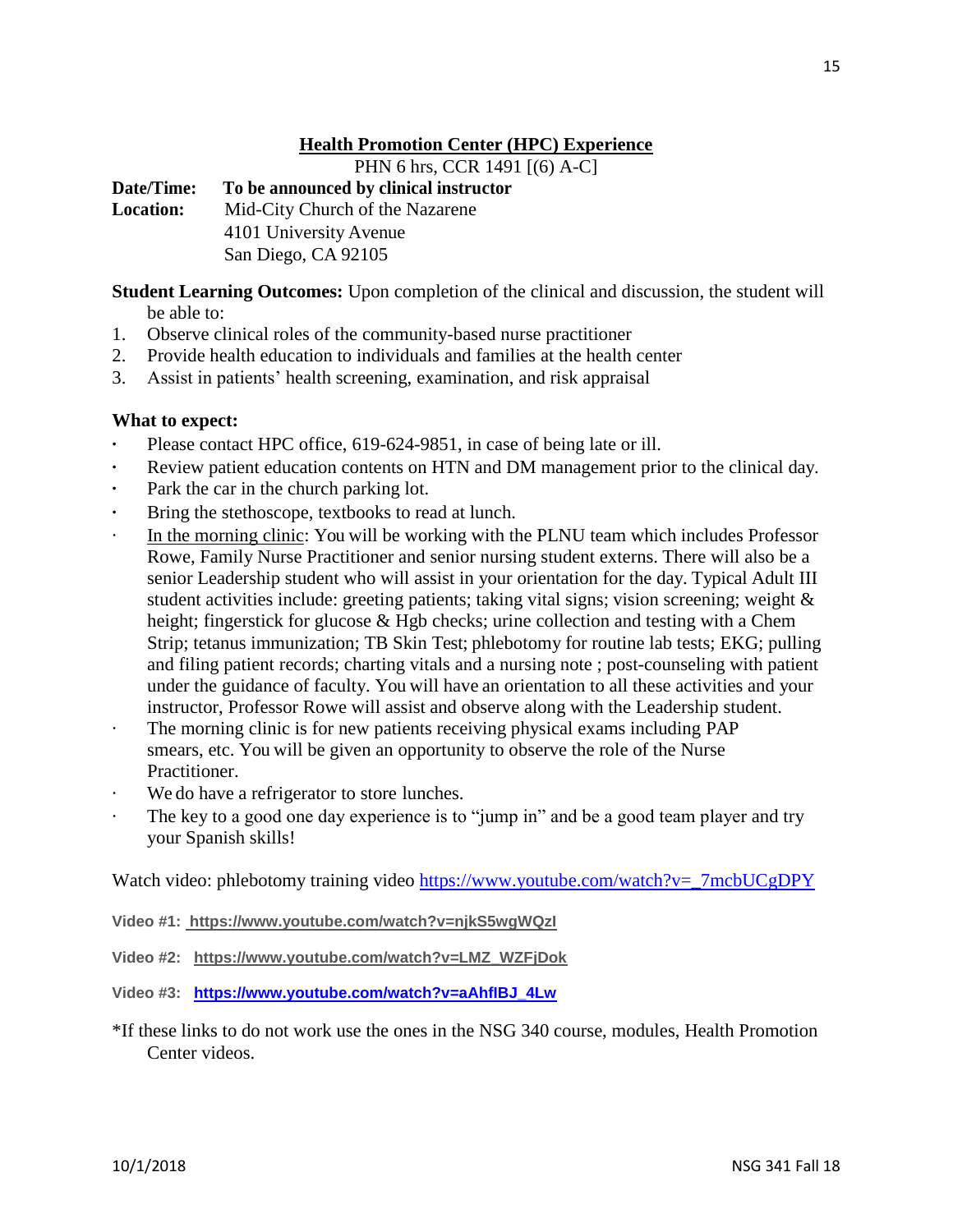### **REQUIRED LEARNING ACTIVITIES**:

### **Learning Activity 1: Evidence-Based Nursing Care Plan**

DUE: (November 16, 2018 at 8:00 am) submit to LiveText

**Evaluation:** Total points possible: 80 (see rubric for the details on grading) This learning activity is designed to help students integrate various forms of evidence in developing an evidence-based nursing care plan and discuss the significance of providing EBPbased nursing care.

- 1. Select one patient from the clinical setting and write a scholarly paper by addressing the history of illness, underlying pathophysiology of the disease process, nursing diagnosis, and nursing management. Incorporate gerontologic issues as appropriate.
- 2. Use various references including textbooks, drug guide book, textbook for laboratory values, etc. The government or professional organizational association official websites can be cited using APA format. Consumer internet websites such as WebMD or Wikipedia cannot be used as citation sources.
- **3.** Develop THREE highest priority NANDA-approved nursing diagnoses (two from physiological assessment and one from psychosocial/spiritual assessment). Develop nursing interventions based on one Clinical Practice Guidelines (CPGs), or two best current research evidence (less than 5 years old).
- **4.** Discuss patient/family education needs.
- **5.** Attach appendices of diagnostic (and lab) findings table and medications table. The appendices should link to appropriate content in the paper.
- 6. The paper no more than 10 pages in length, excluding title page, reference pages, and appendix pages.
- 7. The entire paper must meet all criteria of APA  $6<sup>th</sup>$  ed. (refer to grading rubric and criteria).
- 8. Late assignments will follow SON policy-10% points deducted if assignment past due date and time. This includes weekends. For example, if assignment is due at 8:00 am and turned in at 8:01, 10 % will be deducted. A paper turned in 24 hours after the due date will not be accepted and the student will receive an incomplete for NSG 340/341.

**Student Learning Outcomes:** Upon completion of this assignment, the student will be able to:

- 1. Apply EBP knowledge and skills in patient care.
- 2. Develop a patient-specific, evidence-based nursing care plan based on:
	- a) obtain assessment data
	- b) develop nursing diagnoses with expected outcomes
	- c) implement nursing interventions
	- d) evaluate patient outcomes.
- 3. Demonstrate the critical thinking skills by integrating pathophysiology of disease process of a selected patient case scenario.
- 4. Write a scholarly paper according to APA guidelines. Refer to APA ( $6<sup>th</sup>$  ed.)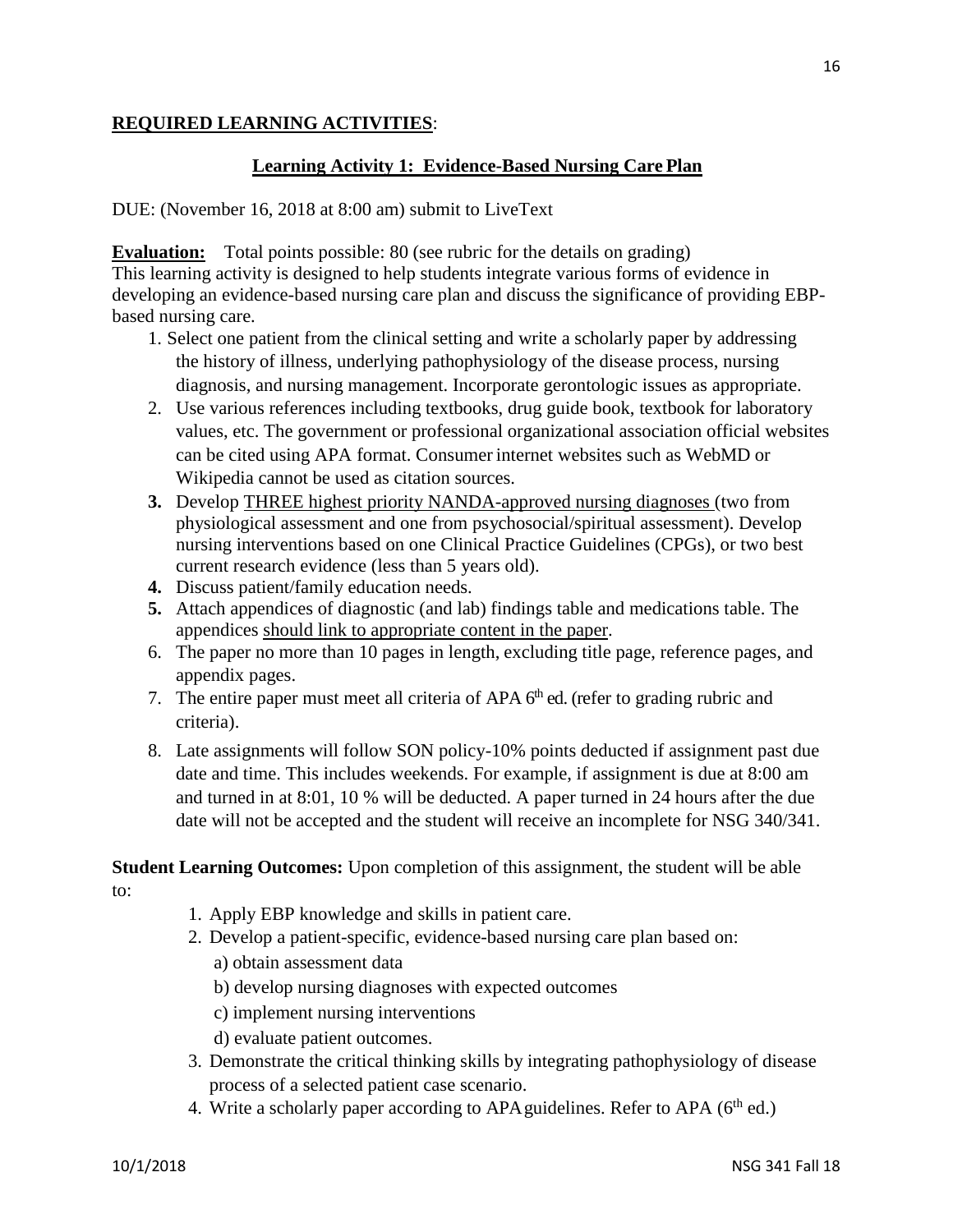guidelines.<http://owl.english.purdue.edu/owl/resource/560/3/>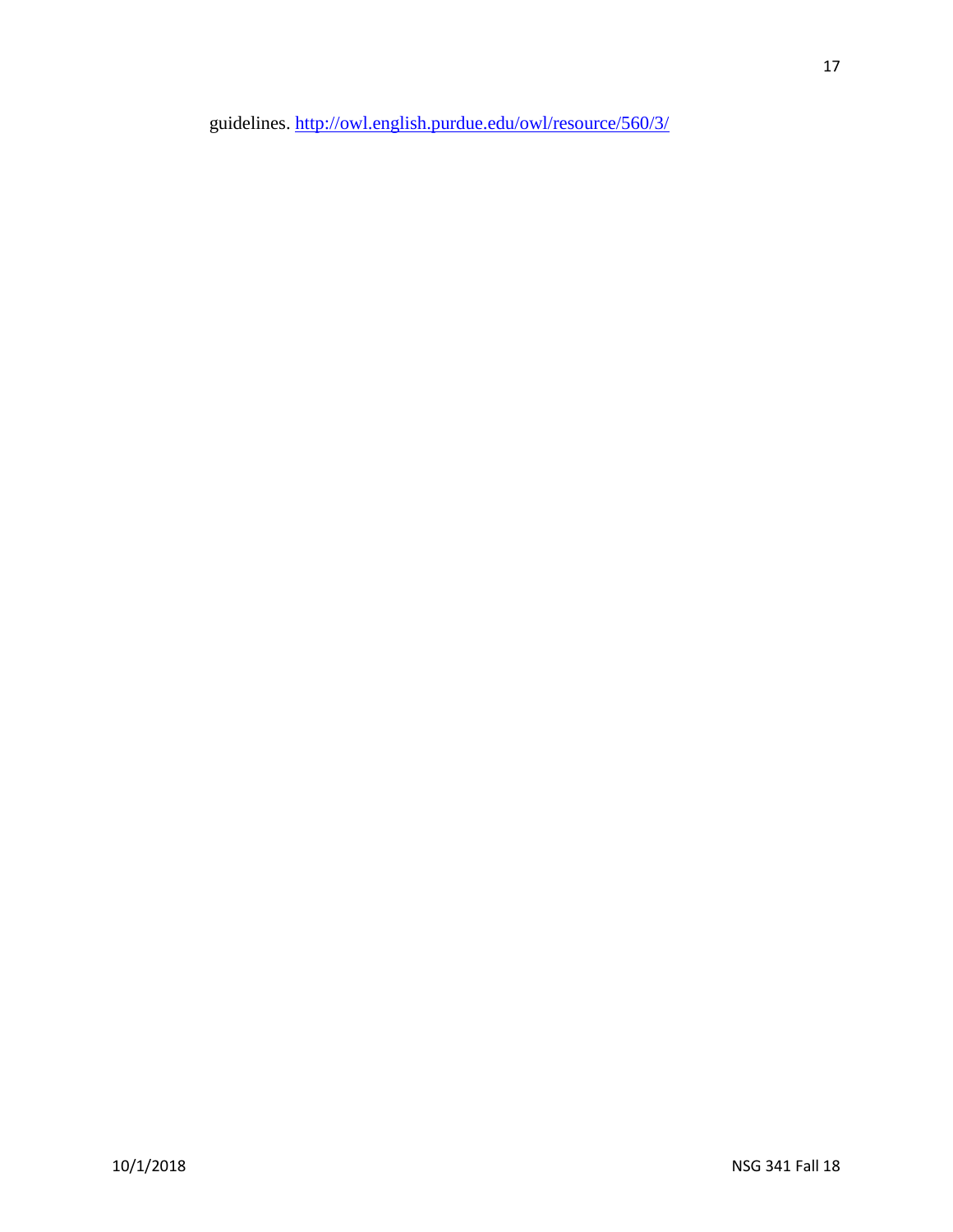### **Grading rubric: Evidence-based nursing care plan**

 **Student's Name: \_\_\_\_\_\_\_\_\_\_\_\_\_\_\_\_\_\_\_\_\_\_\_ Total points possible: 80 points**

| <b>Outcomes</b><br><b>AACN</b> Essentials<br><b>Initial</b><br><b>Developed</b><br><b>Highly</b><br><b>Emerging</b> |  |
|---------------------------------------------------------------------------------------------------------------------|--|
|                                                                                                                     |  |
|                                                                                                                     |  |
| developed<br>1 points<br>2 points<br>4 points<br>$# III-6. Integrate$                                               |  |
| evidence, clinical<br>5 points                                                                                      |  |
| Significance of<br>Significance of<br>Significance of<br>Significance of<br>judgment,                               |  |
| interprofessional<br>providing EBP<br>providing EBP in<br>providing EBP<br>providing EBP                            |  |
| in connection to<br>in connection to<br>perspectives, and<br>and purpose<br>connection to                           |  |
| statement is<br>patient<br>selected pt is too<br>selected pt is<br>selected pt is                                   |  |
| described.<br>preferences in<br>not relevant to<br>broad.<br>logically                                              |  |
| discussed.<br>planning,<br>a selected pt.<br>Purpose<br>Purpose                                                     |  |
| implementing, and<br>statement is<br>statement is<br>Purpose                                                        |  |
| evaluating<br>described.<br>statement is<br>vague.                                                                  |  |
| outcomes of care.<br>clear and well-                                                                                |  |
| focused.                                                                                                            |  |
| $CLOs \# 1.1, 1.3$                                                                                                  |  |
|                                                                                                                     |  |
| <b>II.</b> Patient History<br><b>Competencies/</b>                                                                  |  |
| <b>Outcomes</b>                                                                                                     |  |
| 6 points<br>8 points<br>10 points<br>4 points<br>Limited<br>Relevant chief                                          |  |
| Weak<br><b>AACN</b> Essentials<br>Missing<br># IV- $6$ Evaluate<br>relevant<br>information on                       |  |
| complaint,<br>connection<br>information on<br>either chief<br>between chief                                         |  |
| data from all<br>present, past<br>chief<br>relevant sources,                                                        |  |
| complaint,<br>complaint,<br>medical history                                                                         |  |
| (surgical<br>including<br>complaint,<br>present, past<br>present, past                                              |  |
| medical history,<br>medical history,<br>history), and<br>technology, to<br>present, past                            |  |
|                                                                                                                     |  |
| and current<br>inform the delivery<br>medical<br>and current<br>current                                             |  |
| condition<br>conditions.<br>of care.<br>history, and<br>conditions (on                                              |  |
| the day of care)<br>current                                                                                         |  |
| $CLOs \# 2.1, 3.1,$<br>conditions.<br>are well                                                                      |  |
| described and<br>5.3                                                                                                |  |
| logically flow.                                                                                                     |  |
| The entire                                                                                                          |  |
| section is                                                                                                          |  |
| written in a                                                                                                        |  |
| clear and<br>succinct                                                                                               |  |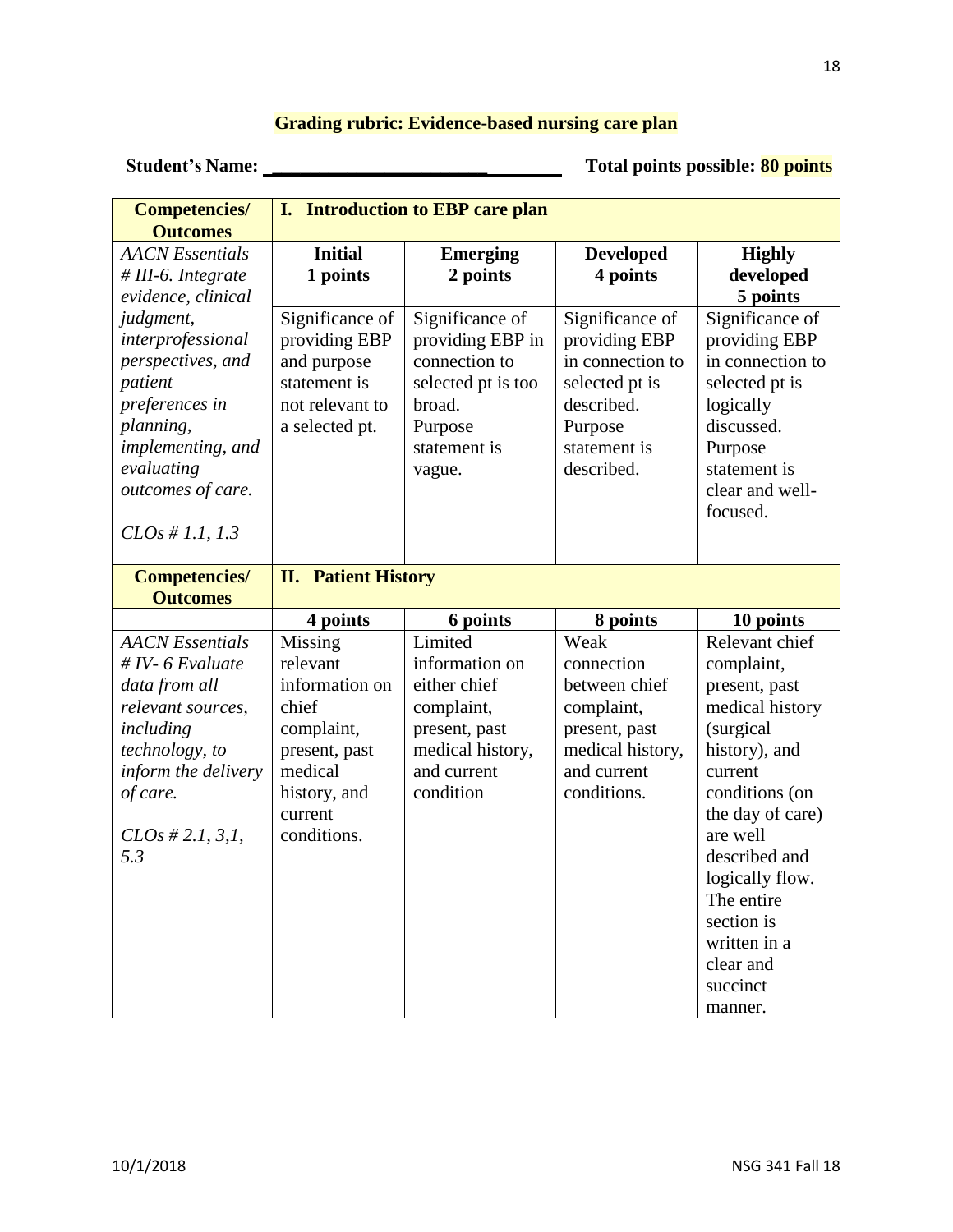| <b>Competencies/</b>    | <b>III.</b> Assessment |                  |                  |                     |
|-------------------------|------------------------|------------------|------------------|---------------------|
| <b>Outcomes</b>         |                        |                  |                  |                     |
|                         | 4 points               | 6 points         | 8 points         | 10 points           |
| <b>AACN</b> Essentials  | Summary of             | Summary of       | Summary of       | Summary of the      |
| # VII-2. Conduct        | assessment             | assessment       | assessment       | relevant subjective |
| a health history,       | findings is            | findings is      | findings is      | and objective       |
| including               | presented, but         | presented, but   | presented, most  | assessment          |
| environmental           | most of the            | half of findings | are relevant     | findings of both    |
| exposure and a          | findings are           | are irrelevant   | with the pt's    | physical and        |
| family history          | irrelevant to          | with the pt's    | disease process. | psychological       |
| that recognizes         | pt's disease           | disease process. | Present vague    | aspect. (Include    |
| genetic risks, to       | process.               | Present          | psychosocial     | relevant, positive  |
| <i>identify current</i> | Incomplete             | irrelevant       | assessment       | physical exam       |
| and future health       | patient's              | psychosocial     | findings based   | findings, lab       |
| problems.               | psychosocial           | assessment       | on Erickson's    | results, and other  |
| $\# IX$ -8. Conduct     | assessment             | findings based   | developmental    | related diagnostic  |
| comprehensive           | findings based         | on Erickson's    | stage.           | results such as x-  |
| and focused             | on Erickson's          | developmental    |                  | rays, MRI, Cath,    |
| physical,               | developmental          | stage.           |                  | CT scan, etc.).     |
| behavioral,             | stage.                 |                  |                  | The entire section  |
| psychological,          |                        |                  |                  | is written in a     |
| spiritual,              |                        |                  |                  | clear and succinct  |
| socioeconomic,          |                        |                  |                  | manner.             |
| and                     |                        |                  |                  |                     |
| environmental           |                        |                  |                  |                     |
| assessments of          |                        |                  |                  |                     |
| health and              |                        |                  |                  |                     |
| illness                 |                        |                  |                  |                     |
| <i>parameters in</i>    |                        |                  |                  |                     |
| patients, using         |                        |                  |                  |                     |
| developmentally         |                        |                  |                  |                     |
| and culturally          |                        |                  |                  |                     |
| appropriate             |                        |                  |                  |                     |
| approaches.             |                        |                  |                  |                     |
| CLOs # 2.1, 3.2         |                        |                  |                  |                     |
|                         |                        |                  |                  |                     |
|                         |                        |                  |                  |                     |
|                         |                        |                  |                  |                     |
|                         |                        |                  |                  |                     |
|                         |                        |                  |                  |                     |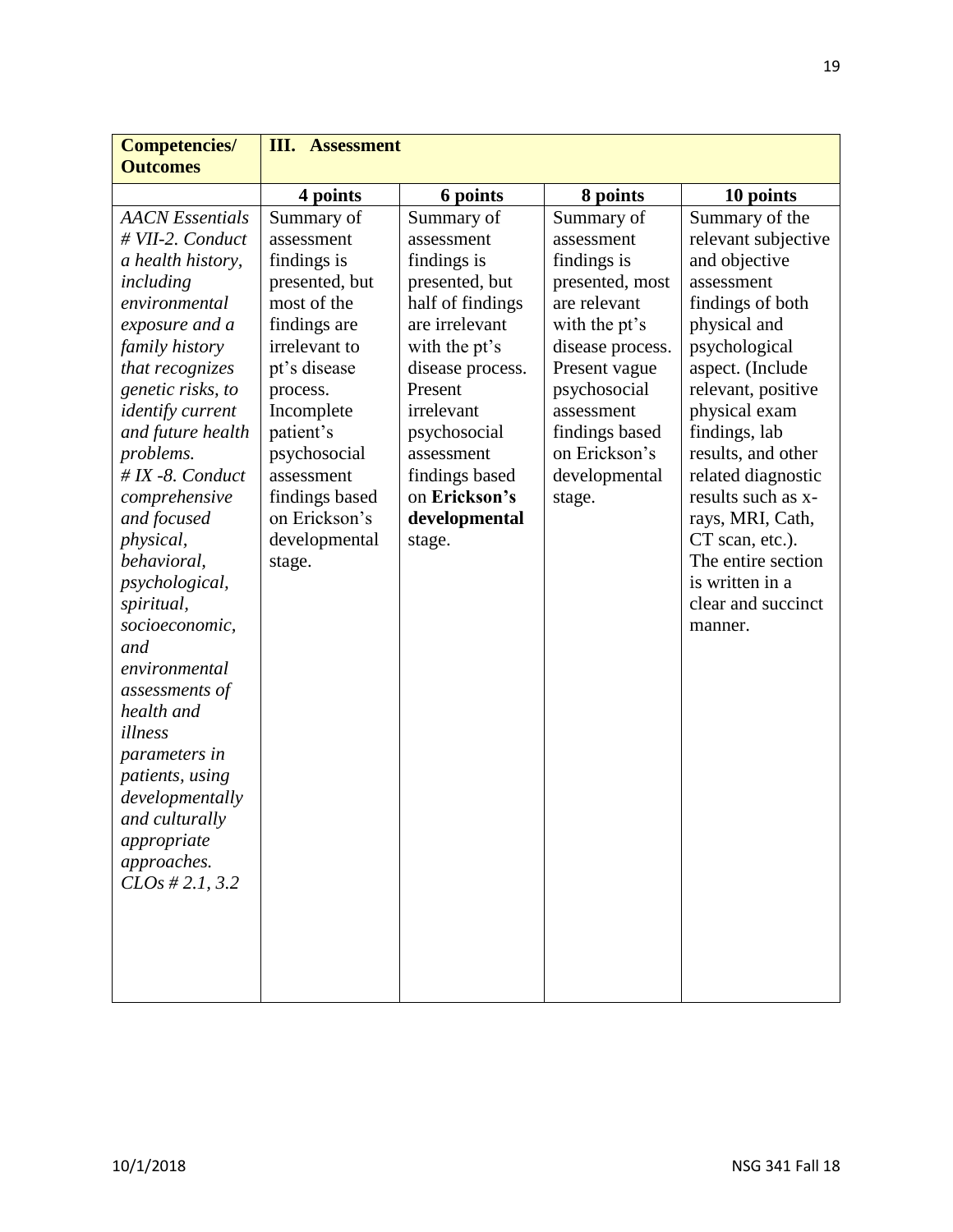| <b>Competencies/</b><br><b>Outcomes</b>                                                                                                                                                       | <b>IV.</b> Review of disease process                                                             |                                                                                                                                                    |                                                                                                                                |                                                                                                                                                                                                             |
|-----------------------------------------------------------------------------------------------------------------------------------------------------------------------------------------------|--------------------------------------------------------------------------------------------------|----------------------------------------------------------------------------------------------------------------------------------------------------|--------------------------------------------------------------------------------------------------------------------------------|-------------------------------------------------------------------------------------------------------------------------------------------------------------------------------------------------------------|
|                                                                                                                                                                                               | 4 points                                                                                         | 6 points                                                                                                                                           | 8 points                                                                                                                       | 10 points                                                                                                                                                                                                   |
| <b>AACN</b> Essentials<br># III-4<br>Evaluate the<br>credibility of<br>sources of<br>information,<br>including but not<br>limited to<br>databases and<br>Internet resources.<br>$CLOs \# 1.1$ | Summary of<br>pathophysiology<br>is irrelevant<br>with the pt's<br>information in II<br>and III. | Summary of<br>pathophysiology<br>is too general.<br>Most of the<br>discussion is not<br>relevant with<br>the pt's<br>information in II<br>and III. | Summary of<br>pathophysiology<br>is presented, but<br>not well<br>connected with<br>the pt's<br>information or<br>too verbish. | Summarize<br>pathophysiology<br>or disease<br>process in your<br>own words<br>(based on pt's<br>information in II<br>and III). The<br>entire section is<br>written in a<br>clear and<br>succinct<br>manner. |

| <b>Competencies/</b>   | V. Nursing Diagnoses and Care plan Table |                  |                  |                          |
|------------------------|------------------------------------------|------------------|------------------|--------------------------|
| <b>Outcomes</b>        |                                          |                  |                  |                          |
|                        | 4 points                                 | 6 points         | 8 points         | 10 points                |
| <b>AACN</b> Essentials | Inappropriate                            | Inappropriate    | Inappropriate    | Develop 3                |
| $# II-8.$ Promote      | selection of                             | selection of     | selection of     | patient-                 |
| achievement of         | nursing                                  | nursing          | nursing          | specific nursing         |
| safe and quality       | diagnosis in                             | diagnosis in two | diagnosis in one | care plans (2)           |
| outcomes of care       | three of three                           | of the three     | of the three     | physiologic & 1          |
| for diverse            | nursing                                  | nursing          | nursing          | psychological)           |
| populations.           | diagnoses (not                           | diagnoses (not   | diagnosis (not   | utilizing evidence       |
| # III-6. Integrate     | prioritized, or                          | prioritized or   | prioritized of   | based resources          |
| evidence, clinical     | based on the                             | based on the     | based on the     | including one            |
| judgment,              | findings).                               | findings).       | findings).       | <b>Clinical Practice</b> |
| interprofessional      | <b>Discuss</b>                           | <b>Discuss</b>   | <b>Discuss</b>   | Guideline (CPG)          |
| perspectives, and      | irrelevant                               | irrelevant       | irrelevant       | or two research          |
| patient                | interventions.                           | interventions.   | interventions.   | articles.                |
| preferences in         | Lack of                                  | Insufficient     | Insufficient     | Appropriate              |
| planning,              | evidence to                              | evidence to      | evidence to      | selection of all         |
| implementing,          | support                                  | support          | support          | three nursing            |
| and evaluating         | interventions                            | interventions    | intervention     | diagnoses                |
| outcomes of care.      | (missing CPG                             | (missing CPG     | (missing CPG     | (prioritized based       |
| $\#IV-9$ . Apply       | and research                             | or research      | or research      | on the findings).        |
| patient care           | article).                                | article).        | article).        | <b>Discuss</b>           |
| technologies as        |                                          |                  |                  | appropriate              |
| appropriate to         |                                          |                  |                  | interventions in a       |
| address the needs      |                                          |                  |                  | logical manner           |
| of a diverse           |                                          |                  |                  | on each nursing          |
| patient                |                                          |                  |                  | diagnosis with           |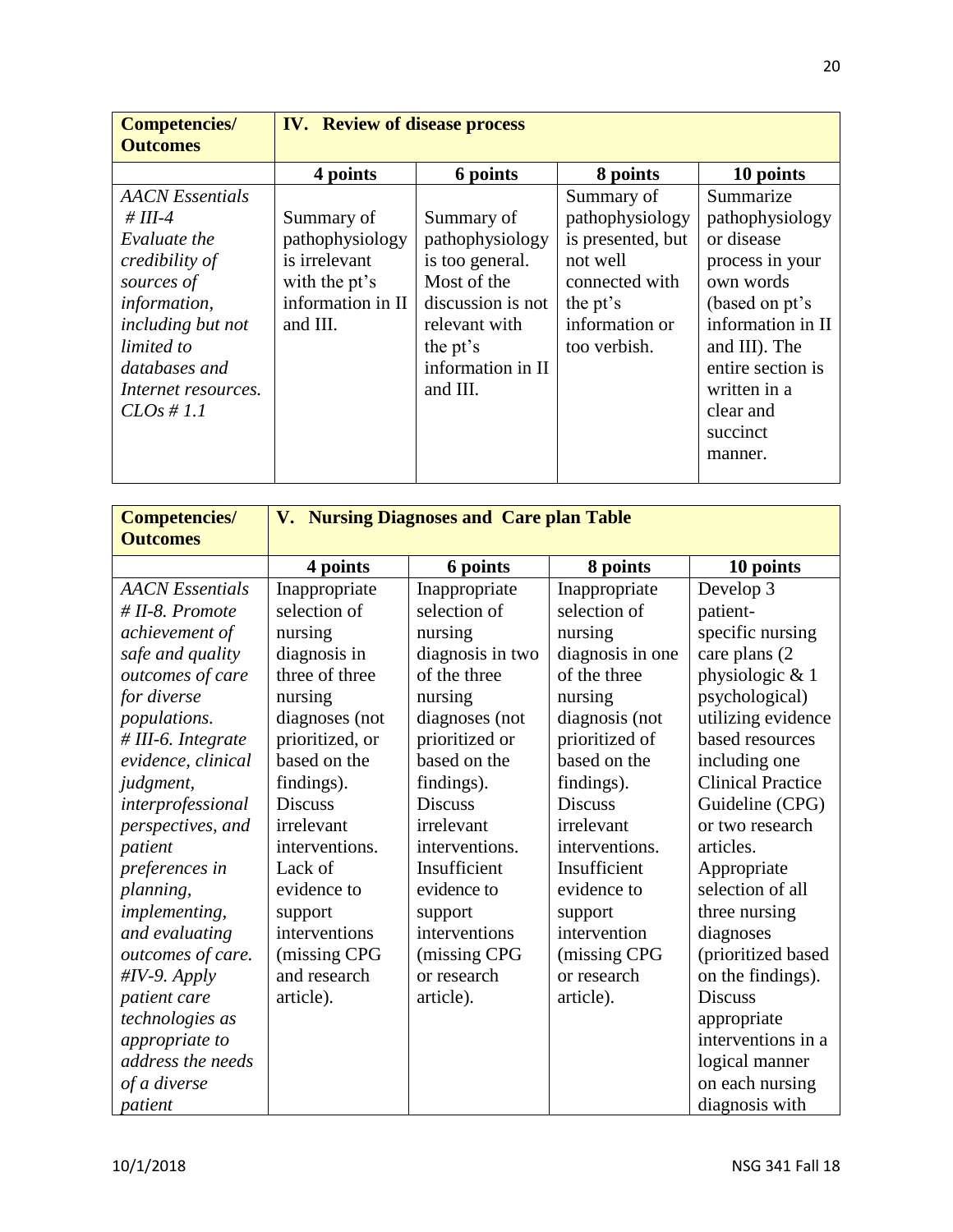| population.           |  | evidence to         |
|-----------------------|--|---------------------|
| $# VII-5. Use$        |  | support             |
| evidence-based        |  | interventions       |
| practices to guide    |  | (one CPG or two     |
| health teaching,      |  | research articles). |
| health counseling,    |  | The entire          |
|                       |  | section is written  |
| screening,            |  | in a clear and      |
| outreach, disease     |  |                     |
| and outbreak          |  | succinct manner.    |
| <i>investigation,</i> |  |                     |
| referral, and         |  |                     |
| follow up             |  |                     |
| throughout the        |  |                     |
| lifespan.             |  |                     |
| $# VII-6. Use$        |  |                     |
| information and       |  |                     |
| communication         |  |                     |
| technologies in       |  |                     |
| preventive care.      |  |                     |
| # $IX -8$ .           |  |                     |
| Implement             |  |                     |
| evidence-based        |  |                     |
| nursing               |  |                     |
| interventions as      |  |                     |
| appropriate for       |  |                     |
| managing the          |  |                     |
| acute and chronic     |  |                     |
| care of patients      |  |                     |
| and promoting         |  |                     |
| health across the     |  |                     |
| lifespan.             |  |                     |
| $CLOs \# 1.1, 1.4,$   |  |                     |
| 2.1, 3.1, 3.2         |  |                     |
|                       |  |                     |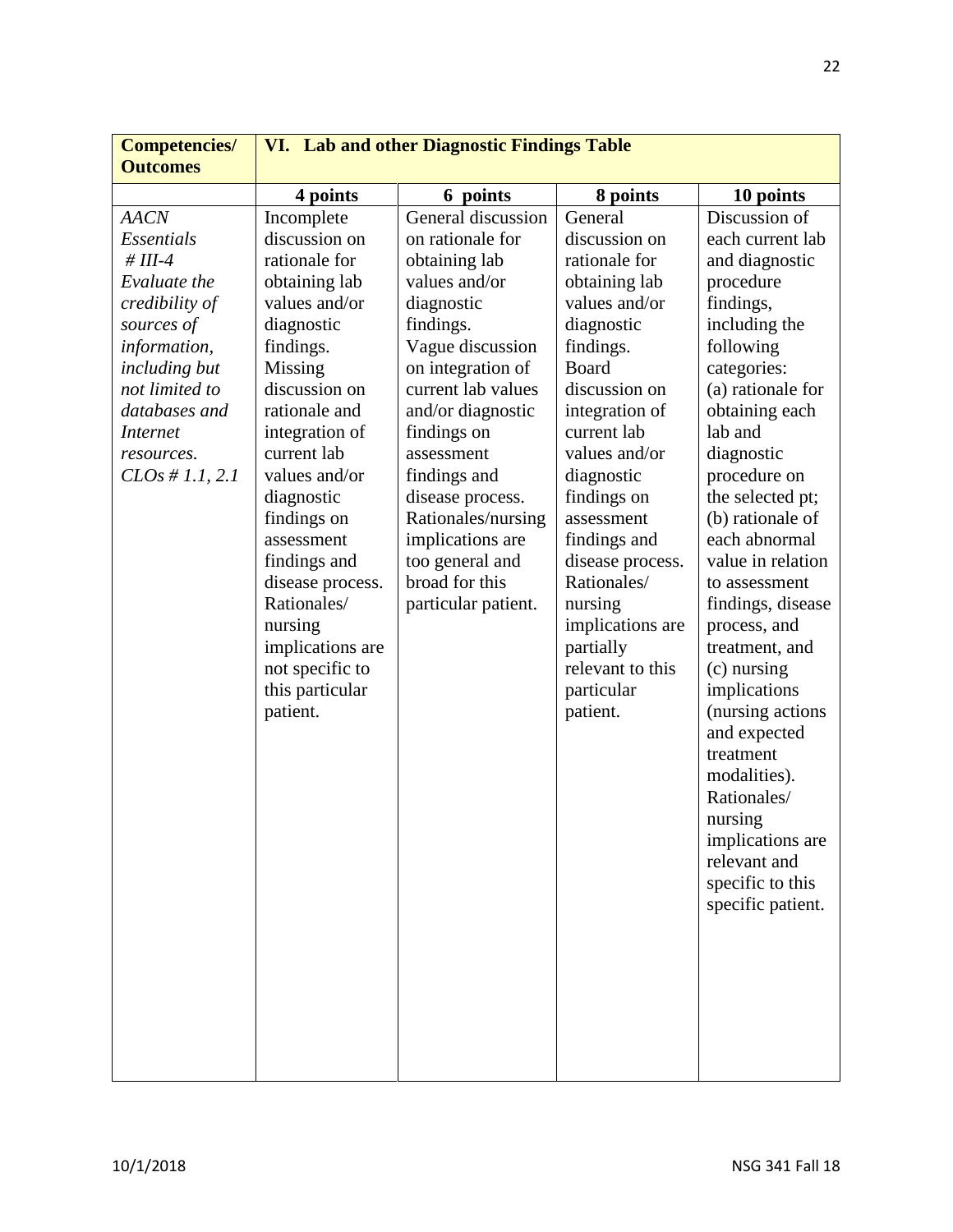| <b>Medication Table</b><br>VII.                                                                                                                            |                                                                                                                   |                                                                                                                                                |                                                                                                                                                                                                                                                                                                                                                                                                                                                                                                       |
|------------------------------------------------------------------------------------------------------------------------------------------------------------|-------------------------------------------------------------------------------------------------------------------|------------------------------------------------------------------------------------------------------------------------------------------------|-------------------------------------------------------------------------------------------------------------------------------------------------------------------------------------------------------------------------------------------------------------------------------------------------------------------------------------------------------------------------------------------------------------------------------------------------------------------------------------------------------|
|                                                                                                                                                            |                                                                                                                   |                                                                                                                                                |                                                                                                                                                                                                                                                                                                                                                                                                                                                                                                       |
|                                                                                                                                                            |                                                                                                                   |                                                                                                                                                | 10 points                                                                                                                                                                                                                                                                                                                                                                                                                                                                                             |
| Incomplete<br>discussion in<br>each category.<br>Rationales of<br>each medication<br>are not<br>relevant and not<br>specific to this<br>particular patient | <b>Broad discussion</b><br>in each category.<br>Rationales of<br>each medication<br>are too general<br>and broad. | <b>Broad discussion</b><br>in each category.<br>Rationales of<br>each medication<br>are<br>partially relevant<br>to this particular<br>patient | Discussion of<br>each current<br>medication,<br>including the<br>two following<br>categories<br>(a) classification<br>$\lambda$ action and (b)<br>side effects.<br>Provide<br>rationales of<br>giving each<br>medication to<br>this selected<br>patient<br>supported by<br>subjective and<br>objective data<br>Thorough<br>discussion in<br>each category.<br>Rationales are<br>relevant and<br>specific to this<br>specific patient<br>Integrated with<br>current<br>subjective or<br>objective data |
| <b>VIII. Summary</b>                                                                                                                                       |                                                                                                                   |                                                                                                                                                |                                                                                                                                                                                                                                                                                                                                                                                                                                                                                                       |
|                                                                                                                                                            |                                                                                                                   |                                                                                                                                                |                                                                                                                                                                                                                                                                                                                                                                                                                                                                                                       |
| 1 points                                                                                                                                                   | 2 points                                                                                                          | 4 points                                                                                                                                       | 5 points                                                                                                                                                                                                                                                                                                                                                                                                                                                                                              |
| Summary is<br>incomplete                                                                                                                                   | Summary does<br>not<br>address the<br>purpose<br>statement and<br>related<br>key findings                         | Summary partly<br>addresses the<br>purpose<br>statement<br>and related key<br>findings                                                         | Summarize<br>significant of<br>EBP and the<br>related key<br>findings on this<br>individualized<br>care plan                                                                                                                                                                                                                                                                                                                                                                                          |
|                                                                                                                                                            | 4 points                                                                                                          | 6 points                                                                                                                                       | 8 points                                                                                                                                                                                                                                                                                                                                                                                                                                                                                              |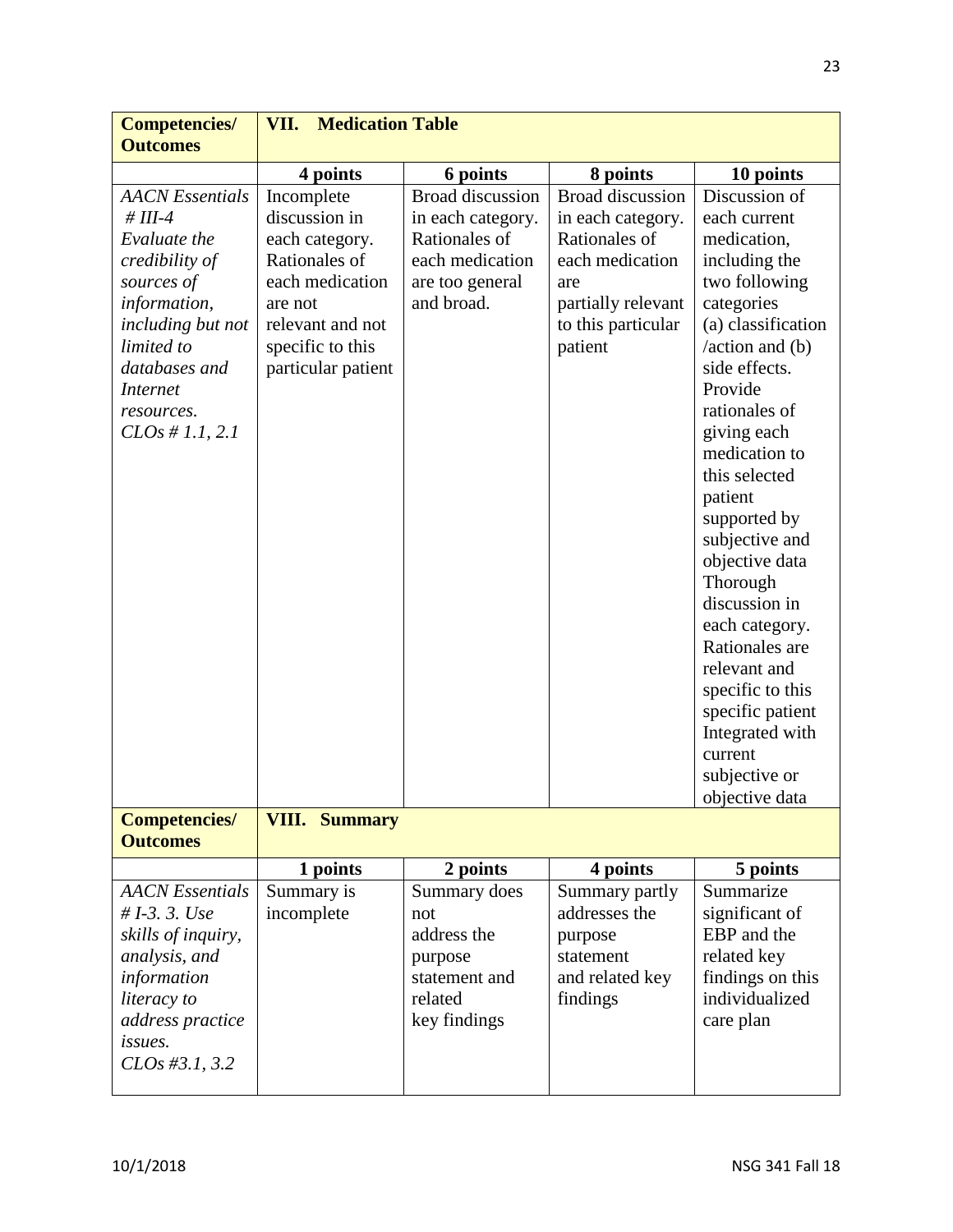| <b>Competencies/</b><br><b>Outcomes</b> | <b>IX.</b> APA format |                     |                     |                    |
|-----------------------------------------|-----------------------|---------------------|---------------------|--------------------|
|                                         | 4 points              | 6 points            | 8 points            | 10 points          |
| <b>AACN</b> Essentials                  | The entire            | Most of the         | Part of the paper   | Entire paper is    |
| # I-4.Use                               | section               | section is          | is written          | written cogently   |
| written, verbal,                        | lacks of              | written rather      | cogently.           | and flows          |
| nonverbal,                              | consistency.          | diffusely           | Occasional          | smoothly.          |
| and emerging                            | Multiple APA          | Frequent            | deviations from     | <b>Follows APA</b> |
| technology                              | format                | deviations from     | <b>APA</b> format   | Format.            |
| methods to                              | and grammatical       | <b>APA</b> format   | grammatical,        | Minimum of         |
| communicate                             | errors                | (grammatical,       | spelling,           | grammatical,       |
| <i>effectively.</i>                     |                       | spelling,           | sentence,           | spelling or        |
| $CLOs$ #3.1, 3.2                        |                       | sentence,           | references,         | mechanical         |
|                                         |                       | references,         | citations, level of | errors.            |
|                                         |                       | citations, level    | headings,           |                    |
|                                         |                       | of headings,        | abbreviation,       |                    |
|                                         |                       | abbreviation,       | table, figure etc.) |                    |
|                                         |                       | table, figure, etc) | 2-3 areas.          |                    |
|                                         |                       | more than 4         |                     |                    |
|                                         |                       | areas.              |                     |                    |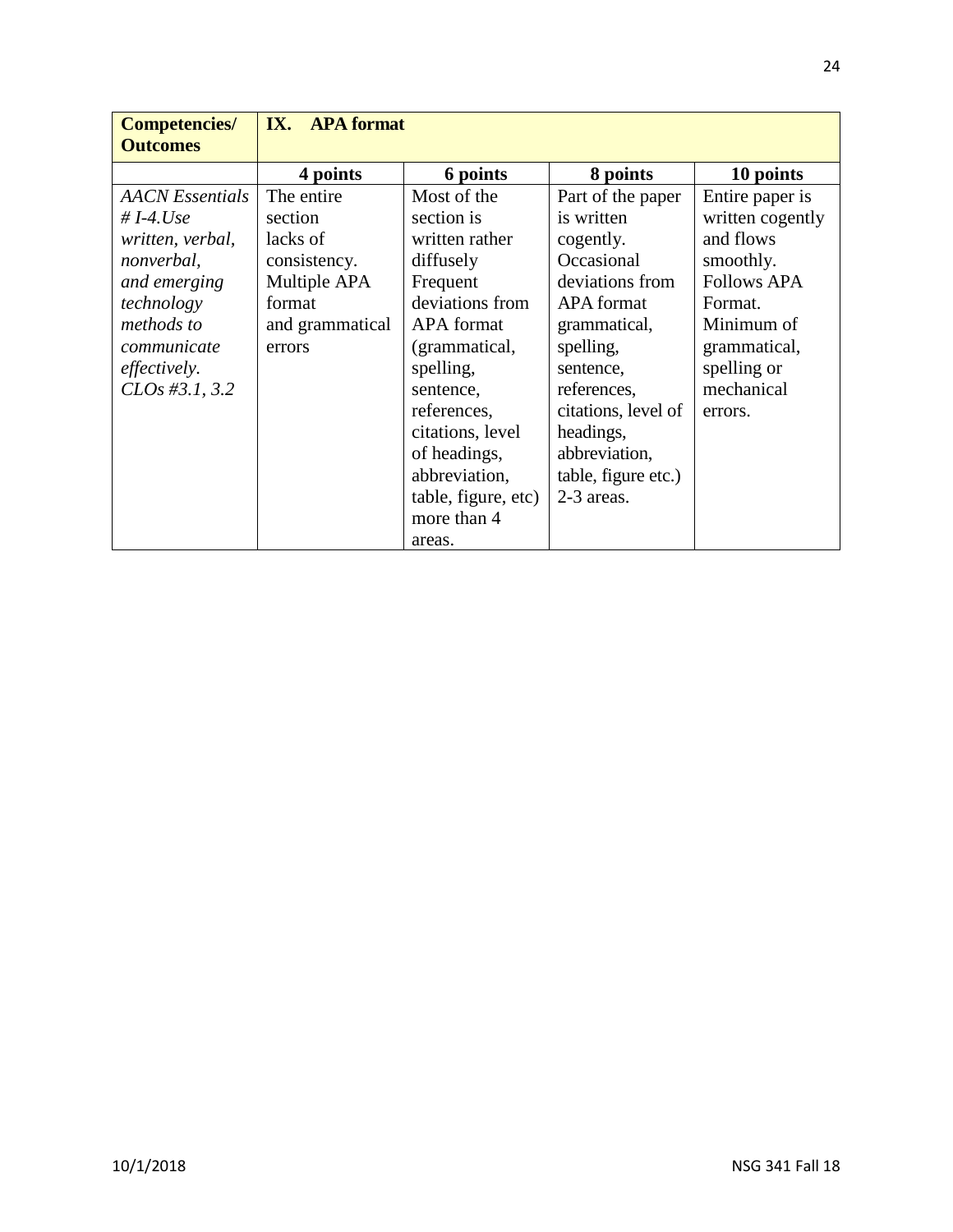### **Learning Activity II: Journal ClubPresentation**

**DUE:** Date to be scheduled with Clinical Instructor. Presentation will take place in post-conference.

### **Evaluation: Total points possible 15 points (see rubric for the details of grading)**

This learning activity is designed to foster evidence-based nursing practice by providing a forum where relevant best current evidence could be discussed and implemented into practice. The clinical instructor will assign **a group of two to three students** at the beginning of the semester. This group will provide a case presentation of the topics of clinical interest during post-conference. The topics should be related to high-acuity medical-surgical nursing.

The group will select **TWO research articles** related to the nursing intervention. The group will prepare a one page summary the key elements of the research articles and distribute the copies to the clinical group. The outline should also include the reference lists of TWO articles.

During post-conference, the group will deliver a 20-minute presentation using a **Concept map** format. The concept map should include the relationship of: brief admission history, main diagnosis, pathophysiology,signs/symptoms, laboratory/diagnostic studies, key medications, medical management, and nursing management priorities. The group will also present the synopsis of the research articles.

During post-conference, the rest of the clinical group will provide peer evaluation of the group's presentation.

**Student Learning Outcomes:** Upon completion of this assignment, the student will be able to:

- 1. Demonstrate the basic knowledge, attitudes and skills in EBP process.
- 2. Demonstrate the application of research evidence and best practice models to nursing practice.
- 3. Critically examine the main components of the research article.
- 4. Disseminate the outcomes of best current evidence in a dynamic professional manner.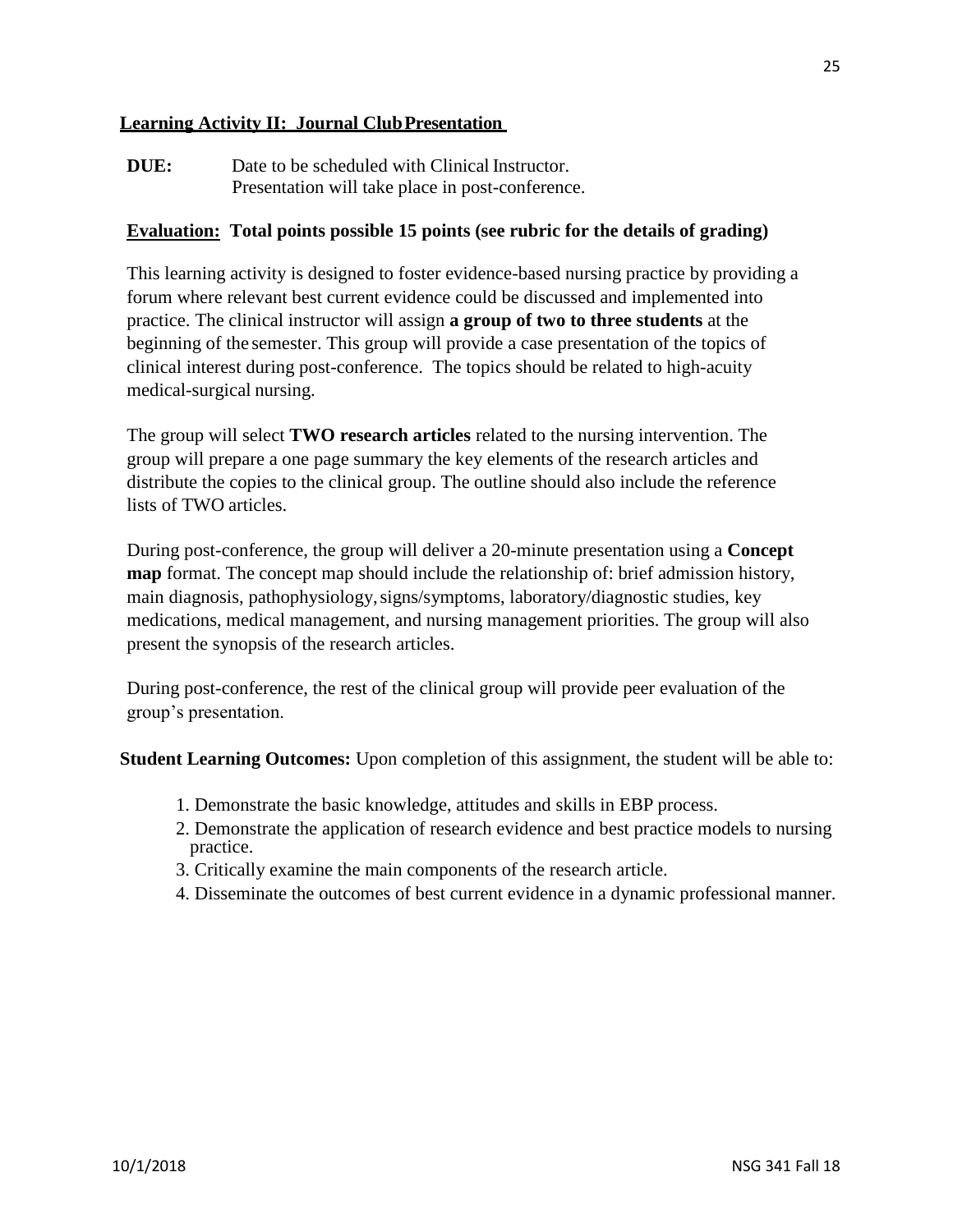### **Grading Rubric: Journal Club**

 **Students' Names: \_\_\_\_\_\_\_\_\_\_\_\_\_\_\_\_\_\_\_\_\_\_\_\_\_\_\_\_\_\_\_ Total score possible: 15 points**

| Competencies/        | <b>Initial</b>                  | <b>Emerging</b>   | <b>Developed</b>                    | <b>Highly developed</b> |
|----------------------|---------------------------------|-------------------|-------------------------------------|-------------------------|
| <b>Outcomes</b>      |                                 |                   |                                     |                         |
| <b>I. Knowledge</b>  | Score: 2 pts                    | Score: 3 pts      | Score: 4 pts                        | Score: 5 pts            |
| and                  | Concept map:                    | Concept map:      | Concept map:                        | Concept map:            |
| Understanding        | Presentation                    | Presentation      | Presentation                        | Presentation            |
|                      | demonstrates lack               | demonstrates      | demonstrates                        | demonstrates an in      |
|                      | of understanding                | partial           | general                             | depth of                |
|                      | and uses incorrect              | understanding     | understanding and understanding and |                         |
|                      | information                     | and uses little   | use somewhat                        | use relevant and        |
|                      | Logical connection relevant or  |                   | relevant                            | accurate detail to      |
|                      | is absent or very               | accurate          | information to                      | present a disease       |
|                      | weak between                    | information.      | present a disease                   | process. Smooth         |
|                      | disease process and Partial     |                   | process. Some                       | connection between      |
|                      | the current hospital connection |                   | connection                          | the disease process to  |
|                      | course                          | between disease   | between the                         | the current hospital    |
|                      |                                 | process and the   | disease process                     | course.                 |
|                      |                                 | current hospital  | and the current                     |                         |
|                      |                                 | course.           | hospital course.                    |                         |
| II. Use of visual    | Score: 2 pts                    | Score: 3 pts      | Score:4 pts                         | Score: 5 pts            |
| aids-Outlines        | Errors in format;               | Errors in format; | Information                         | All information         |
|                      | information                     | information       | generally                           | organized in logical    |
|                      | disorganized                    | intermittently    | organized in                        | sequence; follows       |
|                      | Lack of synthesis               | organized         | logical sequence;                   | acceptable format       |
|                      | of important                    | Insufficient      | follows                             | Critically synthesize   |
|                      | evidence.                       | synthesis         | acceptable                          | important evidence      |
|                      |                                 | of important      | format                              | to provide in-depth     |
|                      |                                 | evidence          | General synthesis                   | understanding.          |
|                      |                                 |                   | of the important                    | Concept map is easy     |
|                      |                                 |                   | evidence.                           | to follow.              |
| III.                 | Score: 2 pts                    | Score: 3 pts      | Score: 4 pts                        | Score: 5 pts            |
| <b>Presentation/</b> | Not able to                     | Able to answer    | Most of the time                    | Able to answer          |
| Communicatio         | answer questions                | some questions    | able to answer                      | questions or explain    |
| $\mathbf n$          | or explain concept              | or explain        | questions or                        | concept to audiences    |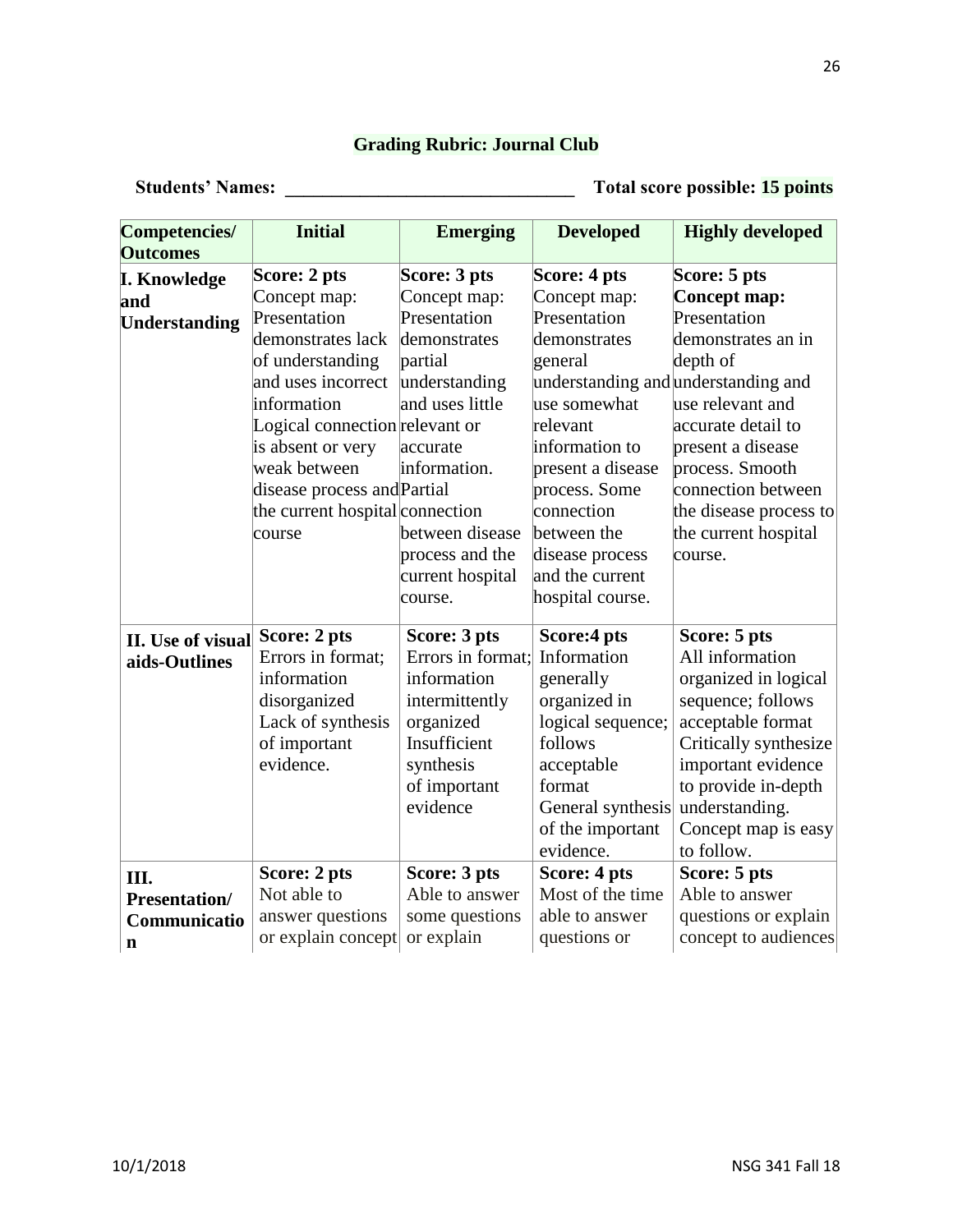| <b>Skills</b> | to audiences.<br>Organization is<br>unclear. Poor eye<br>contact. No<br>movement out<br>from podium and<br>no use of gestures.<br>Rate and/or<br>volume made<br>presentation<br>difficult to<br>understand.<br>Appearance was<br>unprofessional<br>and distracting.<br>Language was<br>often<br>unprofessional, | concept to<br>audiences.<br>Organization is<br>attempted, but<br>needs<br>improvement.<br>Eye contact was<br>infrequently<br>made. Slight<br>movements out<br>from podium,<br>gestures were<br>rarely utilized.<br>Rate was too<br>fast or too slow.<br>Volume could<br>use<br>improvement. | explain concept<br>to audiences.<br>Organization is<br>satisfactory and<br>includes opening,<br>main points,<br>transitions, and<br>conclusion. Eye<br>contact was<br>good.<br>Moved out from<br>podium at times,<br>and utilized some<br>gestures. Rate<br>was often<br>understandable,<br>pitch was often<br>varied. | at all time. Clear<br>organization<br>including creative<br>opening, distinct<br>main points, and<br>catchy conclusion.<br>Eye contact<br>was excellent.<br>gestures<br>were effectively<br>utilized, rate was<br>understandable,<br>pitch was varied and<br>presentation was<br>easily heard. |
|---------------|-----------------------------------------------------------------------------------------------------------------------------------------------------------------------------------------------------------------------------------------------------------------------------------------------------------------|---------------------------------------------------------------------------------------------------------------------------------------------------------------------------------------------------------------------------------------------------------------------------------------------|------------------------------------------------------------------------------------------------------------------------------------------------------------------------------------------------------------------------------------------------------------------------------------------------------------------------|------------------------------------------------------------------------------------------------------------------------------------------------------------------------------------------------------------------------------------------------------------------------------------------------|
|               | inappropriate.                                                                                                                                                                                                                                                                                                  |                                                                                                                                                                                                                                                                                             |                                                                                                                                                                                                                                                                                                                        |                                                                                                                                                                                                                                                                                                |

Comment: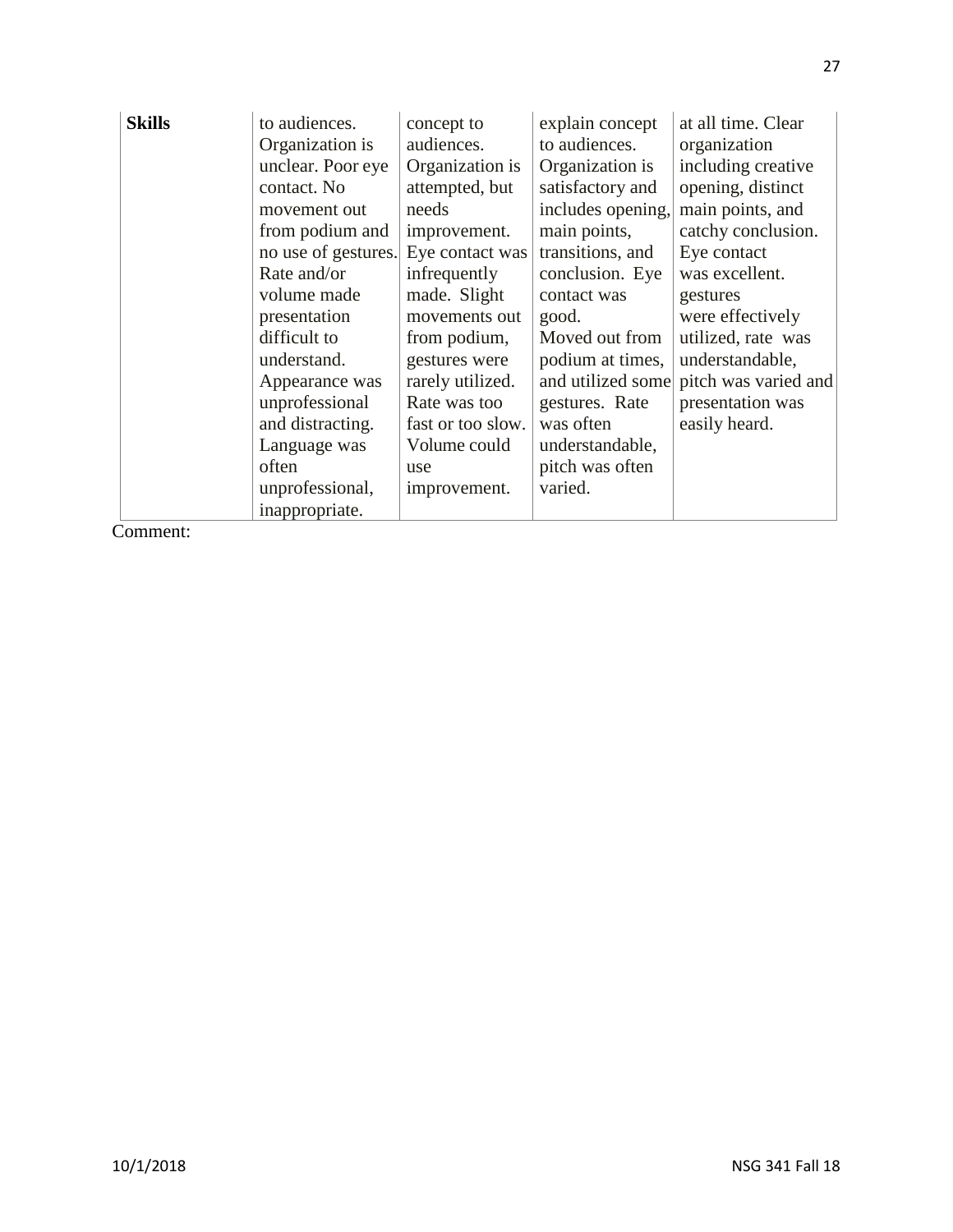### **LEARNING ACTIVITY 3: Clinical Assignment for home-based unit Experience**

Evaluation: Satisfactory/Unsatisfactory

**Student Learning Outcomes:** Upon completion of each clinical experience, students will be able to:

- 1. Develop a realistic and safe plan of care.
- 2. Evaluate his/her clinical performance through use of reflective writing.
- 3. Recognize own's strengths and potential areas for improvements.

Throughout the clinical practicum, each student will rotate to various clinical settings. The clinical rotation write-ups will be turned in by the time designated by the clinical instructor.

### **\*\*I will be providing a template for this assignment prior to your first day on the floor.**

### **1. Daily care plan**

Contains the following information:

a. **Brief history of** chief complaint, present illness & admission, relevant past illness: What was your patient's "Chief Complaint" that brought him/her to the hospital? What "Signs and symptoms" were noted on arrival to the hospital?

What "Diagnostic tests" were completed relative to these manifestations?

What "Medical treatments/interventions" were implemented to treat these

manifestations? (Include medication, transfer to ICU, surgical procedures, etc) What "Past illness" that related to this "Admission" and "Chief Complaint"

- b. **Brief pathophysiology** related to history **(focus on the admitting diagnosis)**
- c. **Additional data:** Physical assessment, vital signs, cardiac rhythm, IV fluid, etc…
- d. **Medication table**

 Include all current medications and PRN medications that were given during your shift  **Address at least THREE key adverse effects of each medication relevant to your patient.**

### e. **Laboratory table**

 Include current abnormal lab results in the past 24 hours (and 6 am lab) relevant to your patient's diagnosis

### f. **Diagnostic table:**

Include current diagnostics in the past 24 hours and during your clinical day, such as CXR, US, EKG, CT, etc…

### g. **Nursing care plan:**

 Focus on two physiological and one psych/social/spiritual nursing diagnoses Integrate relevant information of physical/psycho/social/spiritual assessment, pertinent laboratory/radiology, results, medications and IV fluid/meds, and patient/family education needs

Nursing interventions

Expected outcomes

Evaluation (or how would you evaluate your interventions.)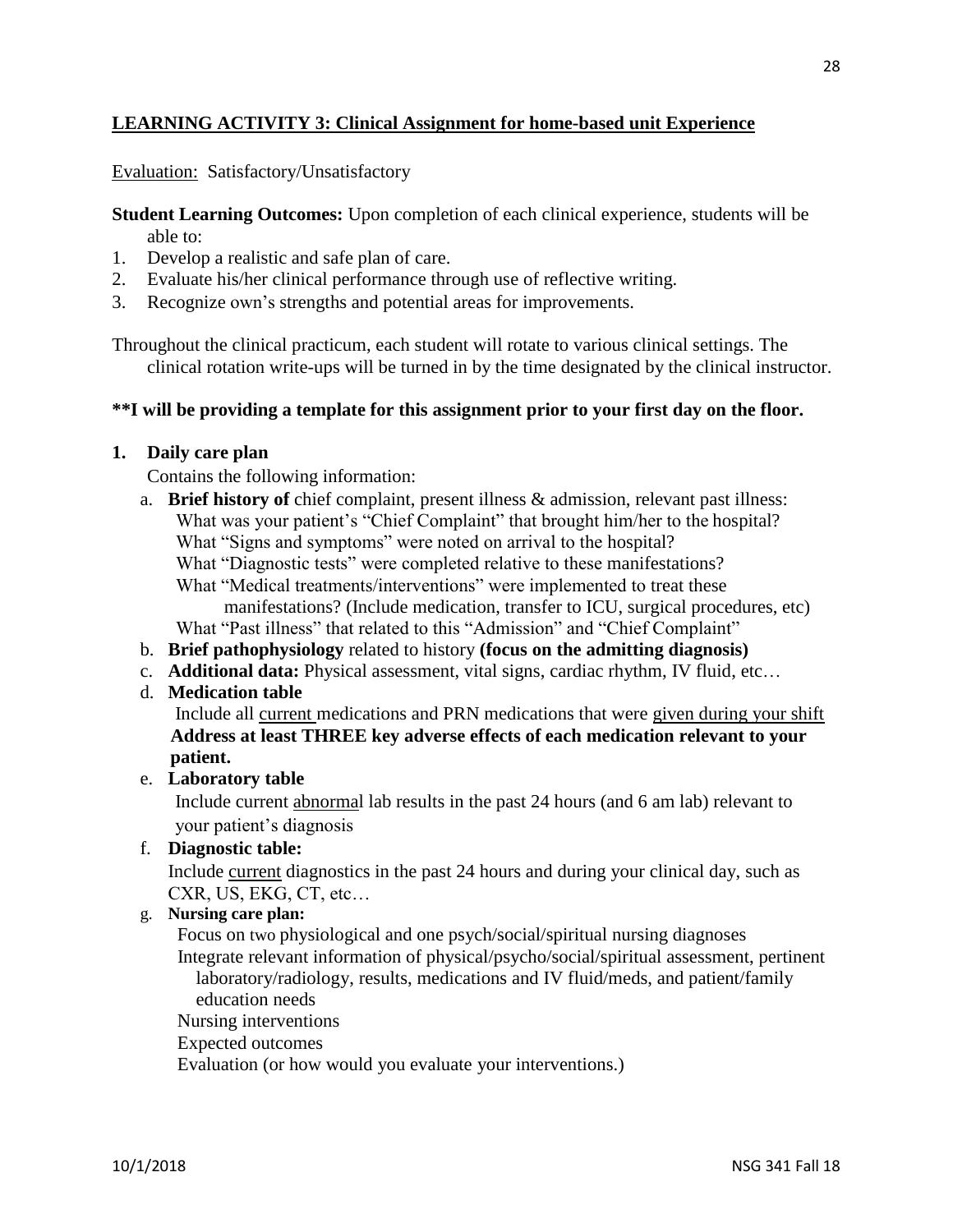- **2. Clinical experience reflection (utilization of critical thinking skills + journaling): Reflect on how you've utilized your critical thinking skills** in this patient by addressing the questions below that are pertinent to your clinical experience. This section is very important because this will help your clinical instructor see how you are connecting the dots, such as
- a. What are you on alert for today with this patient? What are the important assessments to make? What complications may occur? What interventions will prevent complications?
- b. How did you identify patient problems, monitor/manage related signs/symptoms, solve the problems and make the reasoned clinical judgments?
- c. Comment on your organizational, critical thinking, priority setting skills, communication with pt/family/healthcare members/faculty (provide examples). Which areas are your strengths and what are areas of improvement?
- d. Journaling: Any other concerns/thoughts related to your school work/life…etc?

### **Sample of Daily care plan:**

#### **History of present illness & admission**

Include patho, W.H. is a 68-year-old male who developed acute respiratory distress 5 days ago lasting over an hour at which he became syncopal, cyanotic, and unable to talk. His son called 911 and the patient was taken to a hospital. He was treated for pulmonary edema with Lasix and his condition improved. His admitting diagnosis was Acute Respiratory Failure. The patient had angiogram and was found to have severe sclerosis of three coronary arteries. Four days ago, the patient received CABG x3 and had complication of acute renal failure (ARF). He was placed on daily hemodialysis and was closely monitored in ICU until yesterday. His renal function improved,

dialysis was no longer necessary, and he was transferred to  $6<sup>th</sup>$  floor last night.

| <b>Test (normal</b>                 | Day before | <b>Clinical</b> | <b>Main function &amp; Rationale</b>                                                                                     | <b>Nursing Implications</b>                                                                                                                                                                                                                                                                                         |
|-------------------------------------|------------|-----------------|--------------------------------------------------------------------------------------------------------------------------|---------------------------------------------------------------------------------------------------------------------------------------------------------------------------------------------------------------------------------------------------------------------------------------------------------------------|
| range)                              | clinical   | Day             | (specific to YOUR patient)                                                                                               |                                                                                                                                                                                                                                                                                                                     |
| $K+$<br>$(3.5 - 5.0)$<br>mEq/<br>L) | 3.9        | 3.4             | Primary intracellular ion;<br>important in muscle cell<br>contractility (cardiac muscle)<br>and nerve impulse conduction | Monitor s/s of<br>hyperkalemia (paresthesia,<br>dysrhythmias, irritability)<br>Monitor s/s of<br>hypokalemia<br>(dysrhythmias, cramps,<br>irritability)<br><b>Nursing action:</b> $K+$ this<br>AM was 3.6 and replaced<br>with 30 meg KCL per<br>sliding scale; Sinus<br>rhythm. Continue to<br>monitor $K+$ level. |

|  | <b>Sample: Laboratory Table</b> |  |
|--|---------------------------------|--|
|  |                                 |  |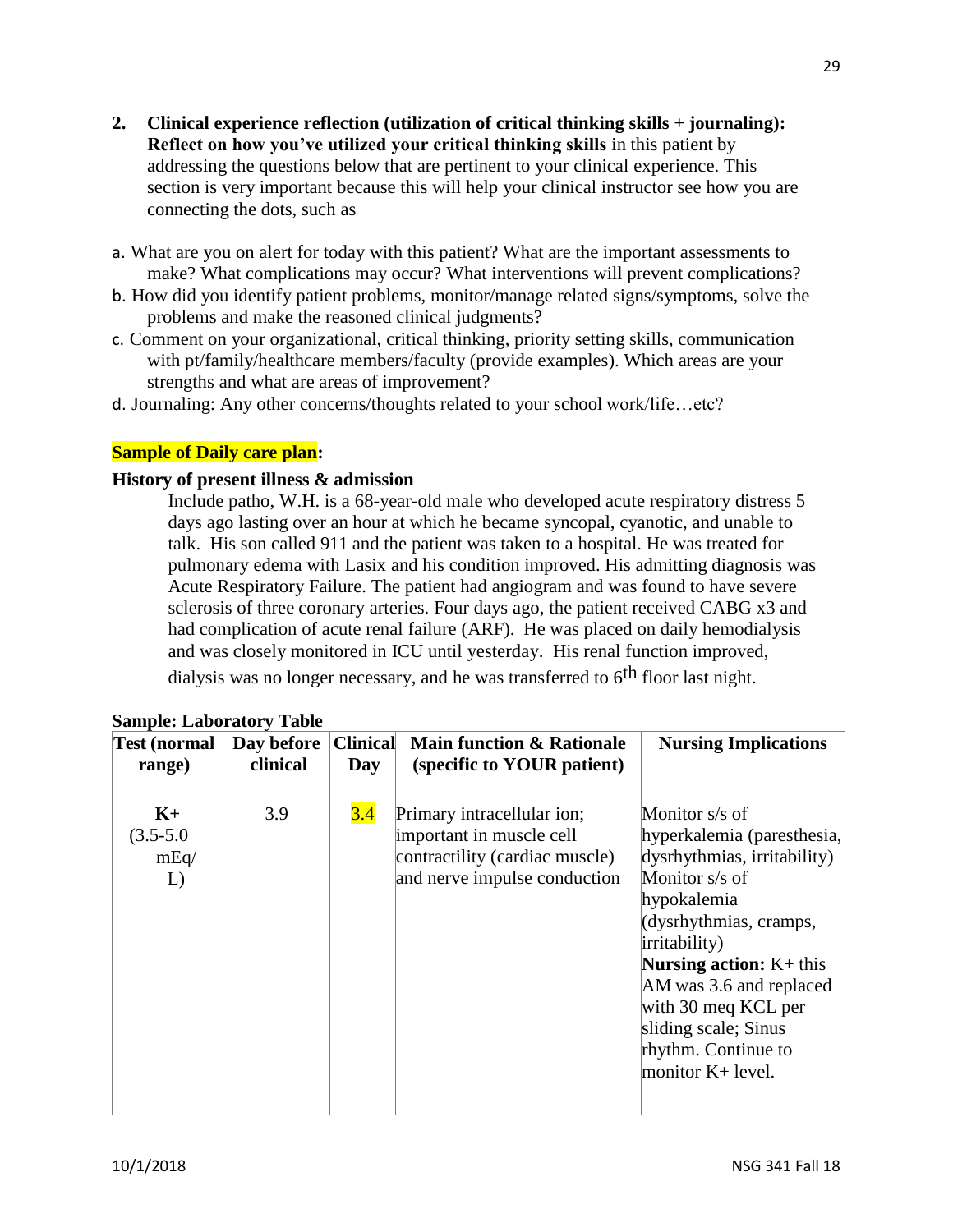### **Sample: Medication Table**

| trade name;<br>dosage)                          | Drug (generic $\&$ Classification $&$ Action                                                                                                                                                                                                                                 | <b>Rationale for</b><br>Administration                                                                                               | <b>Nursing Implications</b>                                                                                                                                                                                                                       |
|-------------------------------------------------|------------------------------------------------------------------------------------------------------------------------------------------------------------------------------------------------------------------------------------------------------------------------------|--------------------------------------------------------------------------------------------------------------------------------------|---------------------------------------------------------------------------------------------------------------------------------------------------------------------------------------------------------------------------------------------------|
| Spironolactone<br>(Aldactone)<br>25 mg PO daily | Potassium-sparing<br>diuretic<br>Action: Inhibits action of edema<br>aldosterone(hormone-<br>causes retention of Na<br>land<br>H <sub>2</sub> O) in distal tubule,<br>promotes excretion of Na<br>and H2, increasing $K$<br>retention, producing<br>diuresis and lowering BP | -Pt has HF and this<br>med helps manage<br>$ {\rm CXR}$ 9/9 indicate<br>pulmonary edema,<br>also edema present<br>in hands and feet) | Monitor for S/Sx of<br>hyperkalemia<br>(dysrhythmias,<br>bradycardia, V-Fib)<br>dehydration,<br>hyponatremia,<br>lethargy<br>Monitor I&O, weight,<br>electrolytes<br>Expect increase in<br>volume/<br>frequency of urination<br>$K+$ this AM: 4.0 |

### **Sample: Diagnostic Tests**

| <b>Test/Date</b> | <b>Rationale for the test</b><br>(specific to YOUR<br>patient)                                                                                                                           | <b>Clinical Significance</b>              | <b>Nursing Implications</b>                                                                                                                                                                           |
|------------------|------------------------------------------------------------------------------------------------------------------------------------------------------------------------------------------|-------------------------------------------|-------------------------------------------------------------------------------------------------------------------------------------------------------------------------------------------------------|
| <b>CXR</b>       | To assess the patient's<br>lungs for pulmonary edema will impair gas exchange<br>from possible heart failure effecting oxygenation,<br>or pneumonia post CABG. perfusion to the tissues, | The fluid and pneumonia<br>healing, $etc$ | No specific prep prior to<br>going for a CXR. Let<br>technician know if<br>patient is a fall risk, full<br>code, any language<br>barrier, etc so patient<br>will be safe while away<br>from the unit. |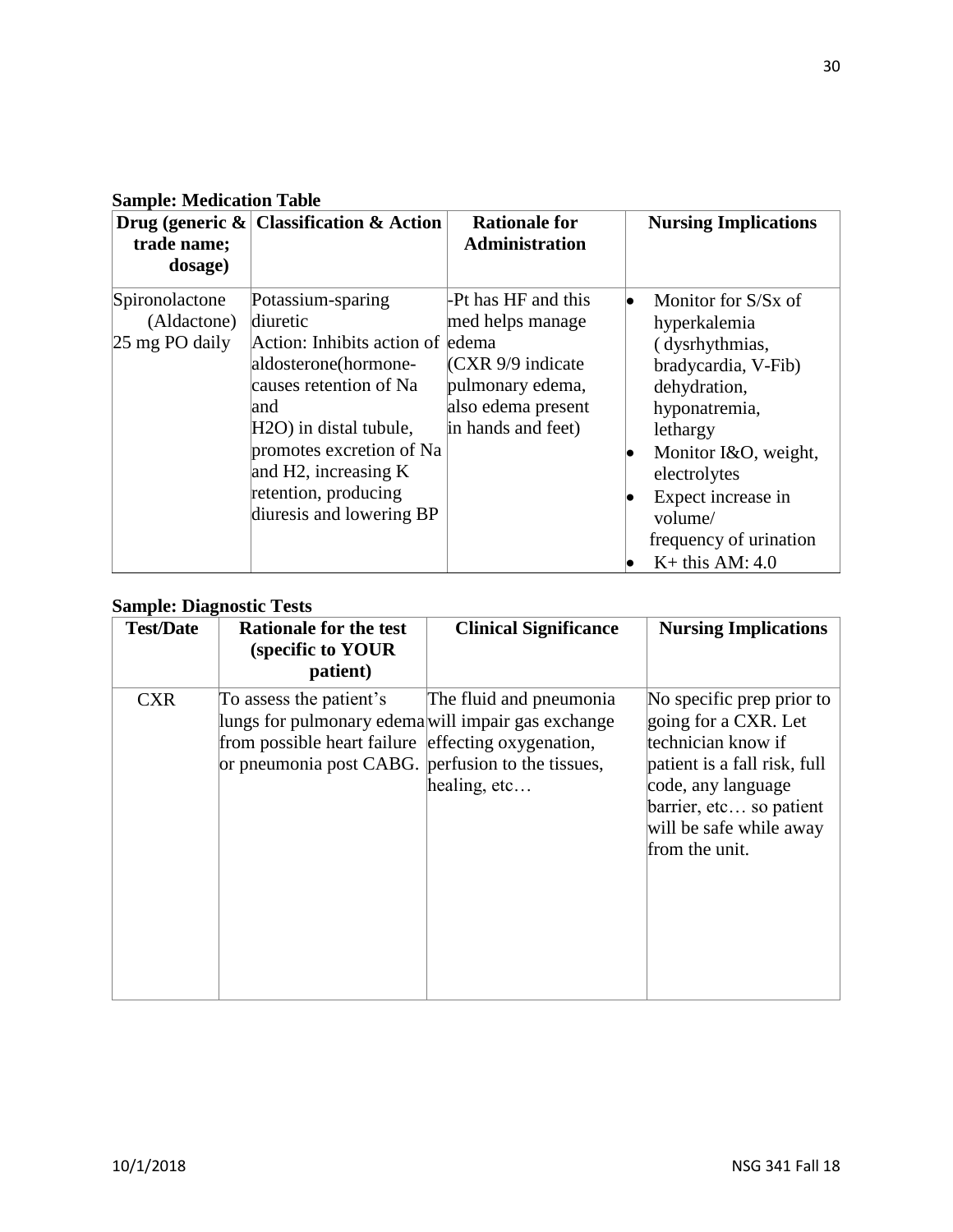### **LEARNING ACTIVITY 4: REFLECTIVE CLINICAL JOURNAL for Junior Level response to Faithfully's**

Evaluation: Satisfactory/Unsatisfactory

**Student Learning Outcomes:** Upon completion of each reflective journaling, the student will be able to:

- 1. Utilize the self-reflective journaling as a means of enhancing nursing professional values.
- 2. Engage in ongoing self-reflection and professional development as a life-long learner.

 In addition to weekly clinical log/journal, students are required to submit **TWO Guided Reflective Journals** on "**Courage**" and "**Respect/dignity for others**". The students will describe clinical exemplars of the care they provided and how their care was achieved each of the outcomes below. The paper will be written in single-spaced, 1-2 pages in length and uploaded into LiveText.

### **1. Following faithfully: Respect/dignity for others**

 Provide an example of interaction with patients/family members with diverse ethnic, cultural, religious, language or age backgrounds. Initiate effective patient-centered, nursing interventions to engage patients/family in active partnership that promotes health, safety and self-care management. The nursing interventions and patient education should also incorporate patient values, preferences and expressed needs. Reflect upon the respect and dignity for others.

### **2. Leading Faithfully: Courage**

 Seek out examples of **"courage"** performed by self and/or others. Explore the literature for references that define "courage". Reflect upon your clinical experience that exemplifies courageous behavior.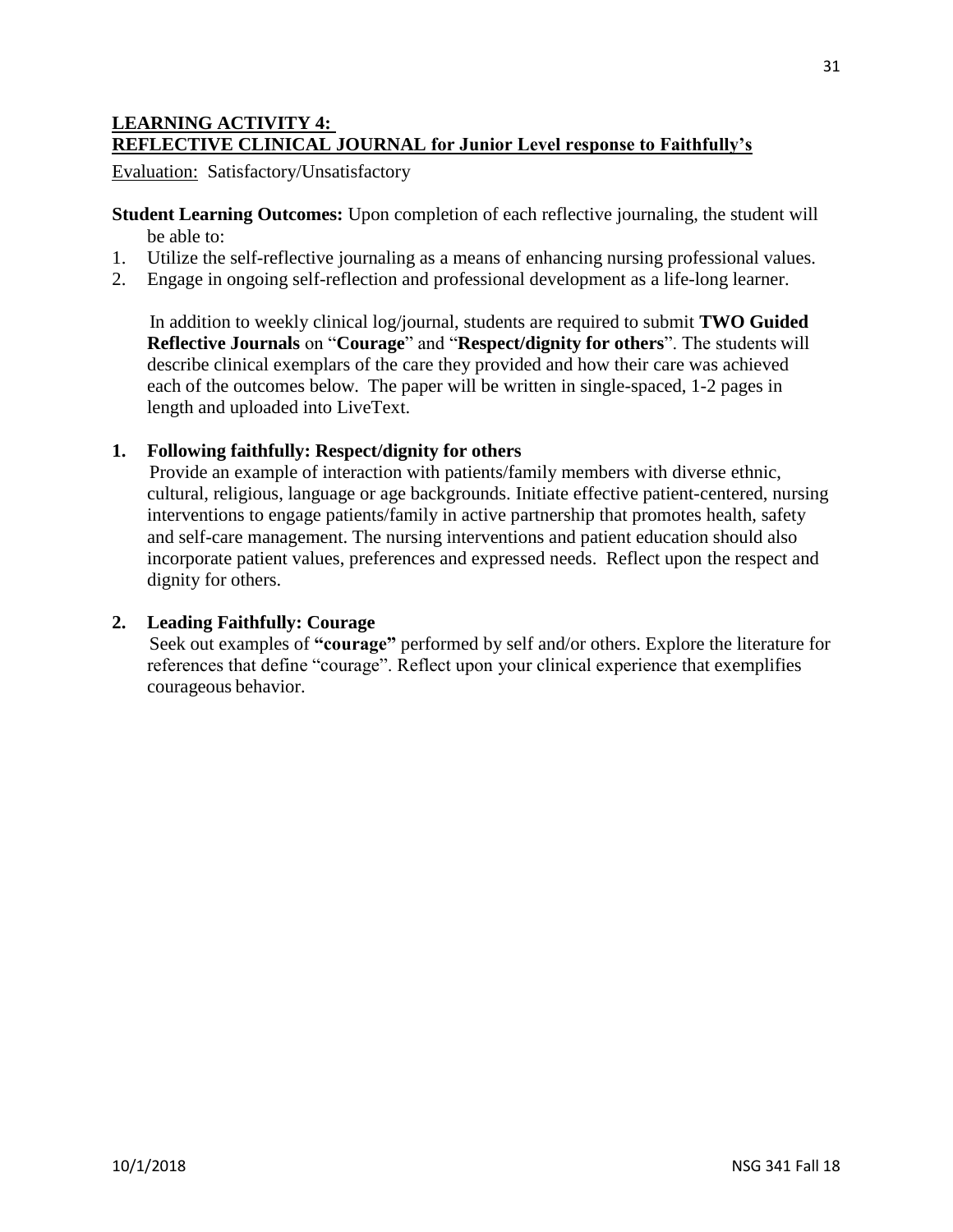| Thursday, August 30, 2018 |                              |                                          |  |  |
|---------------------------|------------------------------|------------------------------------------|--|--|
| <b>Time</b>               | <b>Topic</b>                 | <b>Instructors</b>                       |  |  |
| 0730 - 0800               | Welcome and Introductions    | Dr. Montejano                            |  |  |
| 0800 - 1100               | Syllabus Review, ECG Lecture | Dr. Montejano                            |  |  |
| 1100 - 1200               | Lunch                        |                                          |  |  |
| 1200 - 1230               | Introductions and meet       | Dr. Montejano and Professors: Blackhall, |  |  |
|                           | With your Clinical Professor | Combs, and Tonna                         |  |  |
| 1230 - 1445               | <b>Skills Review</b>         | Dr. Montejano and Professors: Blackhall, |  |  |
|                           |                              | Combs, and Tonna                         |  |  |
| 1445 - 1500               | Q&A                          | Dr. Montejano and Professors: Blackhall, |  |  |
|                           |                              | Combs, and Tonna                         |  |  |

# **LEARNING ACTIVITY 5: Clinical Orientation and Skills Lab**

**TOPIC:** Review nursing skills often performed with critically ill patients

- Peripheral IV starts, IVP medications
- Closed chest drainage system and care
- Critical care medical calculation.

**Student Learning Outcomes:** Upon completion of the clinical and discussion, the student will be able to:

- 1. Demonstrate chest tube drainage monitoring and care
- 2. Demonstrate IV insertion and IVP administration
- 3. Calculate critical care IV medication dosages

### **RELATED STUDENT ACTIVITIES:**

To prepare for the skills lab review session, students must do the followings:

- 1. Sign on to your ATI page, click under tab "Tutorials, Simulations, and Quiz Banks", click under "Skills Modules", Click on "Access modules", then complete "Pre-test" on the following skill:
- Closed Chest Drainage
- 2. Review your medication calculation, such as mg/min, mg/kg/min. You can use your ATI or any other medication resources you may have.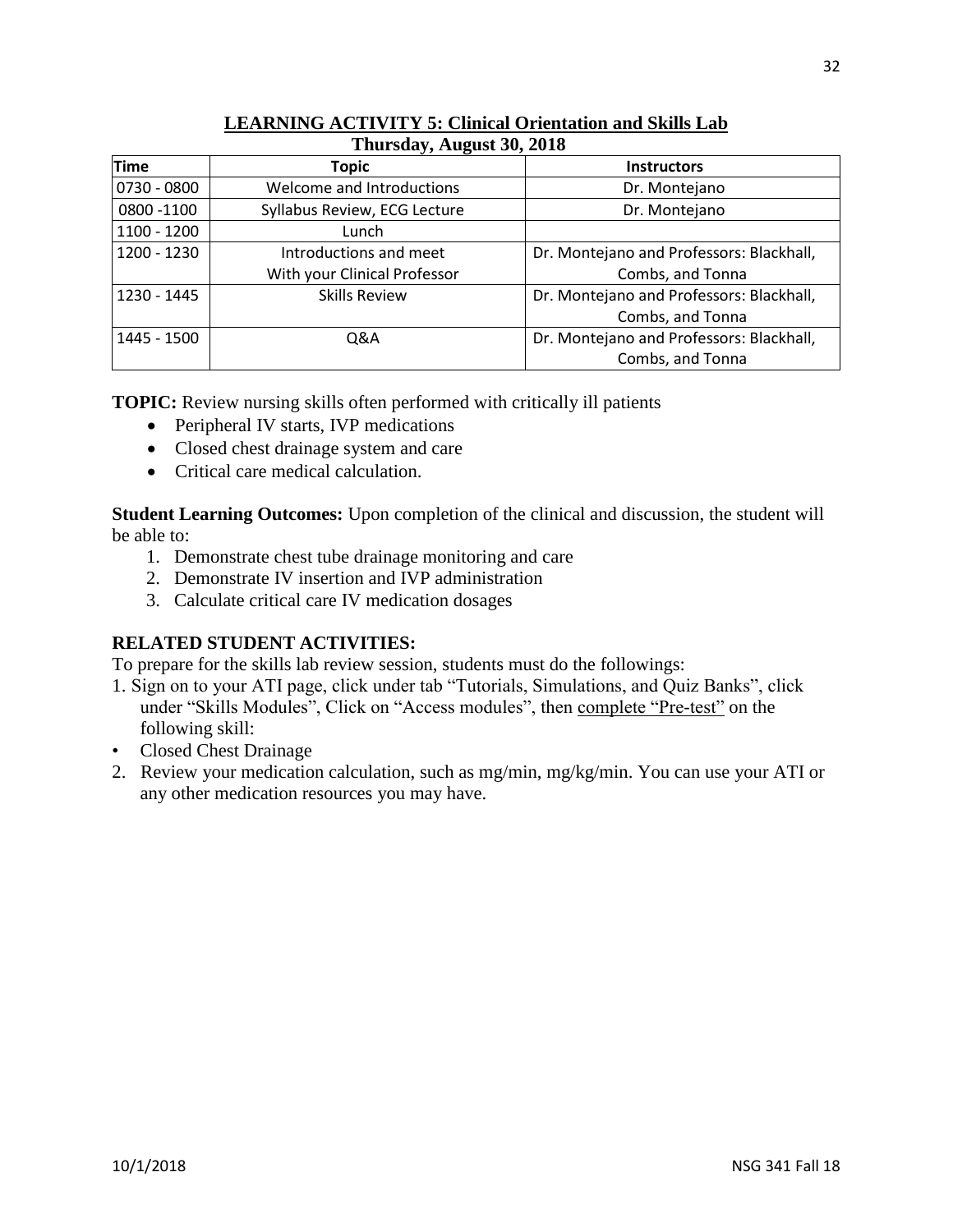### **Point Loma Nazarene University, School of Nursing** Adult Health NSG 341 Clinical Practicum

## **Clinical Performance Evaluation Form**

Student Name: Instructor Name: \_\_\_\_\_\_\_\_\_\_\_\_\_\_\_\_\_\_\_\_\_

Semester/Year: Clinical Facility: \_\_\_\_\_\_\_\_\_\_\_\_\_\_\_\_\_\_\_\_\_

### **I. Inquiring Faithfully**

| <b>Outcome Description</b>                                                                                                  | <b>Meets</b><br><b>Expected</b><br><b>Standards</b> | <b>Needs Improvement</b><br>to Meet<br><b>Expected Standards</b> |
|-----------------------------------------------------------------------------------------------------------------------------|-----------------------------------------------------|------------------------------------------------------------------|
| Implement individualized evidence-based plan of<br>care for adult patients with multiple complex<br>disorders               |                                                     |                                                                  |
| Apply skills of inquiry, analysis $\&$ information<br>literacy to care of adult patients with multiple<br>complex disorders |                                                     |                                                                  |
| Appraise the quality of scientific evidence for<br>nursing practice                                                         |                                                     |                                                                  |
| Examine own personal self- care practices in<br>provision of sustained quality                                              |                                                     |                                                                  |

\_\_\_\_\_\_\_\_\_\_\_\_\_\_\_\_\_\_\_\_\_\_\_\_\_\_\_\_\_\_\_\_\_\_\_\_\_\_\_\_\_\_\_\_\_\_\_\_\_\_\_\_\_\_\_\_\_\_\_\_\_\_\_\_\_\_\_\_\_\_\_\_\_\_\_\_\_\_ \_\_\_\_\_\_\_\_\_\_\_\_\_\_\_\_\_\_\_\_\_\_\_\_\_\_\_\_\_\_\_\_\_\_\_\_\_\_\_\_\_\_\_\_\_\_\_\_\_\_\_\_\_\_\_\_\_\_\_\_\_\_\_\_\_\_\_\_\_\_\_\_\_\_ \_\_\_\_\_\_\_\_\_\_\_\_\_\_\_\_\_\_\_\_\_\_\_\_\_\_\_\_\_\_\_\_\_\_\_\_\_\_\_\_\_\_\_\_\_\_\_\_\_\_\_\_\_\_\_\_\_\_\_\_\_\_\_\_\_\_\_\_\_\_\_\_\_\_ \_\_\_\_\_\_\_\_\_\_\_\_\_\_\_\_\_\_\_\_\_\_\_\_\_\_\_\_\_\_\_\_\_\_\_\_\_\_\_\_\_\_\_\_\_\_\_\_\_\_\_\_\_\_\_\_\_\_\_\_\_\_\_\_\_\_\_\_\_\_\_\_\_\_ \_\_\_\_\_\_\_\_\_\_\_\_\_\_\_\_\_\_\_\_\_\_\_\_\_\_\_\_\_\_\_\_\_\_\_\_\_\_\_\_\_\_\_\_\_\_\_\_\_\_\_\_\_\_\_\_\_\_\_\_\_\_\_\_\_\_\_\_\_\_\_\_\_\_

### *Comments:* \_\_\_\_\_\_\_\_\_\_\_\_\_\_\_\_\_\_\_\_\_\_\_\_\_\_\_\_\_\_\_\_\_\_\_\_\_\_\_\_\_\_\_\_\_\_\_\_\_\_\_\_\_

\_\_\_\_\_\_\_\_\_\_\_\_\_\_\_\_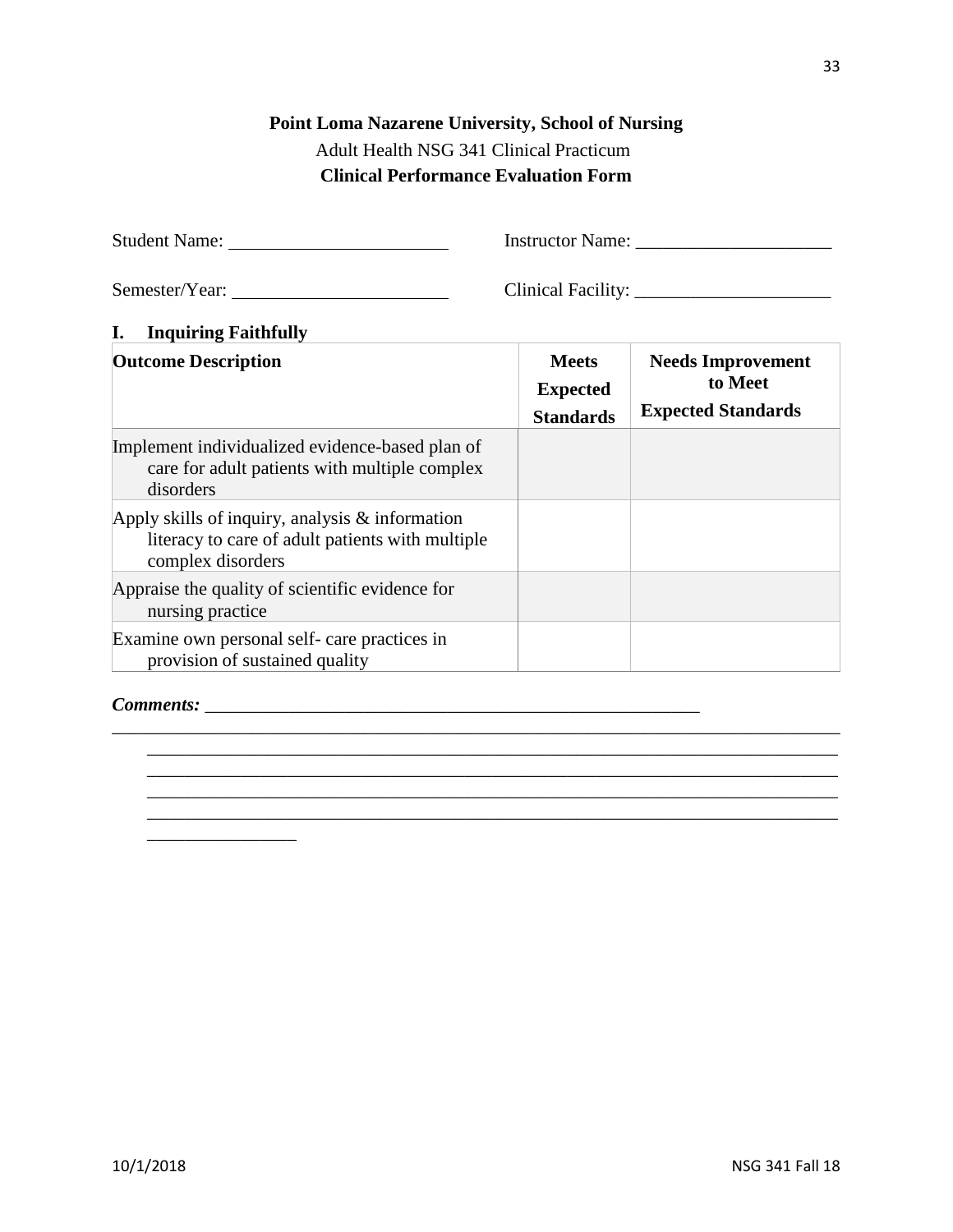### **II. Following Faithfully**

| <b>Outcome Description</b>                                                                         | <b>Meets</b>     | <b>Needs Improvement</b>  |
|----------------------------------------------------------------------------------------------------|------------------|---------------------------|
|                                                                                                    | <b>Expected</b>  | to Meet                   |
|                                                                                                    | <b>Standards</b> | <b>Expected Standards</b> |
| Applies professional standards of care according to<br>ethical, legal, and Christian principles    |                  |                           |
| Implement the best practice recommendations to<br>promote health & well-being of patients          |                  |                           |
| Participate in lifelong learning<br>& continued professional development for<br>nursing excellence |                  |                           |

\_\_\_\_\_\_\_\_\_\_\_\_\_\_\_\_\_\_\_\_\_\_\_\_\_\_\_\_\_\_\_\_\_\_\_\_\_\_\_\_\_\_\_\_\_\_\_\_\_\_\_\_\_\_\_\_\_\_\_\_\_\_\_\_\_\_\_\_\_\_\_\_\_\_ \_\_\_\_\_\_\_\_\_\_\_\_\_\_\_\_\_\_\_\_\_\_\_\_\_\_\_\_\_\_\_\_\_\_\_\_\_\_\_\_\_\_\_\_\_\_\_\_\_\_\_\_\_\_\_\_\_\_\_\_\_\_\_\_\_\_\_\_\_\_\_\_\_\_ \_\_\_\_\_\_\_\_\_\_\_\_\_\_\_\_\_\_\_\_\_\_\_\_\_\_\_\_\_\_\_\_\_\_\_\_\_\_\_\_\_\_\_\_\_\_\_\_\_\_\_\_\_\_\_\_\_\_\_\_\_\_\_\_\_\_\_\_\_\_\_\_\_\_

## *Comments:* \_\_\_\_\_\_\_\_\_\_\_\_\_\_\_\_\_\_\_\_\_\_\_\_\_\_\_\_\_\_\_\_\_\_\_\_\_\_\_\_\_\_\_\_\_\_\_\_\_\_\_\_\_

### **III. Communicating Faithfully**

\_\_\_\_\_\_\_\_\_\_\_\_\_\_\_\_

| <b>Outcome Description</b>                                                                                       | <b>Meets</b><br><b>Expected</b> | <b>Needs Improvement</b><br>to Meet |
|------------------------------------------------------------------------------------------------------------------|---------------------------------|-------------------------------------|
|                                                                                                                  | <b>Standards</b>                | <b>Expected Standards</b>           |
| Engage with information technologies to<br>document & monitor patient care                                       |                                 |                                     |
| Formulate evidence-based health education to<br>enhance patient/family understanding of<br>health care practices |                                 |                                     |
| Apply therapeutic communication skills to deliver<br>patient/family centered care                                |                                 |                                     |
| Evaluate inter & intra-professional<br>communication to optimize patient outcomes                                |                                 |                                     |

\_\_\_\_\_\_\_\_\_\_\_\_\_\_\_\_\_\_\_\_\_\_\_\_\_\_\_\_\_\_\_\_\_\_\_\_\_\_\_\_\_\_\_\_\_\_\_\_\_\_\_\_\_\_\_\_\_\_\_\_\_\_\_\_\_\_\_\_\_\_\_\_\_\_\_\_\_\_ \_\_\_\_\_\_\_\_\_\_\_\_\_\_\_\_\_\_\_\_\_\_\_\_\_\_\_\_\_\_\_\_\_\_\_\_\_\_\_\_\_\_\_\_\_\_\_\_\_\_\_\_\_\_\_\_\_\_\_\_\_\_\_\_\_\_\_\_\_\_\_\_\_\_ \_\_\_\_\_\_\_\_\_\_\_\_\_\_\_\_\_\_\_\_\_\_\_\_\_\_\_\_\_\_\_\_\_\_\_\_\_\_\_\_\_\_\_\_\_\_\_\_\_\_\_\_\_\_\_\_\_\_\_\_\_\_\_\_\_\_\_\_\_\_\_\_\_\_

\_\_\_\_\_\_\_\_\_\_\_\_\_\_\_\_\_\_\_\_\_\_\_\_\_\_\_\_\_\_\_\_\_\_\_\_\_\_\_\_\_\_\_\_\_\_\_\_\_\_\_\_\_\_\_\_\_\_\_\_\_\_\_\_\_\_\_\_\_\_\_\_\_\_

#### *Comments:* \_\_\_\_\_\_\_\_\_\_\_\_\_\_\_\_\_\_\_\_\_\_\_\_\_\_\_\_\_\_\_\_\_\_\_\_\_\_\_\_\_\_\_\_\_\_\_\_\_\_\_\_\_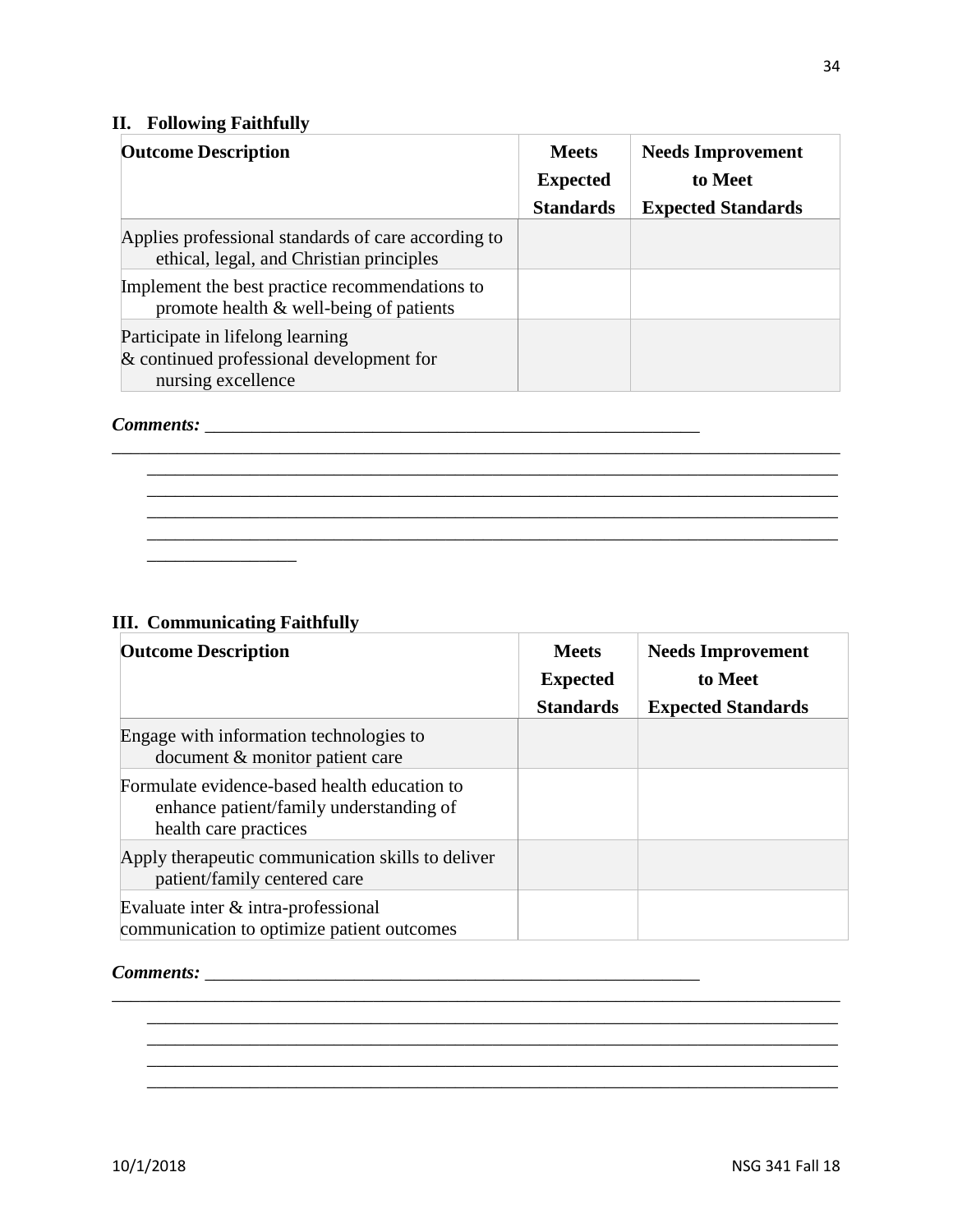### **IV. Leading Faithfully**

| <b>IV.</b> Leading Faithfully                                                                       |                                                     |                                                                  |  |
|-----------------------------------------------------------------------------------------------------|-----------------------------------------------------|------------------------------------------------------------------|--|
| <b>Outcome Description</b>                                                                          | <b>Meets</b><br><b>Expected</b><br><b>Standards</b> | <b>Needs Improvement</b><br>to Meet<br><b>Expected Standards</b> |  |
| Create a safe & compassionate caring environment<br>that results in high quality patient outcome    |                                                     |                                                                  |  |
| Role model Christian nursing by integrating servant<br>leadership in the care of diverse population |                                                     |                                                                  |  |
| Respects the rights & care preferences of patients/<br>families from diverse cultural backgrounds   |                                                     |                                                                  |  |

\_\_\_\_\_\_\_\_\_\_\_\_\_\_\_\_\_\_\_\_\_\_\_\_\_\_\_\_\_\_\_\_\_\_\_\_\_\_\_\_\_\_\_\_\_\_\_\_\_\_\_\_\_\_\_\_\_\_\_\_\_\_\_\_\_\_\_\_\_\_\_\_\_\_\_\_\_\_ \_\_\_\_\_\_\_\_\_\_\_\_\_\_\_\_\_\_\_\_\_\_\_\_\_\_\_\_\_\_\_\_\_\_\_\_\_\_\_\_\_\_\_\_\_\_\_\_\_\_\_\_\_\_\_\_\_\_\_\_\_\_\_\_\_\_\_\_\_\_\_\_\_\_ \_\_\_\_\_\_\_\_\_\_\_\_\_\_\_\_\_\_\_\_\_\_\_\_\_\_\_\_\_\_\_\_\_\_\_\_\_\_\_\_\_\_\_\_\_\_\_\_\_\_\_\_\_\_\_\_\_\_\_\_\_\_\_\_\_\_\_\_\_\_\_\_\_\_ \_\_\_\_\_\_\_\_\_\_\_\_\_\_\_\_\_\_\_\_\_\_\_\_\_\_\_\_\_\_\_\_\_\_\_\_\_\_\_\_\_\_\_\_\_\_\_\_\_\_\_\_\_\_\_\_\_\_\_\_\_\_\_\_\_\_\_\_\_\_\_\_\_\_ \_\_\_\_\_\_\_\_\_\_\_\_\_\_\_\_\_\_\_\_\_\_\_\_\_\_\_\_\_\_\_\_\_\_\_\_\_\_\_\_\_\_\_\_\_\_\_\_\_\_\_\_\_\_\_\_\_\_\_\_\_\_\_\_\_\_\_\_\_\_\_\_\_\_

### *Comments:* \_\_\_\_\_\_\_\_\_\_\_\_\_\_\_\_\_\_\_\_\_\_\_\_\_\_\_\_\_\_\_\_\_\_\_\_\_\_\_\_\_\_\_\_\_\_\_\_\_\_\_\_\_

### **V. Caring Faithfully**

\_\_\_\_\_\_\_\_\_\_\_\_\_\_\_\_

| <b>Outcome Description</b>                                                                                        | <b>Meets</b><br><b>Expected</b> | <b>Needs Improvement</b><br>to Meet |
|-------------------------------------------------------------------------------------------------------------------|---------------------------------|-------------------------------------|
|                                                                                                                   | <b>Standards</b>                | <b>Expected Standards</b>           |
| Exemplify Christ's love through compassionate care<br>for adult patients with multiple complex<br>disorders       |                                 |                                     |
| Investigate community resources to advocate for<br>optimal health care for patients, families $\&$<br>communities |                                 |                                     |
| Incorporate patient's health beliefs, cultures $\&$<br>health literacy into plan of nursing care                  |                                 |                                     |
| Reflects on personal beliefs $\&$ values as related to<br>professional nursing practice                           |                                 |                                     |

\_\_\_\_\_\_\_\_\_\_\_\_\_\_\_\_\_\_\_\_\_\_\_\_\_\_\_\_\_\_\_\_\_\_\_\_\_\_\_\_\_\_\_\_\_\_\_\_\_\_\_\_\_\_\_\_\_\_\_\_\_\_\_\_\_\_\_\_\_\_\_\_\_\_\_\_\_\_ \_\_\_\_\_\_\_\_\_\_\_\_\_\_\_\_\_\_\_\_\_\_\_\_\_\_\_\_\_\_\_\_\_\_\_\_\_\_\_\_\_\_\_\_\_\_\_\_\_\_\_\_\_\_\_\_\_\_\_\_\_\_\_\_\_\_\_\_\_\_\_\_\_\_ \_\_\_\_\_\_\_\_\_\_\_\_\_\_\_\_\_\_\_\_\_\_\_\_\_\_\_\_\_\_\_\_\_\_\_\_\_\_\_\_\_\_\_\_\_\_\_\_\_\_\_\_\_\_\_\_\_\_\_\_\_\_\_\_\_\_\_\_\_\_\_\_\_\_ \_\_\_\_\_\_\_\_\_\_\_\_\_\_\_\_\_\_\_\_\_\_\_\_\_\_\_\_\_\_\_\_\_\_\_\_\_\_\_\_\_\_\_\_\_\_\_\_\_\_\_\_\_\_\_\_\_\_\_\_\_\_\_\_\_\_\_\_\_\_\_\_\_\_ \_\_\_\_\_\_\_\_\_\_\_\_\_\_\_\_\_\_\_\_\_\_\_\_\_\_\_\_\_\_\_\_\_\_\_\_\_\_\_\_\_\_\_\_\_\_\_\_\_\_\_\_\_\_\_\_\_\_\_\_\_\_\_\_\_\_\_\_\_\_\_\_\_\_

### *Comments: \_\_\_\_\_\_\_\_\_\_\_\_\_\_\_\_\_\_\_\_\_\_\_\_\_\_\_\_\_\_\_\_\_\_\_\_\_\_\_\_\_\_\_\_\_\_\_\_\_\_\_\_\_*